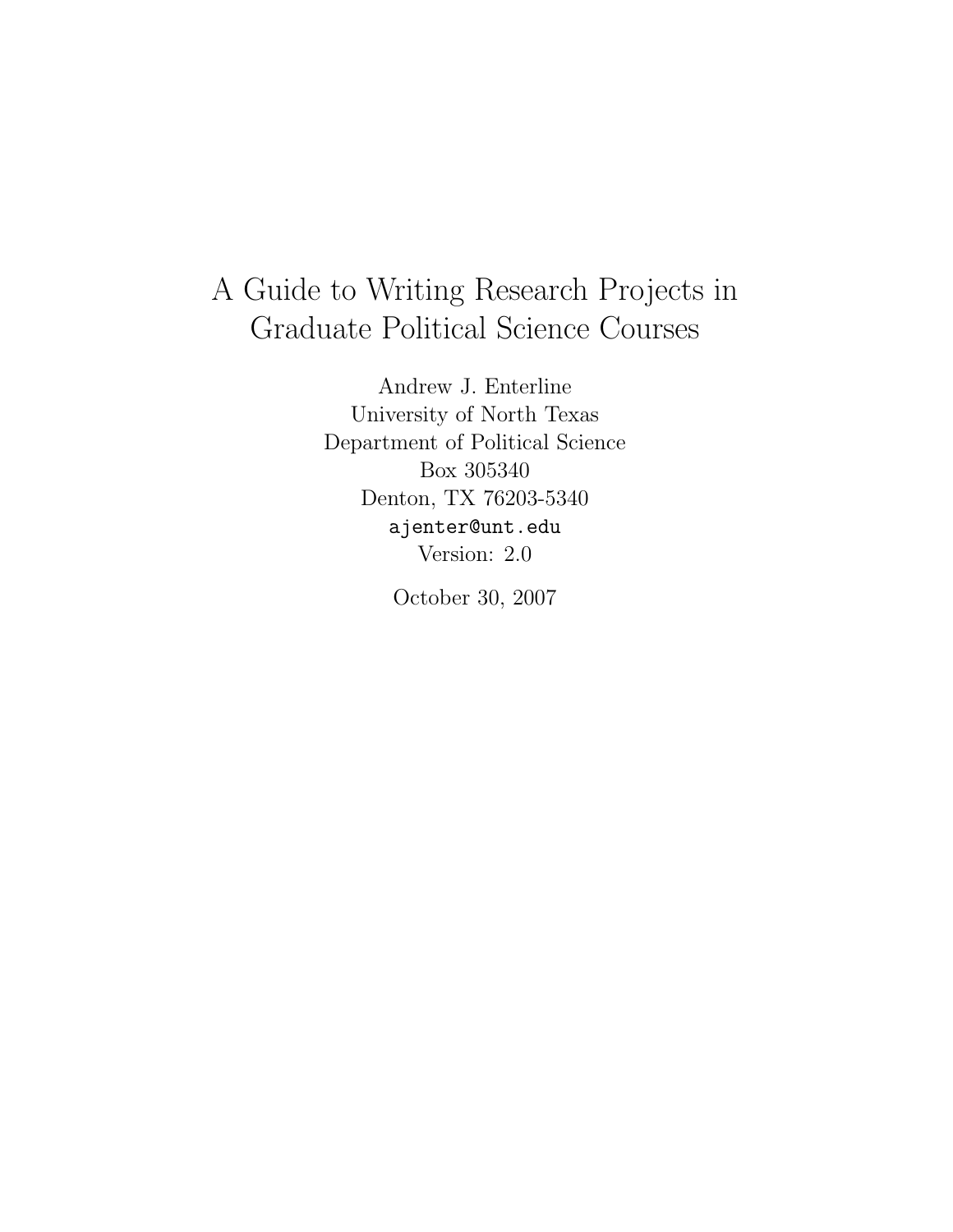# Contents

| 1                       | Introduction<br>Version $2.0 \ldots \ldots \ldots \ldots \ldots \ldots \ldots \ldots \ldots \ldots$<br>1.1<br>1.2 | 3<br>3<br>3                            |
|-------------------------|-------------------------------------------------------------------------------------------------------------------|----------------------------------------|
| $\bf{2}$                | The Research Puzzle/Question                                                                                      | $\overline{5}$                         |
| 3                       | The Literature Review<br>General Purpose<br>3.1                                                                   | 8<br>8                                 |
|                         | 3.2                                                                                                               | 9                                      |
| $\overline{\mathbf{4}}$ | The Theory<br>4.1<br>4.2                                                                                          | 11<br>11<br>12                         |
| 5                       | The Hypotheses                                                                                                    | 14                                     |
| 6                       | The Research Design<br>6.1<br>6.2<br>Components of Your Research Design<br>6.2.1<br>6.2.2<br>6.2.3<br>6.2.4       | 16<br>16<br>18<br>18<br>19<br>20<br>20 |
| 7                       | The Analysis                                                                                                      | 22                                     |
| 8                       | The Introduction & Conclusion<br>8.1<br>8.2                                                                       | 25<br>25<br>27                         |
| 9                       | <b>Formatting Your Project</b>                                                                                    | 29                                     |
|                         | 10 Formatting<br>10.1                                                                                             | 29<br>29<br>32<br>32<br>32             |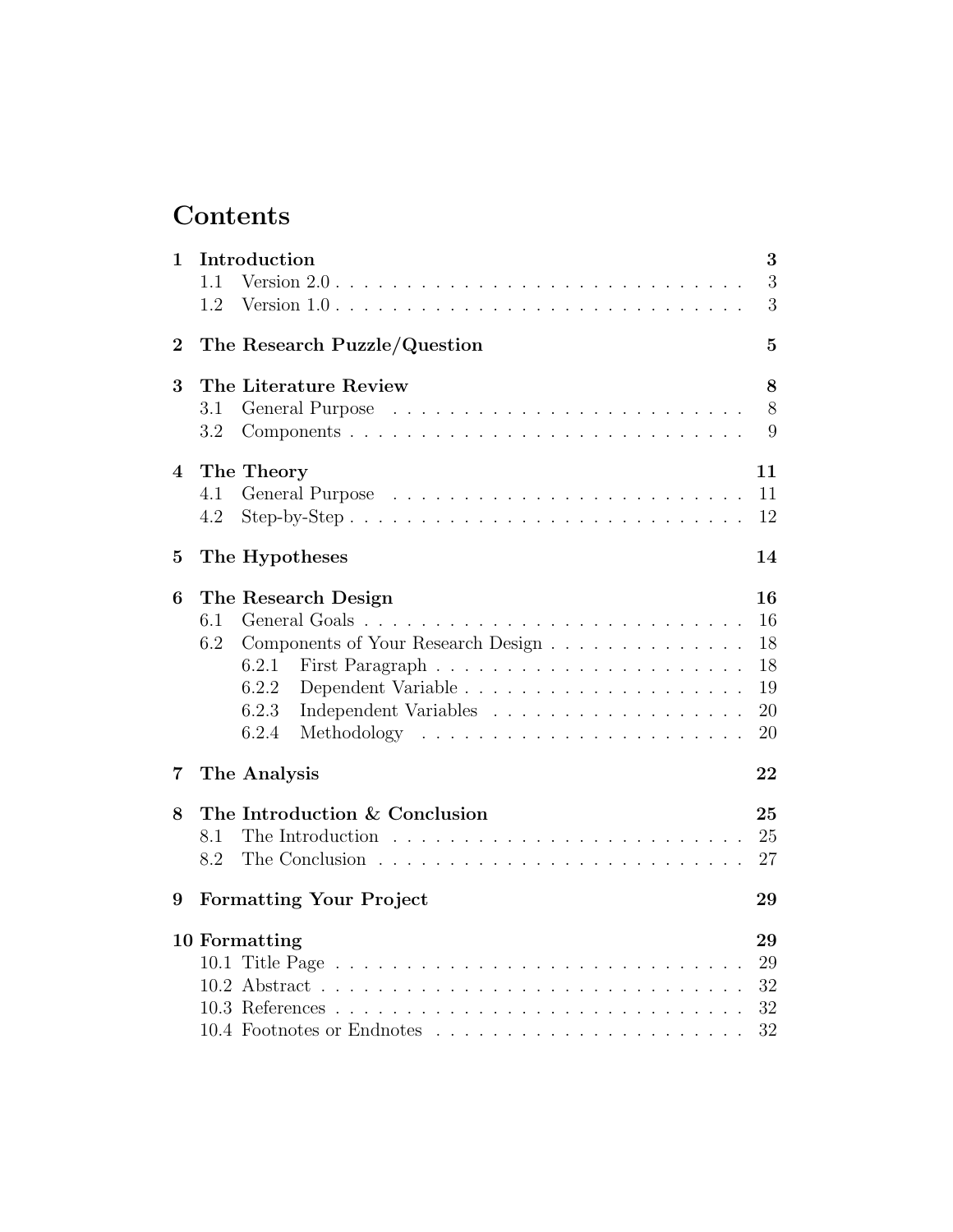| 10.5 Tables & Figures $\ldots \ldots \ldots \ldots \ldots \ldots \ldots \ldots \ldots$ | 33 |
|----------------------------------------------------------------------------------------|----|
| 11 Final Checklist                                                                     | 37 |
|                                                                                        | 39 |
|                                                                                        | 39 |
|                                                                                        | 39 |
|                                                                                        | 40 |
|                                                                                        | 40 |
|                                                                                        | 40 |
|                                                                                        | 41 |
|                                                                                        | 41 |
|                                                                                        | 42 |
|                                                                                        | 42 |
|                                                                                        | 43 |
|                                                                                        | 43 |
|                                                                                        | 43 |
|                                                                                        |    |
| 12 Presentation of Your Project                                                        | 44 |
| 12.1 Successful Conference Presentation                                                | 44 |
|                                                                                        | 45 |
|                                                                                        | 46 |
| Slide 2: Research Puzzle/Question $\ldots \ldots \ldots$<br>12.2.2                     | 46 |
|                                                                                        | 47 |
| Slide 4: Theory & Hypotheses $\dots \dots \dots \dots$<br>12.2.4                       | 48 |
| 12.2.5 Slide 5: Research Design                                                        | 48 |
| 12.2.6                                                                                 | 49 |
| 12.2.7 Slide 7: Conclusions & Implications                                             | 50 |
|                                                                                        | 51 |
| 12.3.1                                                                                 | 51 |
| 12.3.2 Delivery of Presentation                                                        | 52 |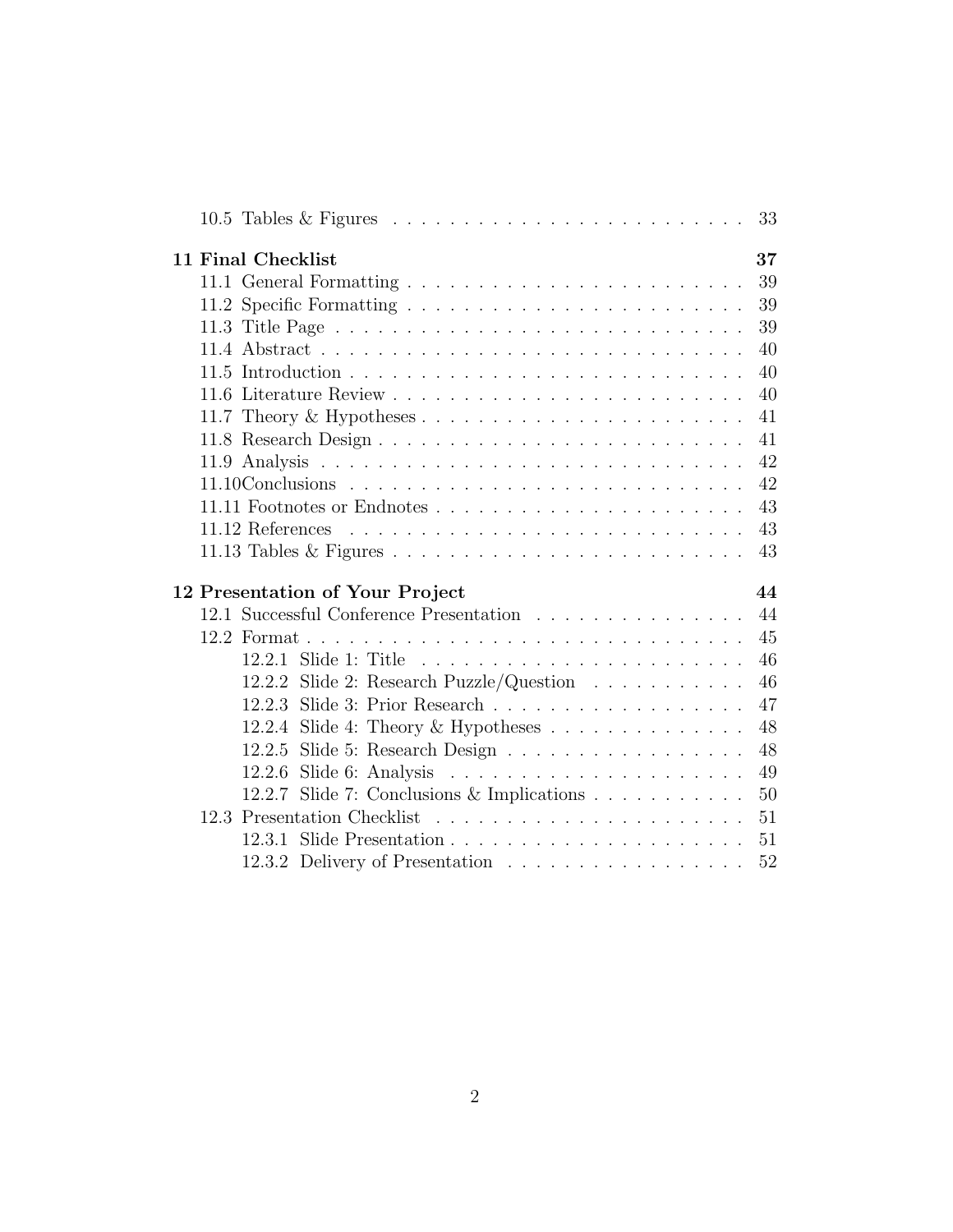# 1 Introduction

### 1.1 Version 2.0

This revision to The Guide was carried out during October 2007. The Guide itself was developed in stages as part of a graduate-level seminar during which graduate students executed research projects in incremental fashion during a 16-week semester. This revision to The Guide removes some of the brief (but to the uninformed, non sequitur) references to said originating graduate seminar, smooths transitions between the various sections, clarifies and elaborates existing points, and streamlines some of the section formatting. Ultimately, the revision resulted in The Guide being presented in a more general form, one usable in any graduate-level seminar. Notable revisions in this draft are as follows:

- Significant revision to discussion of research puzzle/question, Section 2;
- Modest revision to discussion of literature review, Section 3; and
- Significant revision to description of theory development, Section 4;

One major shift in the focus of version 2.0 of The Guide is a greater balance between the explanation of a task (e.g., identifying a research puzzle/question) and form (i.e., stating your research puzzle/question.)

### 1.2 Version 1.0

The following Guide to Writing a Research Project in Graduate Political Science Courses (hereafter The Guide) was originally developed for the graduate-level seminar (PSCI 5820) taught during spring semester 2005 in the Department of Political Science at the University of North Texas. The purpose of the course was to have a small group of students spend a semester working through an entire research project of their choosing with an eye toward presenting their respective projects at a professional conference and submitting the project to a political science journal for peer review. Additionally, it was intended that said research projects might form the basis of lengthier projects, such as theses or dissertations.

The process of "working through a research project" was designed to be accomplished incrementally, with students identifying a research puzzle and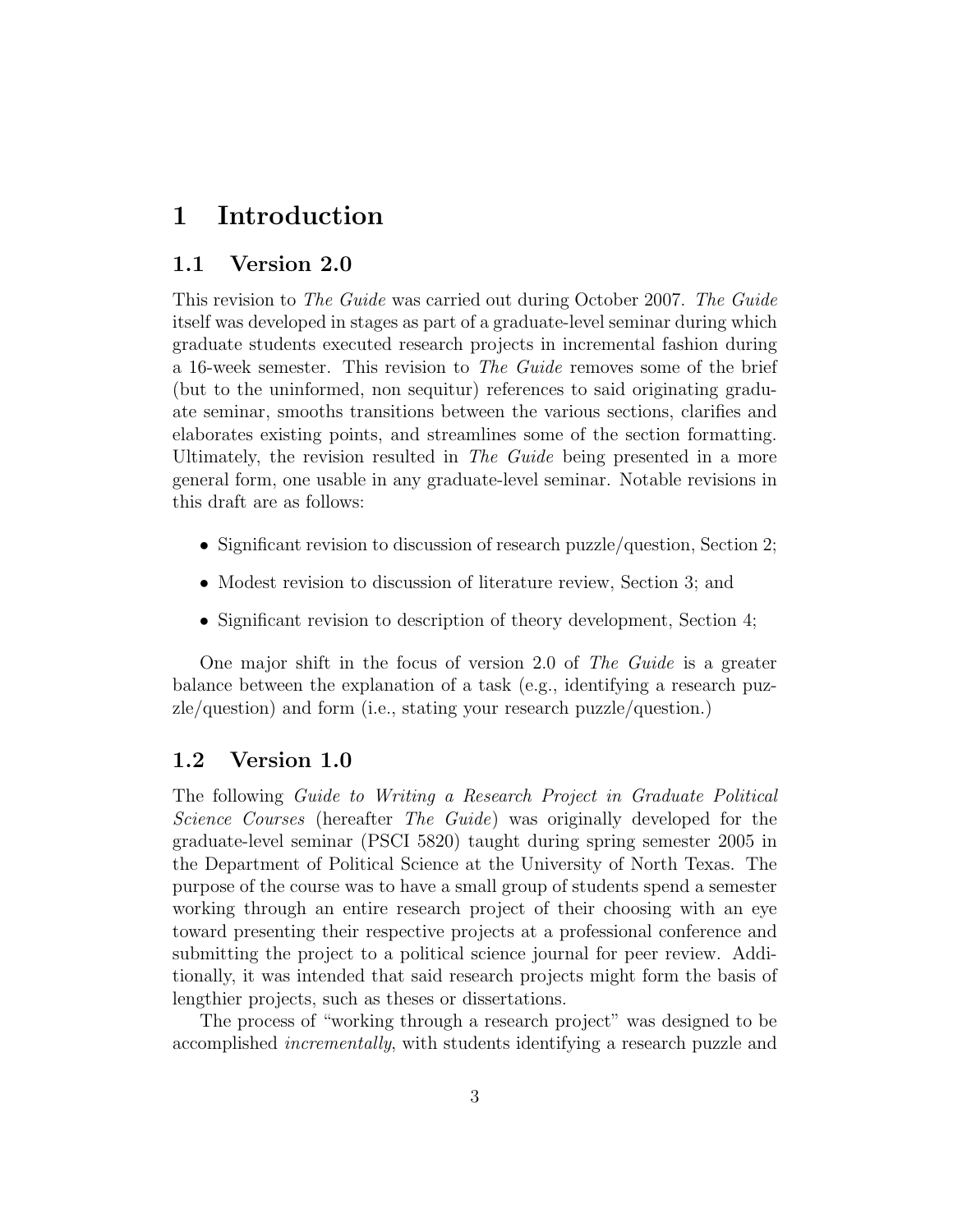question, surveying the literature, developing theoretical expectations, etc., in successive weeks during the seminar. Each increment, or installment, of the each project was reviewed by the instructor as well a seminar participants, and verbal feedback provided to the author on a weekly basis during the seminar. This strategy stimulates a continuous revision process. By following this strategy of project construction, each seminar participant developed a complete, thoroughly vetted research project by the semester's conclusion.

The following sections of The Guide loosely correspond to the installments of the semester research project as it is developed incrementally. The Guide is flexible in that only the components that are useful to the instructor or student can be employed, such that if a seminar assignment requires a project that terminates with the research design, then only those components of The Guide need be employed. Finally, central to the creation of The Guide is the belief that "half the battle" in the creation of graduate seminar paper by students concerns the general form of a standard research project. Certainly, form does not substitute for substance (i.e., a fully developed, but poorly written project), but it is a start.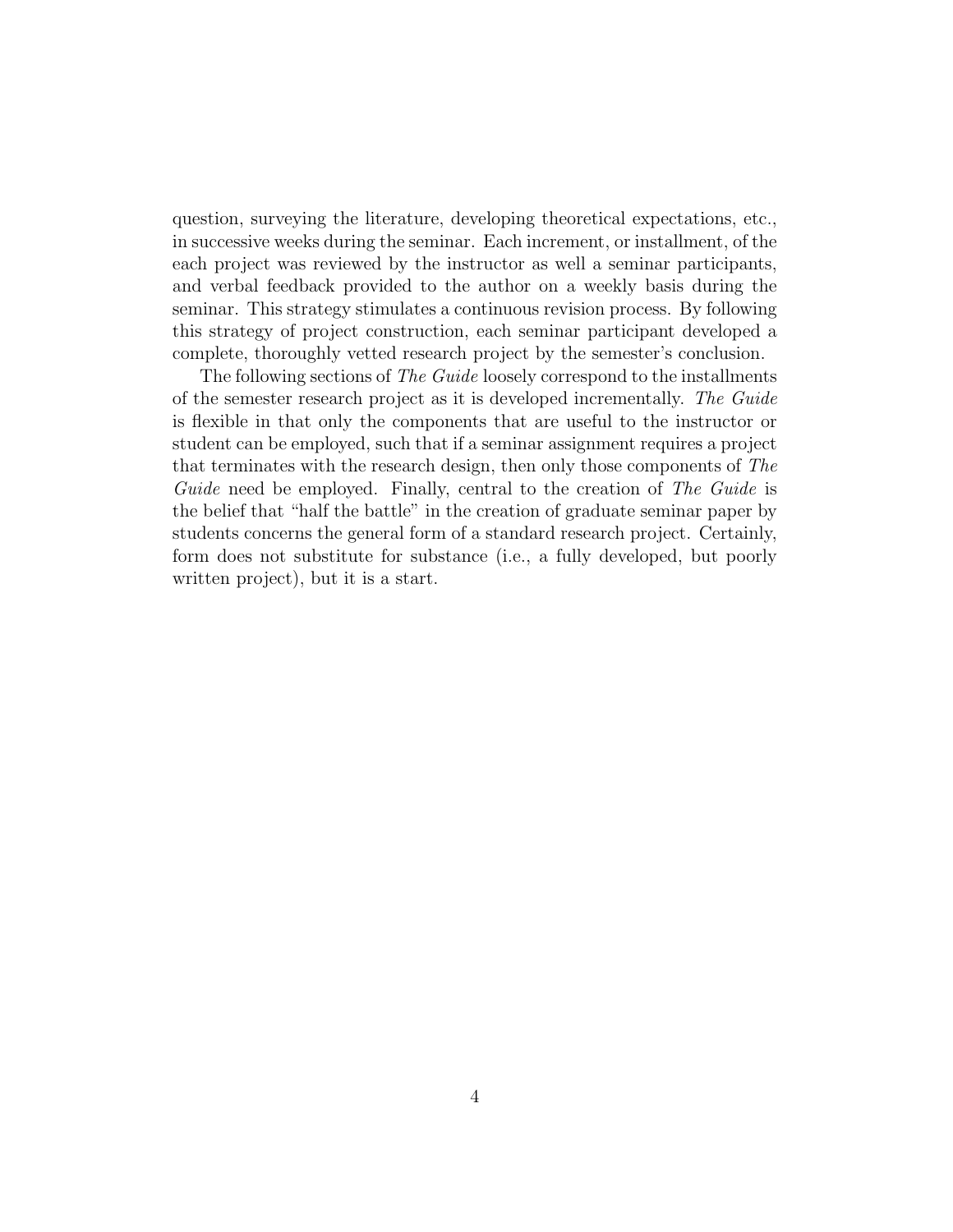# 2 The Research Puzzle/Question

Developing a suitable research question is the first step in your research project. The process by which one formulates a research question can be simultaneously exciting and bedevilling, as you move from identifying an area of research interest, to identifying and refining a question such that it is both original and manageable given available time and resources. In this, the first of your tasks in completing a graduate-level research project, you are to pursue this refinement process by addressing a set of questions that are intended to encourage you to accomplish the following: (a) select a specific research question of interest from a set of questions that you identify in your research area; and (b) consider the potential academic and societal implications of your study of said question, so that the project is not an isolated event, but part of a broader research initiative.

In answering these questions and settling upon a research question, you are encouraged to think very broadly and exert your creative and intellectual capacities to their fullest, before narrowing your focus to a single question. Thinking broadly will enable you to identifying additional issues and research questions viable for subsequent study, perhaps in your dissertation or in other professional papers. In thinking broadly, it is important that you communicate with professors in your department and engage in the proverbial tossing around of ideas, so that you begin to sharpen your skills in thinking about issues and puzzles from different angles. Your graduate professors have a great deal of experience in doing so, and they can demonstrate their expertise during your conversations. Further, your graduate professors will be able to help you shape your ideas, and do so with some expertise in a research area. Optimally, you might identify common research interests with some of your graduate professors, and in turn joint research projects might emerge.

As a start towards developing a suitable research question for your project, consider the following questions:

- 1. What is your general research area of interest? What draws you to the field of political science? Is there some experience that rivets you to political relationships and behavior? Do you have a particular substantive interest? For example, are you interested in human rights, democracy, privatization of industry, civil wars, military strategy?
- 2. What behavioral puzzles do you observe? Depending upon how you've learned about the process of research, you might not have encountered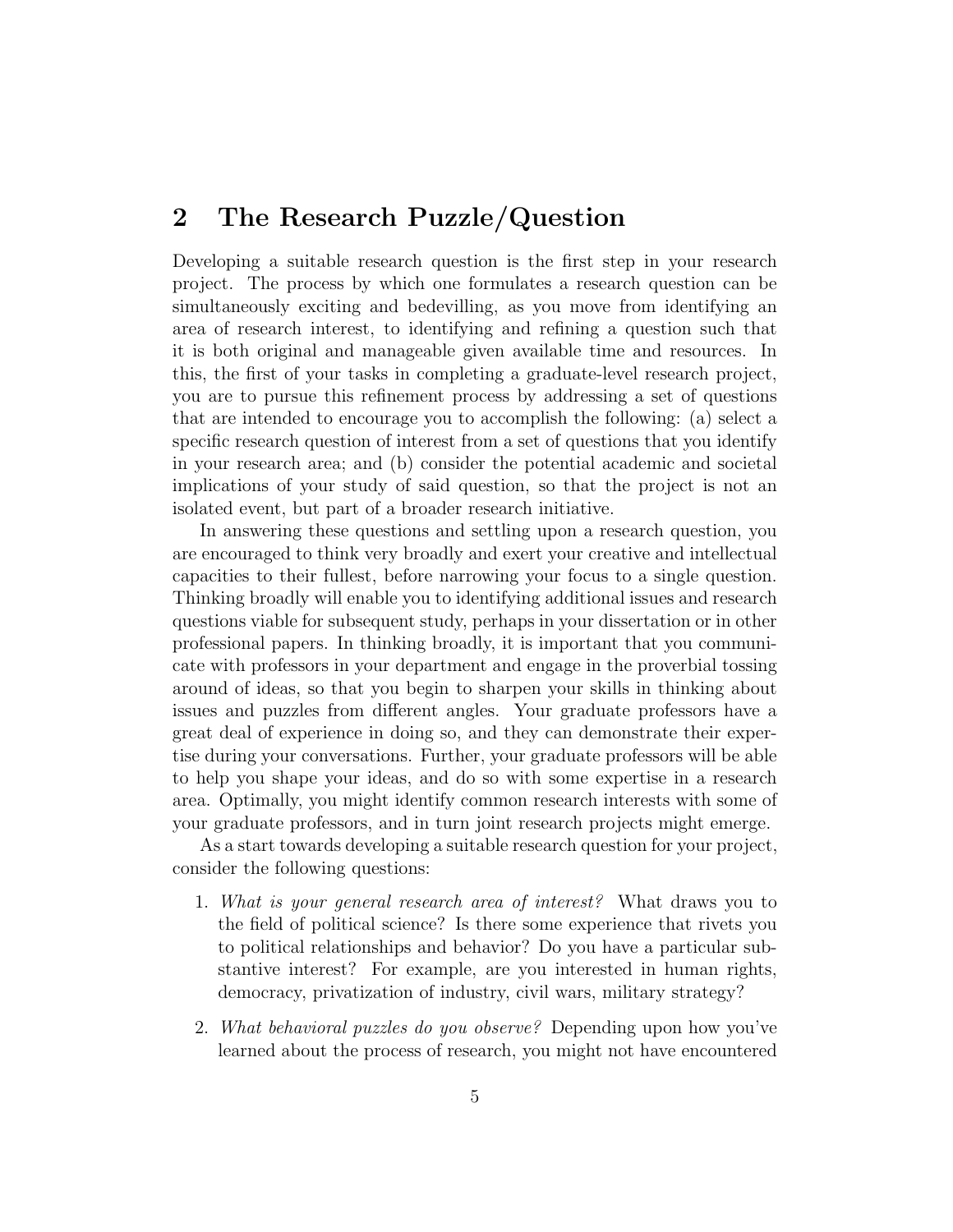the term "puzzle" before. A puzzle is an observation (by you) of a discontinuity in (political) behavior in your area of interest for which you do not have a ready causal explanation. For example, you might be interested in the relationship between religion and national-level democratic institutions, and you observe a great deal of variation in the presence of democratic institutions in states that are predominantly Islamic. You might also observe that this variation is not readily explained by current explanations for the presence of democratic institutions. What explains this variation? The research puzzle provides the foundation for research questions. As such, a puzzle is a good thing and represents the justification for the various aspects of your research project;

3. Given the identification of a research puzzle, what is an appropriate research question? Your research puzzle will generally stimulate several research questions, large and small in terms of scope, that might warrant your investigation. You want a research question that is sufficiently large in scope for a the project upon which you are embarking. In keeping with the previous example about Islam and democratic institutions, an appropriate research question might be as follows:

> What explains the presence of democratic institutions in Islamic states?

- 4. How might these research questions be organized into a research agenda. Although your prime interest might be in writing a seminar paper, it is often helpful to conceive of research puzzles forming the basis of a research agenda (i.e., a series of questions that are examined incrementally, but can be considered together.) This said, learning how to break up a larger research question into smaller, more manageable parts is an important skill to learn, and one that you can develop in conversation with you graduate professors and graduate student colleagues;
- 5. What might be the broader implications of your research question for your field of specialization. Consider the potential implications of your study for political science more generally. Again, continuing with the aforementioned example, if you address the research question pertaining to democratic institutions in Islamic societies, what might be the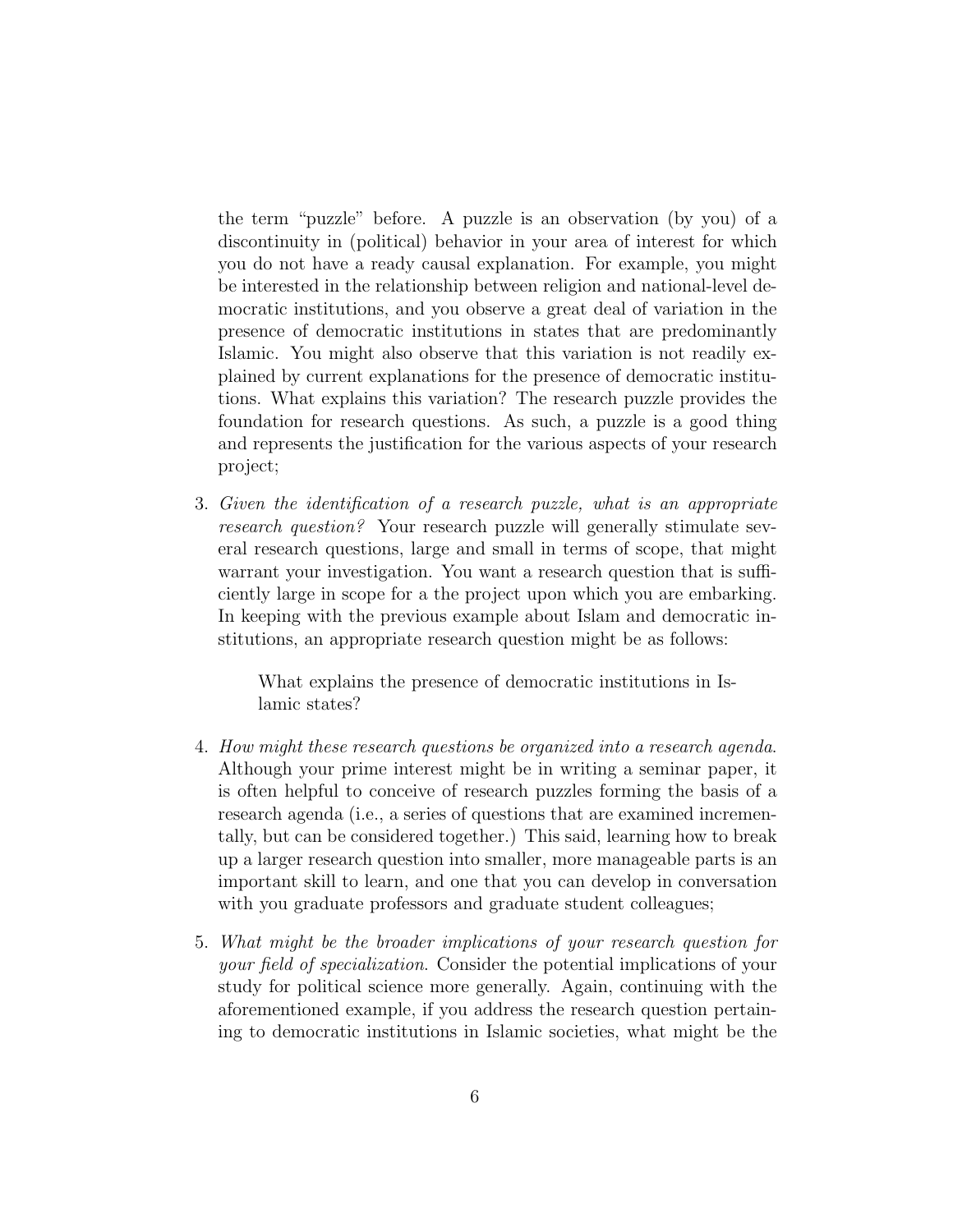implications of your project for more general studies of democratic institutions? Finally, consider the potential implications of your study for society. While this issue of societal importance might strike you as trite, it is not. In part, doing something that you believe has normative importance is an important element of motivation. Additionally, the issue of the societal implications of your research project might emerge a number of settings (e.g., a job interview.)

After you have identified your research question, you should consider the following questions:

- 1. Is the question clear and concise? That is, can the question be stated in a single, interrogative sentence of moderate length?
- 2. Is the concept that reflects your phenomenon of interest (i.e., your dependent variable) visible in the question? That is, if Islam and democracy are central to your puzzle, are these two concepts present in your research question? If not, make sure that your primary concepts are reflected in your research question.

Once you have what you believe is viable research question in hand, pose your question to a colleague, querying your colleague as to the clarity and conciseness of your question. Ultimately, research questions are not "written in stone"—i.e., they can change and evolve as you read and explore. For example, you might find that, upon reading some of the literature, you discover that a great many scholars have explored your question previously, and you wish to explore a research question that is relatively unexplored. Alternatively, as you read the literature you might find a particular sub-area or nuance of your original question that you find of interest and wish to explore as you research question. Research question evolution notwithstanding, the question that you do arrive at must be clearly and visibly stated in your research project. That is, there should be absolutely no uncertainty on the reader's part as to your research question and its validity as the focus of your research project.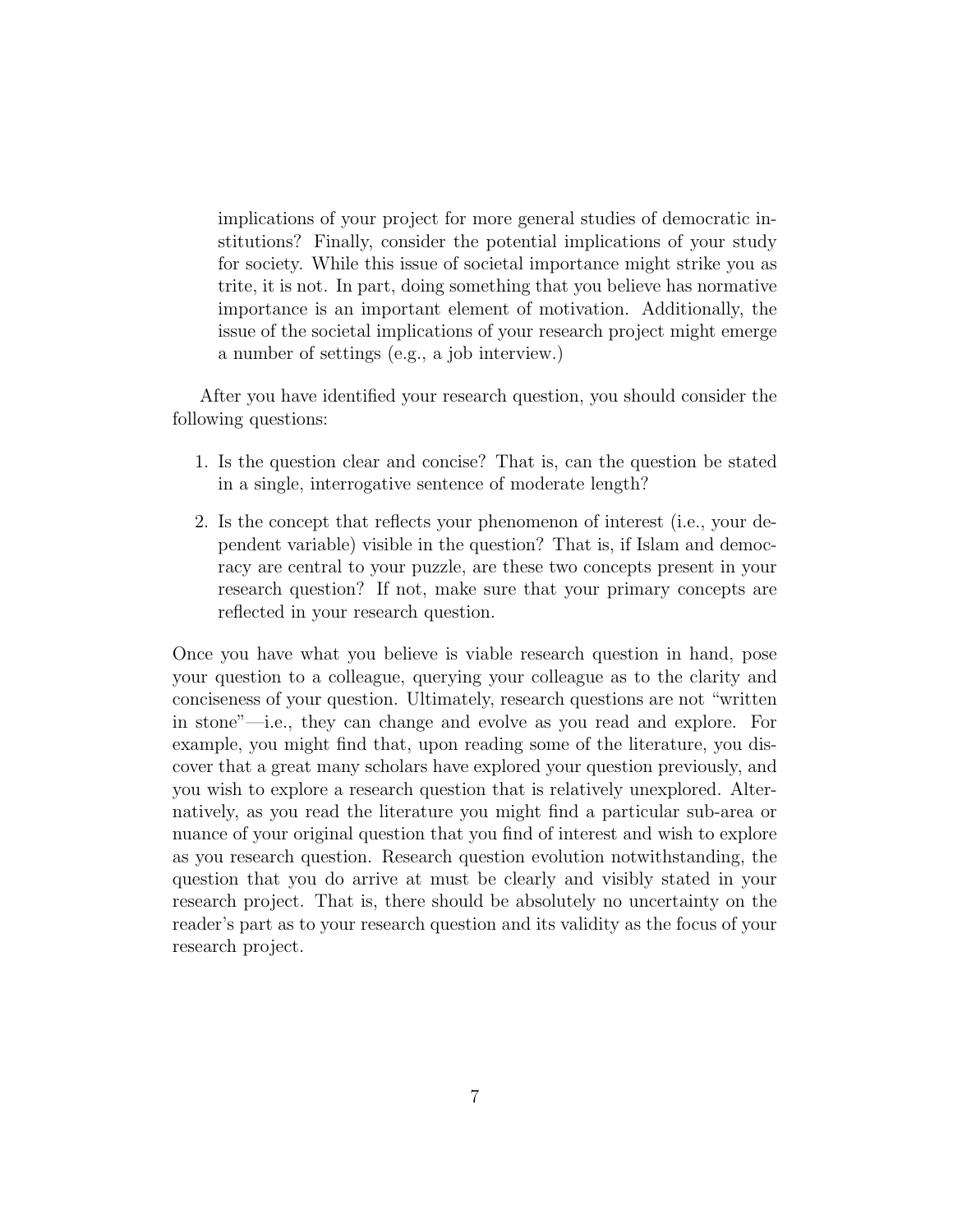# 3 The Literature Review

### 3.1 General Purpose

During the process of identifying your research puzzle and related research questions, it is likely that you've examined some of the scholarly literature that bears on your puzzle/question. Sometimes, puzzles/questions are stimulated by reading the scholarly literature. Alternatively, research puzzles/questions can emerge from any number of sources. Regardless, at some point it is necessary to vet thoroughly the scholarly literature (broadly defined) that is relevant to your research question. In doing so, you are engaged in the process of "reviewing the literature," or identifying and familiarizing yourself with prior efforts by scholars that bear in some way on your investigation of the aforementioned research puzzle/question.

Reviewing the literature requires you to provide the reader with just enough information about prior efforts, without regurgitating the details of each and every study that is relevant to your inquiry. Usually, it is helpful if you organize your discussion of the pertinent literature around theoretical themes. For example, if you are interested in the way which third parties influence the outcomes of civil wars, you might introduce the reader to the role of third parties in conflict in general (e.g., interstate and civil), before turning specifically to the latter, since the causal dynamics reflected in the former literature might bear on the latter literature.

In addition to reviewing how previous efforts have approached theoretical and empirical issues relevant to your study, you might also be interested in demonstrating to the reader the strengths and weaknesses in this work in an effort to set the stage for your own investigation. Regardless, in reviewing the literature it is important that you demonstrate to the reader how your contribution will add constructively and significantly to an existing research agenda (the authors of some of the studies that you review may, in turn, review your research when you send your manuscript out for review by peer review journals, so you want to be as diplomatic as possible, while at the same time demonstrating that your efforts are novel and that you're innovating the research agenda.)

Sometimes, a literature is enormous (e.g., the democratic peace), while other times a literature is relatively small (e.g., the study of interstate occupation). In the former case, you need to develop the ability to cite prior research that is representative of classes of prior research, while avoiding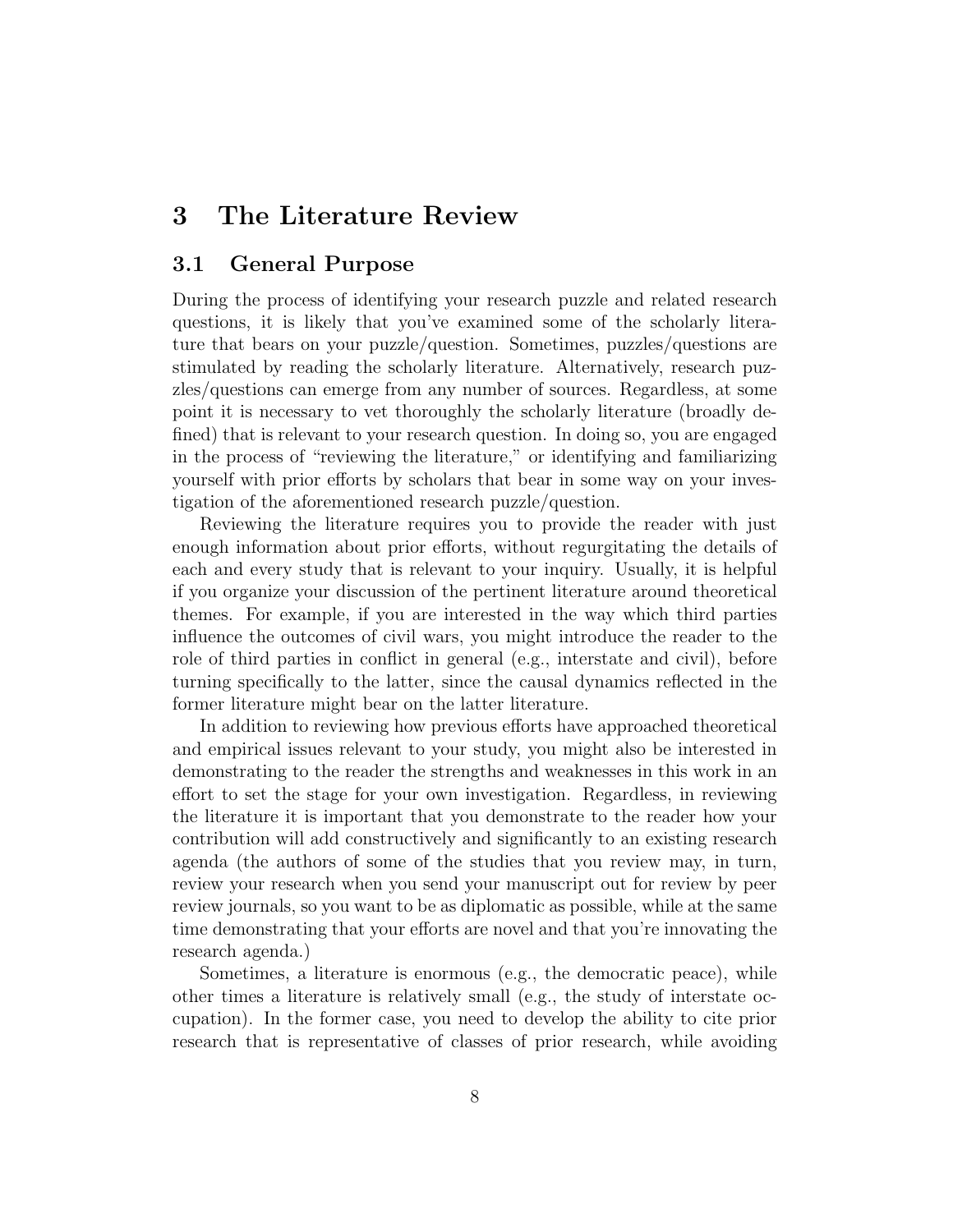discussing at length each and every contribution to the literature (e.g., you might identify and discuss the prior work that is representative of the study of, for example, democracy and economic development research agenda, and cite subsidiary contributions collectively.) In the latter case wherein the literature is quite limited, it might be possible and suitable to discuss each piece of research in greater detail.

As this discussion suggests, the development of the literature review may follow variable paths. At this stage, is is important to cast the proverbial net widely. For example, in addition to exhaustively investigating the extant research in political science, it is important to investigate research in related social science fields, or beyond. Given advancements in electronic search engines (e.g., citation crossing indexes), these searches are more easily facilitated.

# 3.2 Components

In sum, the purpose in writing a literature review is, broadly speaking, threefold:

- 1. To discuss the scholarly work relevant to your project;
- 2. To point out the strengths and weakness of this body of research (and, in doing so, keeping in mind a respectful, even-handed approach to evaluating this work); and
- 3. Identifying how this body of research as it currently stands has not addressed sufficiently the research puzzle/question that you've identified, or that this body of research (and it might be one that is far afield from your area of interest—e.g., you're studying IR, but you're borrowing something from anthropology) might be helpful in addressing your question or puzzle.

Of the aforementioned three tasks, the third task in developing your literature review is critical, because it informs the reader as to the reason(s) why further research (i.e., your paper) is warranted, and provides the setup for the theoretical portion of your project. It is very important that you devote some project space to elaborating the reasons why the current literature is inadequate for answering *your research question* in some way or ways. As an exercise, you might consider yourself confronted by a very skeptical reader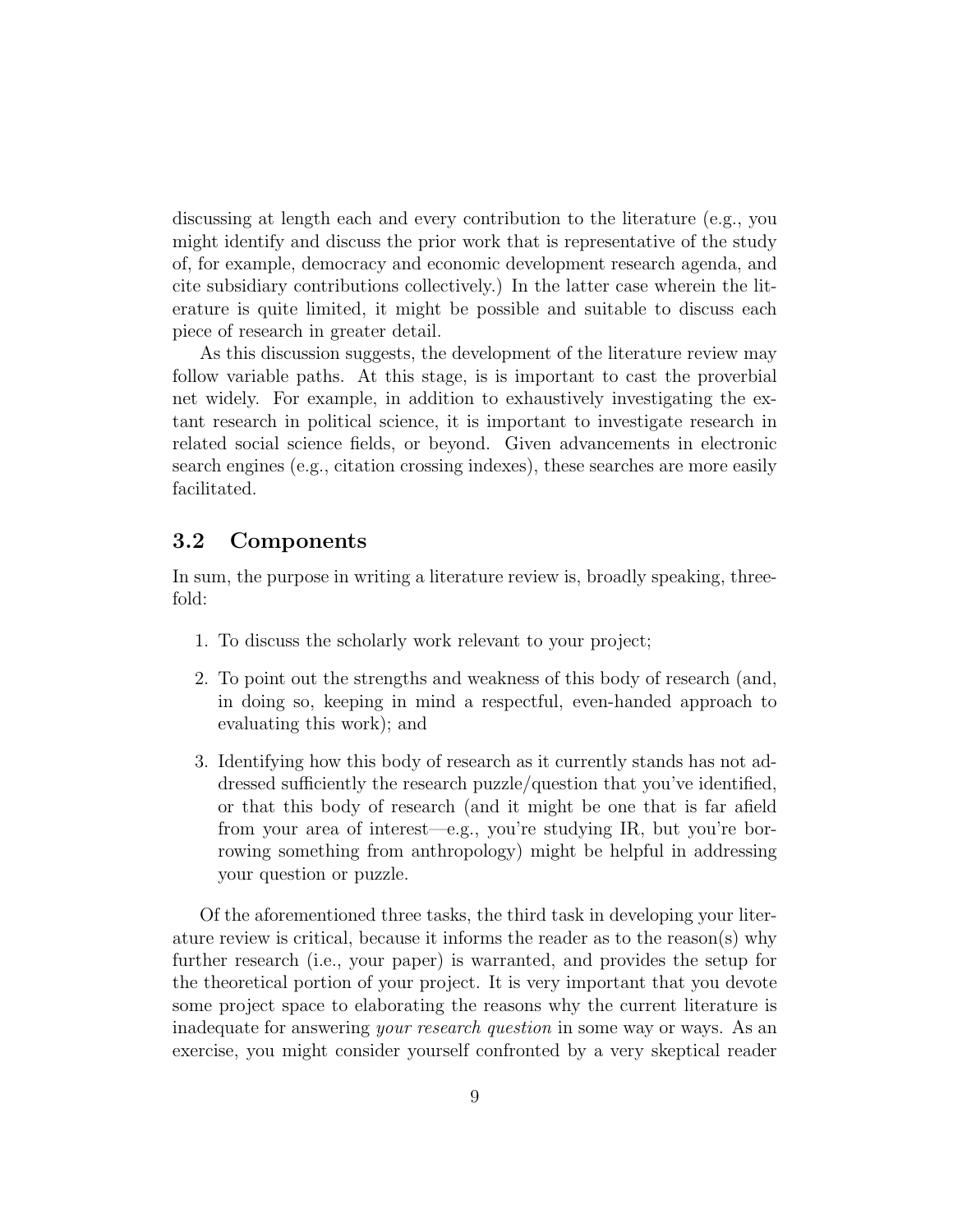who is deciding whether or not to spend the time to read the remaining 40 some-odd pages of your project. Ask yourself how well you are doing in convincing this reader to read on. Are you really providing a neat angle on the literature, something that will draw the reader in, or is the remainder of your paper likely to be a very small, incremental advance in previous work, or even worse, quibbling over very minor offenses in prior work? In some cases, the reader might very well have contributed to prior research. This is not necessarily an adversarial relationship, as you are citing this reader's work and you are perpetuating a research agenda that the reader considers important.

Ultimately, you should keep in mind that you have about 10 doublespaced pages to execute your literature review, so you need to be concise, while at the same time devoting sufficient space to the aforementioned third task. This 10 page limit is purposely constraining. Hallmarks of graduate seminar papers are long literature reviews that result in starvation of the remaining sections of the project, such as the theory and research design. As such, the page limit compels you to be succinct, identify the general attributes of the extant literature, and develop a transition to your theoretical section.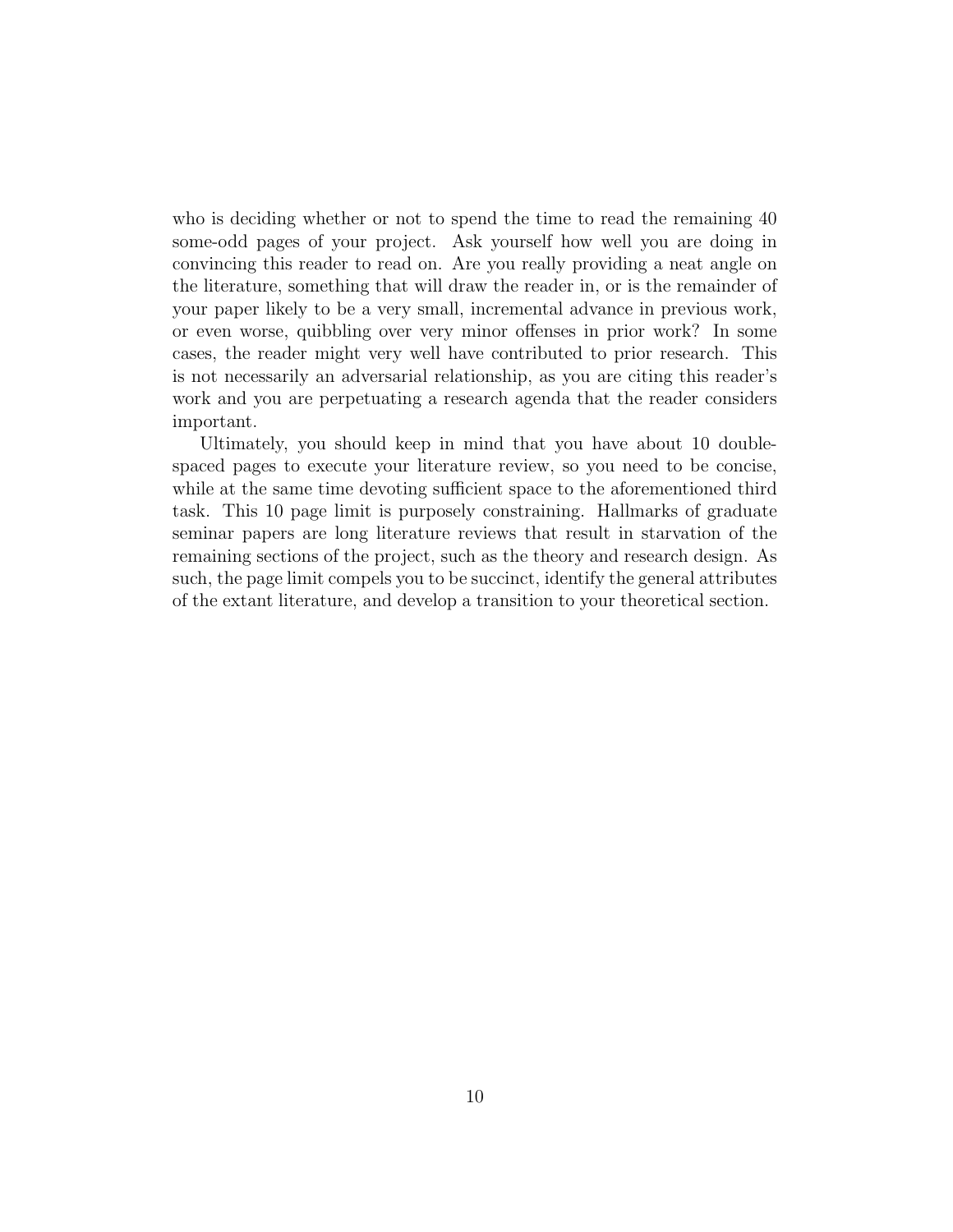# 4 The Theory

### 4.1 General Purpose

Having established a clear, concise research puzzle/question and developed a literature review outlining extant research bearing on your puzzle/question, it is time to turn to one of the more difficult, but perhaps the most rewarding, components of your research project. Like any project, pondering the task of developing your theory in its entirety can be daunting. Yet, as with our other tasks this semester, tackling the task incrementally, piece by piece, can make the task more manageable.

In developing theory, you are engaged in identifying the logical assumptions and mechanisms that underly the political behavior that is of interest to you (i.e., the dependent variable reflected in your research question.) To start, you shouldn't assume that the reader is fully informed, or would necessarily draw the same logical conclusions as you do from a set of conditions. Therefore, it is necessary for you to be as explicit as possible in identifying the causal mechanisms that combine to generate the outcome that is of interest to you. Stated differently, your task in this section of your paper is to spell out a "theoretical story" of how you expect the components central to your research question fit together in a causal manner.

Let me provide you with an example and some further step-by-step guidance. Suppose, for example, that you are interested in laying out a theory i.e., developing a set of expectations (formally expressed in your paper as hypotheses)—of the way in which third party actors influence political institutions in states following the cessation of hostilities in a civil war, with the goal of explaining the type of political systems that third parties encourage. In order to get at this question, it might be important for you to discuss how and why third parties intervene in civil wars. Ultimately, you will want to discuss how and why third parties make the decisions they do regarding the polities they encourage in post-civil war states.

As you develop your theory, you might find yourself stating what you consider to be the obvious (e.g., third parties act in their own best interests when making policy). Yet, statement of these obvious assumptions might lead to less obvious theoretical components (e.g., the bases by which third parties choose to encourage democratic rather than autocratic political institutions in post-civil war states.) Ultimately, you might argue that the decisions made by third parties regarding post-civil war polities flow from a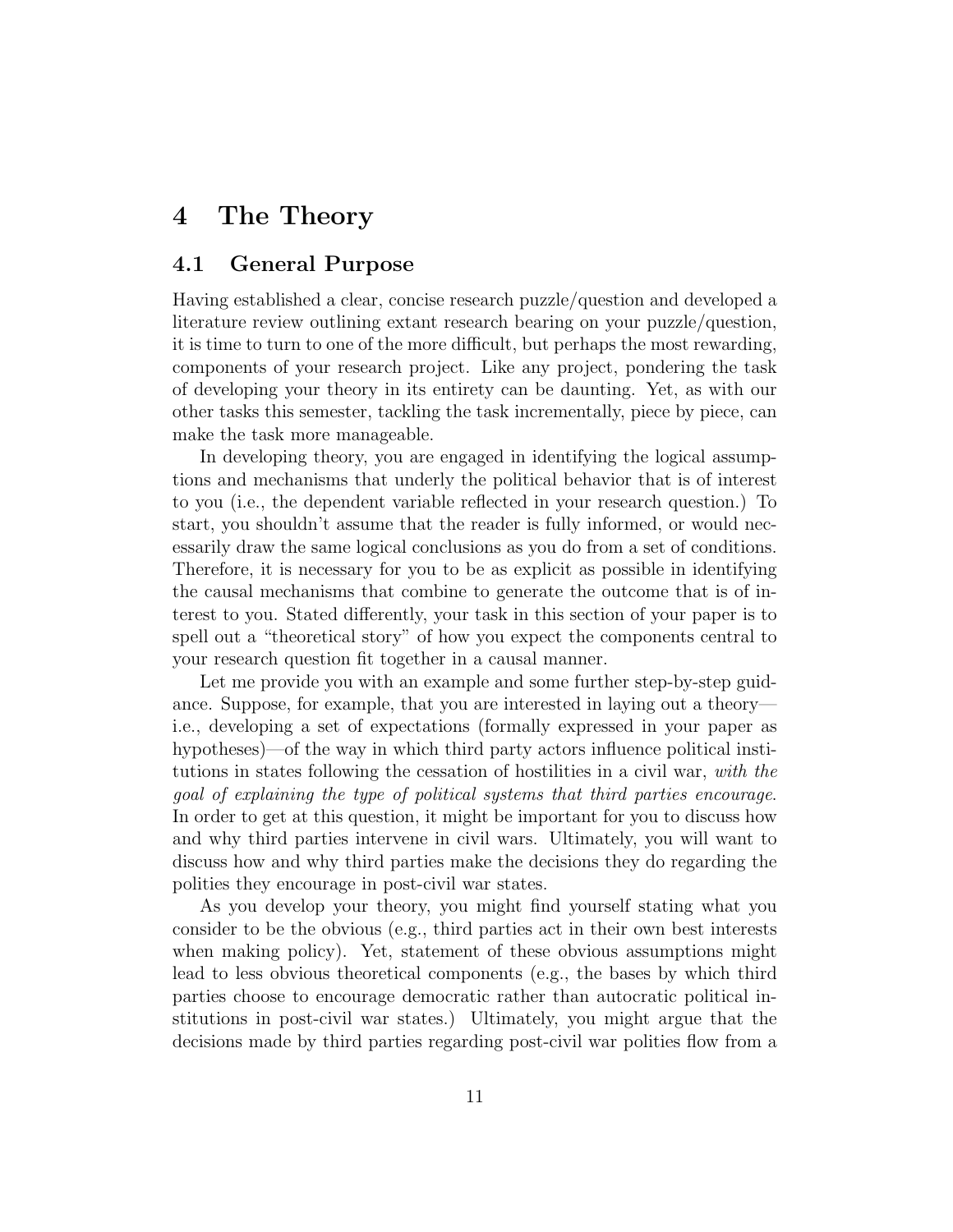number of sources, including strategic and economic interests, for example. Regardless, you will need to identify these stimulants of policymaking, and in turn, rely on these assumptions to fashion expectations about political institutions in post-civil war polities.

Formulating theory is a not an easy task, and it is a task that is frequently avoided. Indeed one often finds it attractive to skip from the research question stage to the research design stage, a diversion that often results in considerable energy devoted to variable measurement. Yet, avoiding theory making weakens your overall impact and potential contribution of your project. These observations regarding the importance of theory making do not make task of theorizing may easier; they just underscore the importance of theorizing. However, at the very point that you confront this difficult task, an important dimension of your graduate education comes to the rescue: your graduate professors. Your professors are a resource, and given their considerable experience in doing social science, you should work with them in teasing out your theory. In fact, your theorizing might require several conversations, interspersed with periods of contemplation, writing, and so forth.

# 4.2 Step-by-Step

At this point, you know that it is critical that you theorize, as well as to work with your advisor in doing so. But, where to begin? One method is to break the theorizing task into components, or sub-tasks. These sub-tasks might be as follows:

- 1. Develop assumptions about the primary elements, or actors, reflected in your causal linkage. If you are interested in religion and democratic institutions, explain what these two concepts. What is religion? What are democratic institutions?
- 2. Identify the *primary causal relationship* about which you are interested in developing expectations. For example, the heart of your research question might concern the relationship between religion and democratic institutions. You need to discuss how religion and democratic institutions fit together causally. For example, you might theorize that different qualities of religion (e.g., hierarchy) condition the type of democratic institutions that emerge. What is this process of "conditioning"?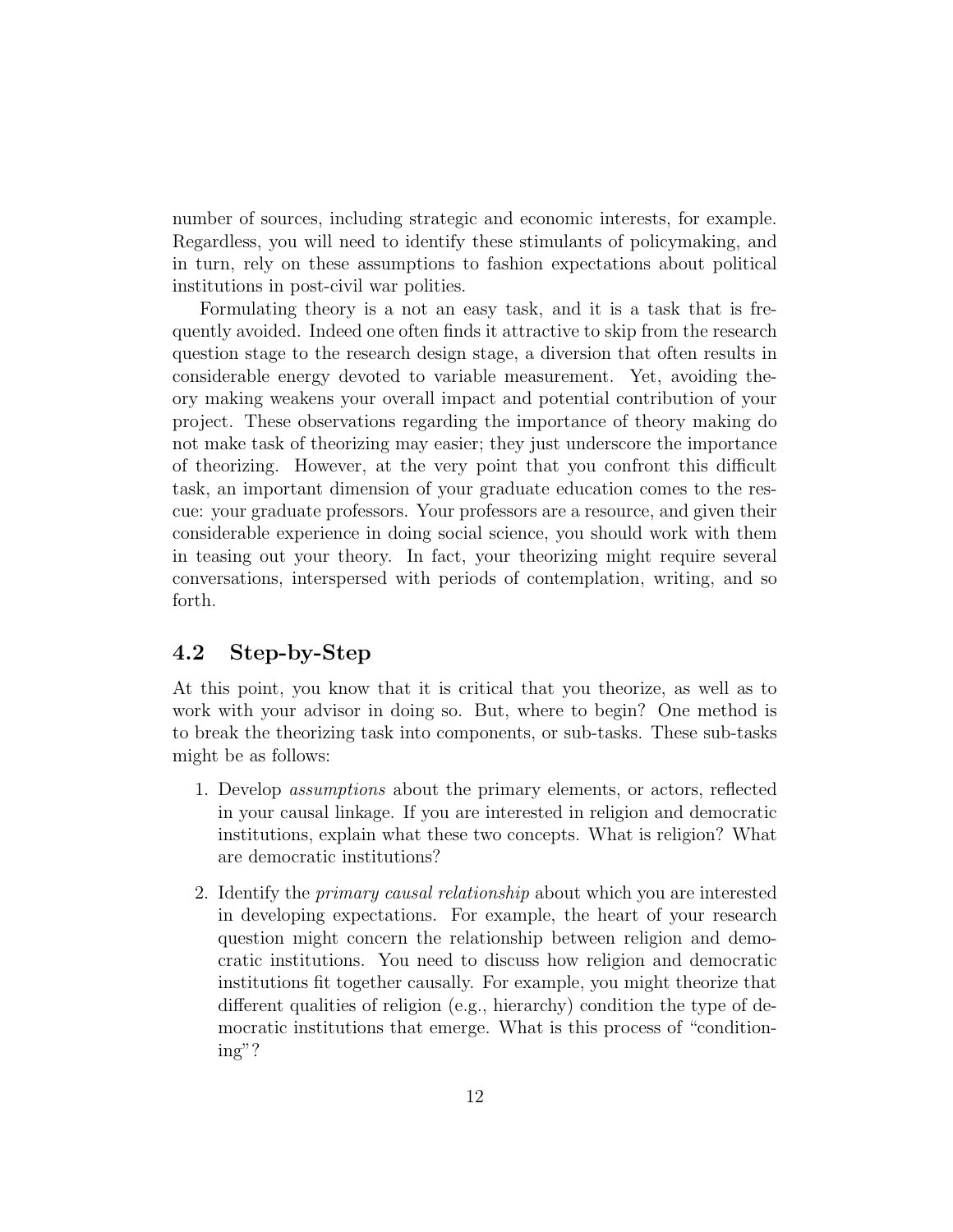3. Identify an expectation about the anticipated behavior of said elements or actors under specific conditions. As you theorize, expectations regarding causal relationships will emerge. For example, you might reason that states wherein religions that favor hierarchy are likely to contribute to the emergence of democratic institutions the reflect presidential, rather than parliamentary, qualities. Be capable of elaborating the causal links between the stimulant and outcome; that is, be able to tell the story underlying and leading to your expectations.

At this point, you now have a theory designed to address the research puzzle/question that you identified at the outset of your project. The expectations that you distilled from your theory form the basis of your hypotheses, the subject of which is taken up in the following section.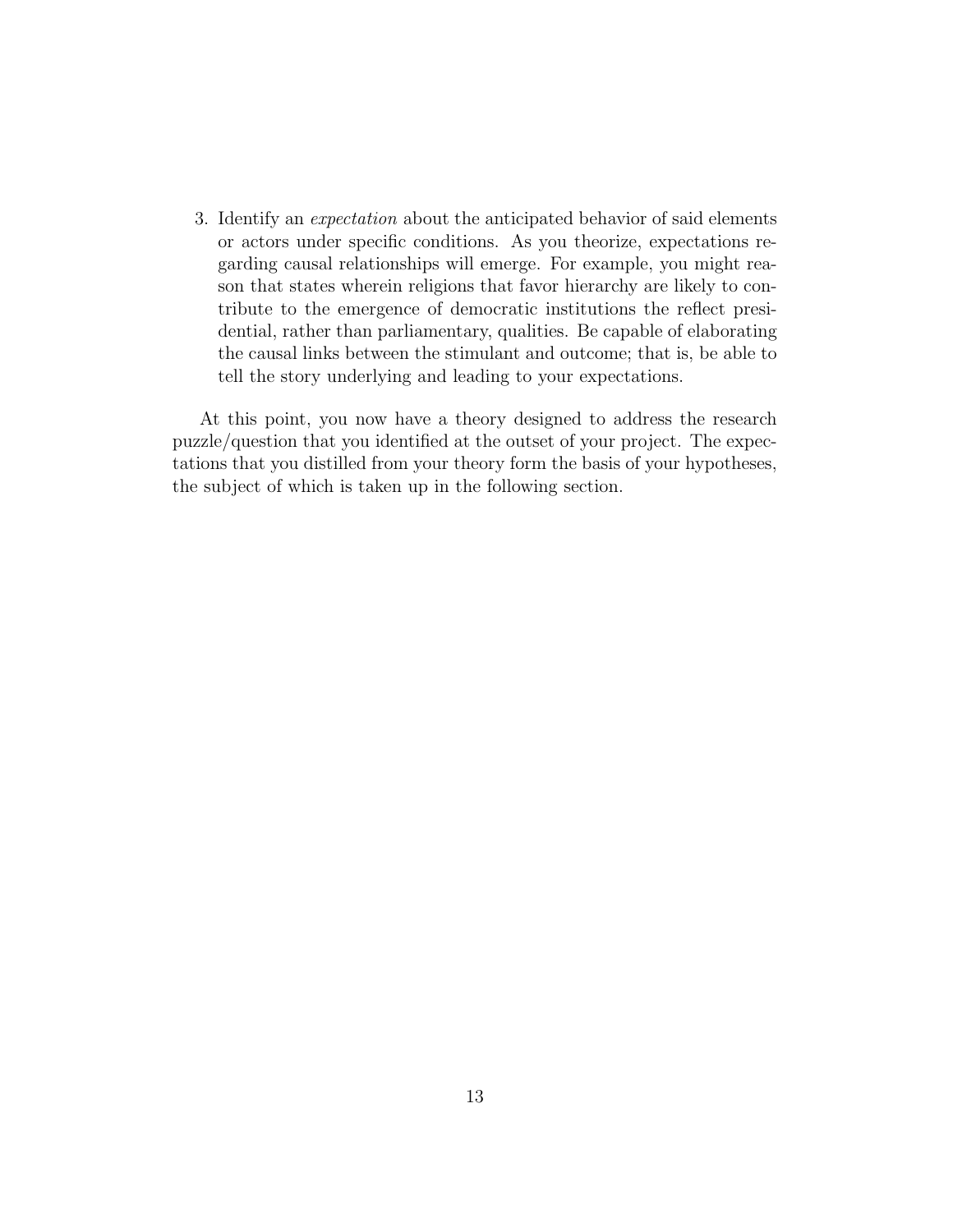# 5 The Hypotheses

Now that you have your theory, it is important that you begin to derive from this argument one or more testable hypotheses from your theory. In general, hypotheses identify the primary relationships that your theory predicts, or expects, will occur given a given set of conditions outlined in your theory. It is imperative that any hypothesis that you formulate contain reference to at least one concept that represents an independent, or predictor, variable and reference to one concept that represents a dependent variable. Additionally, it is imperative that each hypotheses reflect conciseness and clarity.

By way of example, if you are developing a theory about the decision by third party states whether to cultivate democratic political institutions following a civil war in another state, your theory should lead you to derive one or more expectations about this choice by third parties; that is, some underlying logic that leads you to develop specific expectations about what third parties will do. Perhaps central to your theory is the condition that a third party intervenor is engaged in a security competition, or "rivalry," with another third party intervenor. One hypothetical hypothesis that you might formulate such a condition is as follows:

Hypothesis 1. The presence of an interstate rivalry increases the likelihood that a third party intervenor will encourage democratic institutions following a civil war in the civil war state.

As stated, in Hypothesis 1, the independent variable (interstate rivalry) and the dependent variable (democracy) are clearly identified, as is the positive relationship between the two concepts. Achieving this clarity in terms of core causal and outcome concepts, as well as the direction of the relationship, is absolutely essential.

In developing your hypotheses, you should keep the following in mind:

- 1. Each hypothesis should be clearly numbered, if you develop more than one hypothesis. Sometimes, scholars will refer to a hypothesis by a label or name (the "Realist Hypothesis"). If you prefer to do so, then this label will replace the label "Hypothesis  $\#$ ". Regardless, labeling should be clear;
- 2. As noted above, your hypotheses should refer to concepts not variable labels, because as this point in your paper the reader will have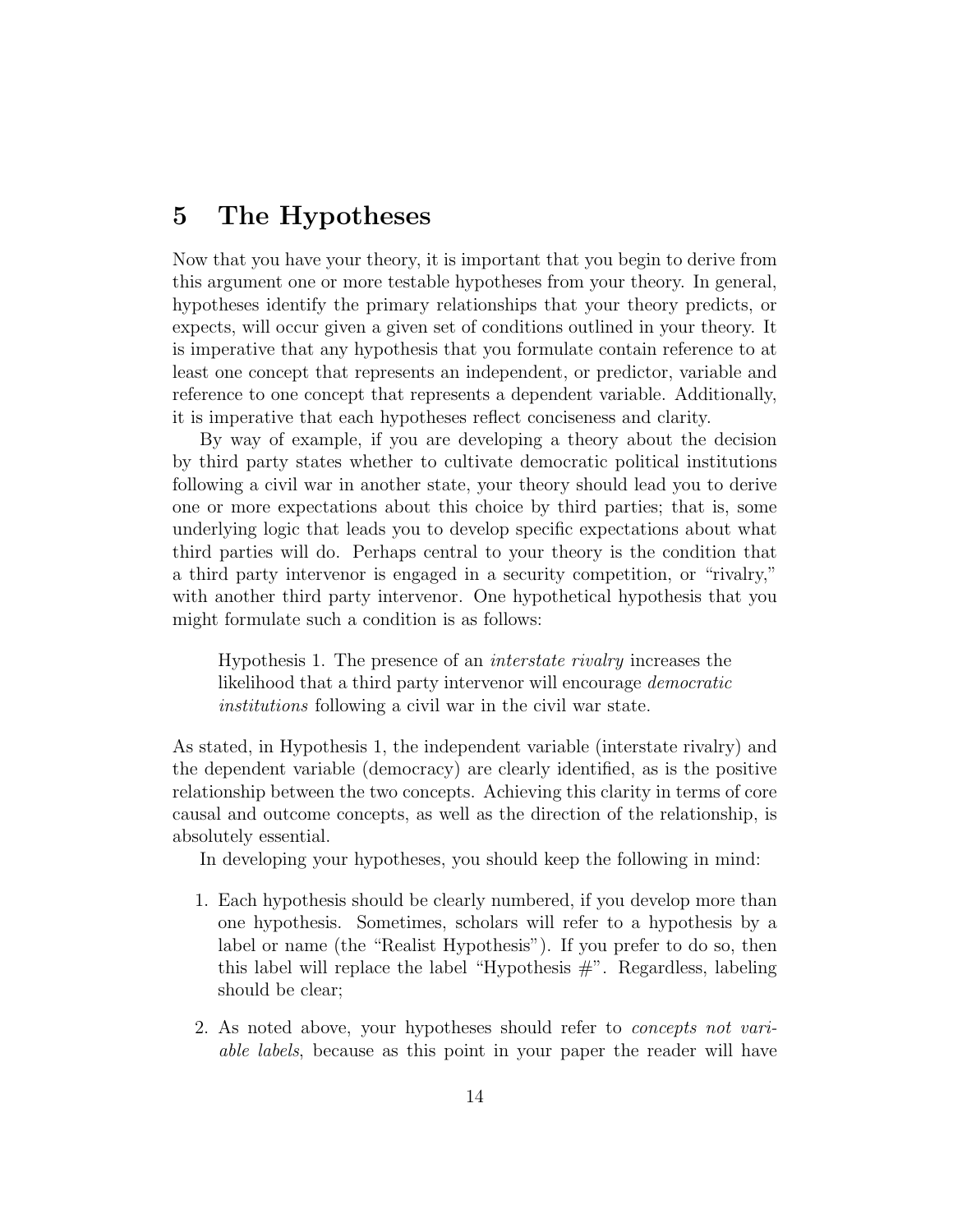no knowledge of variable operationalization, a task that is undertaken subsequently in the Research Design;

- 3. It is wise to introduce your hypotheses incrementally as you work through your theory. Sometimes, authors will outline their theory and then conclude the theory section with as list of hypotheses, but I do not recommend that you follow this strategy. Rather, I recommend that you proceed by introducing each hypothesis as it is appropriate in the theory;
- 4. Each hypothesis should be indented in the text (as above, much like one might for a quote), with a double-space before and after the indented text; and
- 5. Make sure that you embed your hypothesis, or hypotheses, in well developed transitions and supporting paragraphs, such that the transition to and from of each hypothesis is accomplished smoothly.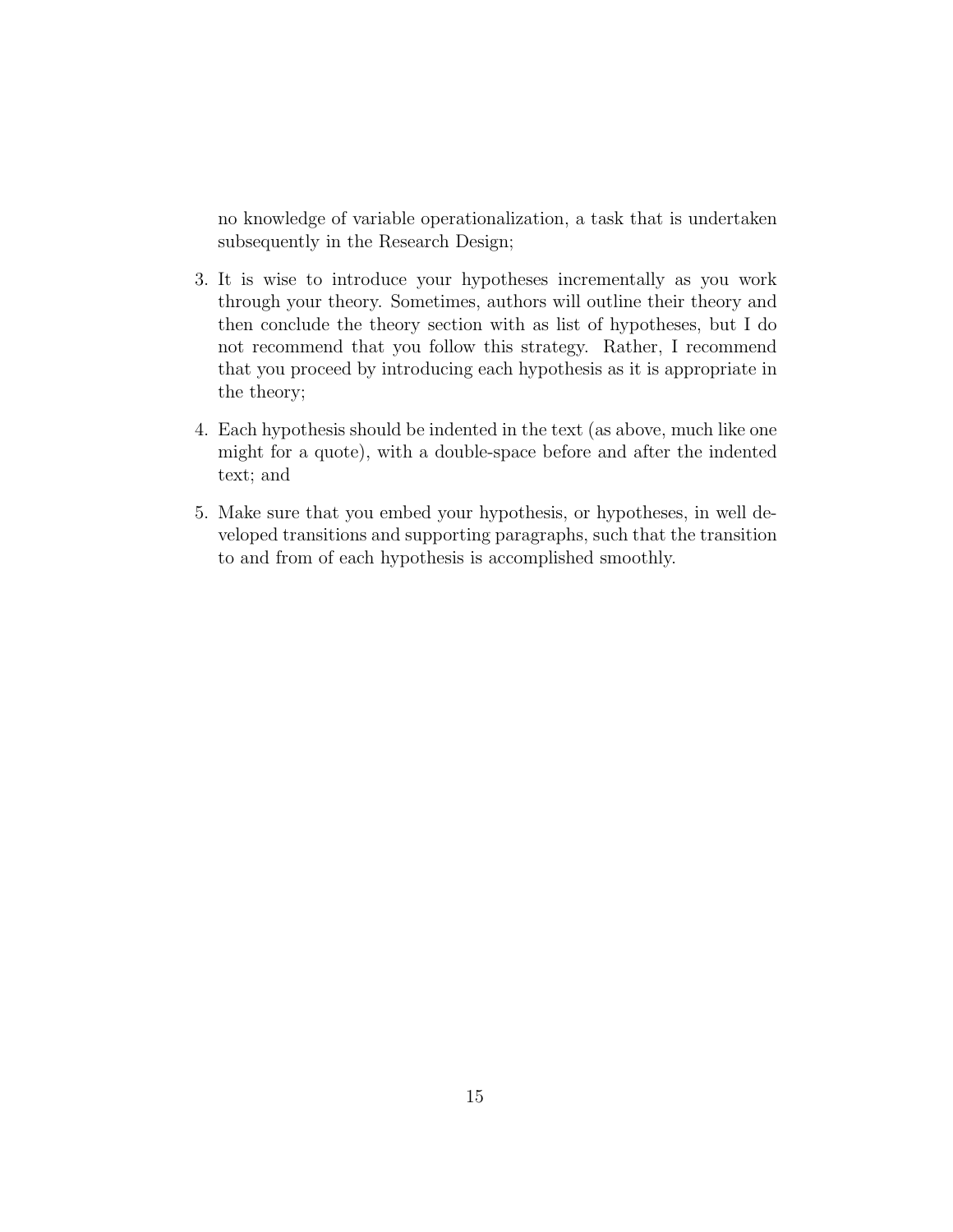# 6 The Research Design

At this point, your paper consists of (in rough form) a discussion of the research question, a review of the literature, the development of a theory and a set of testable hypotheses. The text of your project should encompass about 18 pages of text (double-spaced, 1" margins all around), such that about 15 pages of space remains for your introduction, research design, analysis, and conclusion sections to be added in the second half of the semester. If you find that you are currently exceeding this 18 page benchmark, then you will need to trim your draft accordingly. In doing so, it is preferable to target the literature review for trimming rather than your theory section, as the latter is paramount to your project and should not be trimmed unless absolutely necessary.

A research design is a statement of the plan that you will execute to test the hypotheses that you identify in your theory section. The remainder of this brief guide to research design is divided into two sections. The first section underscores some of the general issues that you should keep in mind as you develop your research design, while the second section outlines sequentially the components of your research design.

# 6.1 General Goals

1. The Plan. Your research design is a recipe for the hypothesis testing procedure(s) that you intend to carry out in the remainder of your project. By recipe, I mean a plan or road map of the method by which you will construct and execute your hypothesis testing procedure(s). In writing this section of your project, you should imagine a scenario in which you are charged with recreating a research design from scratch without the privilege of (a) communicating with the author, or (b) examining the final data sample assembled by the author. As an author, then, you have the weighty responsibility of describing how you went about baking your cake (i.e., hypothesis testing), and doing so such that your average reader can bake an identical cake, or hypothesis testing procedure. Therefore, it is imperative that you write precisely and explicitly about the various decisions that you make in fashioning your research design.

Do not assume knowledge on the part of the reader, even if several extant studies cover the same material and one might presume (in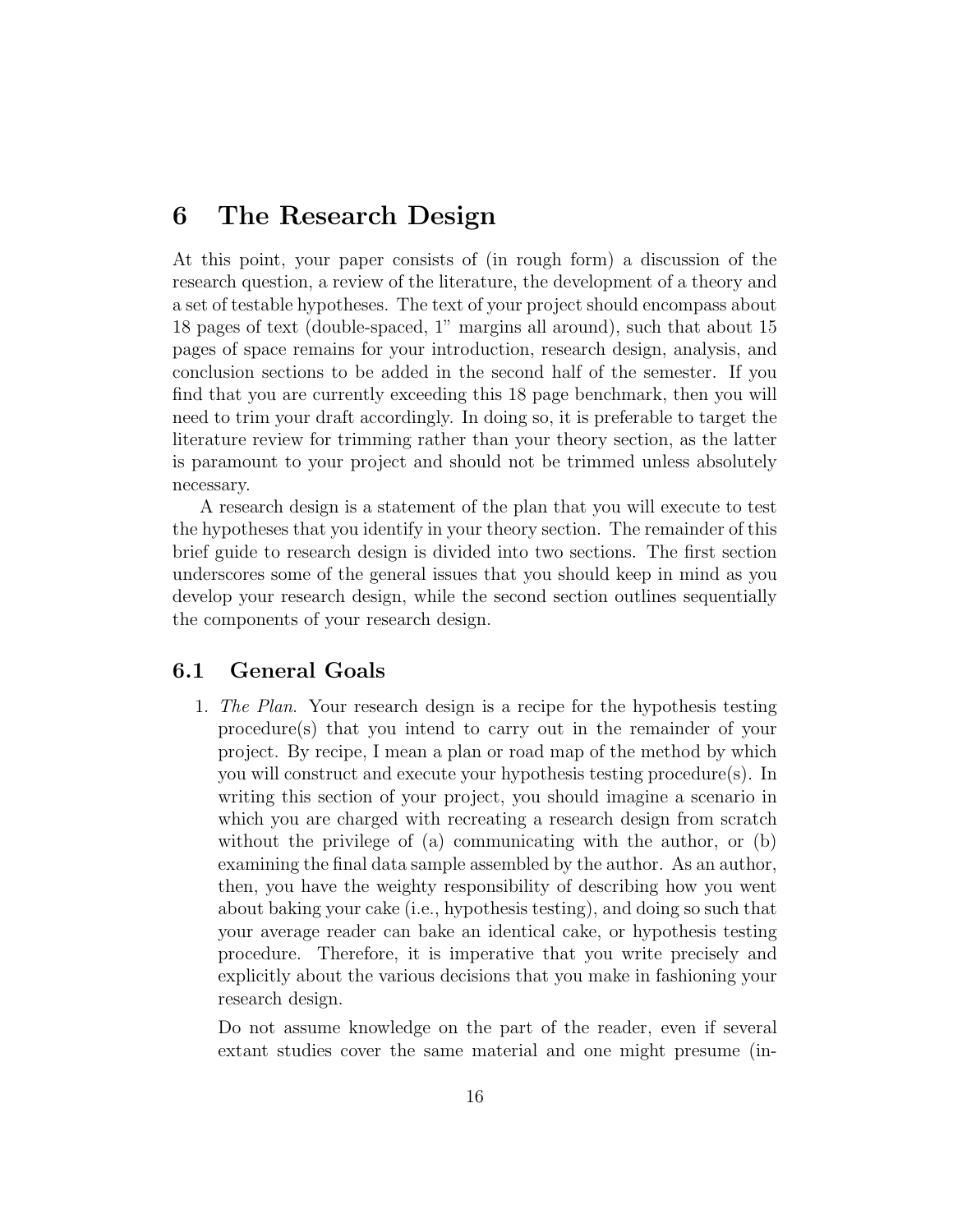correctly) that an average reader is up to speed on the state of the literature. Do not assume that you reader will naturally draw the same conclusions that you do, or that your design decisions are necessarily intuitive. Ultimately, as an author of a research design your mantra should always be the following: "clarify and explain, and clarify and explain some more." Finally, never doubt the ability of a reader to misunderstand what you've written, and make adjustments in your explanations to minimize these potential misunderstandings. In order to discover inconsistences or misunderstandings, consult colleague and see if they understand your research design. Such a conversation might reveal research design decisions that need to be clarified;

- 2. Think Broadly. You should strive to keep an open mind about your research design. In other words, it is recommend that you visit and think through each design decision (e.g., choosing a unit of analysis), rather than deciding on a strategy because many scholars before you have chosen strategy A over strategies B and C. Certainly, there is something to be said for building on the hard work of previous scholarship, but revisiting these decisions may stimulate insights into novel strategies for testing your hypotheses more completely. Furthermore, there is also something to be said for injecting innovation into what has become the accepted research design gospel in the literature; indeed, ingenuity can provide you with an advantage when presenting your work or submitting your work to a journal for review, because it demonstrates independent thought, creativity, and well, ingenuity. So, you are encouraged to engage in thinking outside the proverbial "box," if only to be prepared in your job talk to handle questions from left field from questioners not easily satisfied with the response, "This is how everybody else does it";
- 3. Convince the Reader. In writing your research design, you are essentially presenting your strategy for testing your hypotheses, and convincing the reader that your strategy is valid, objective, fair, or simply put, scientifically rigorous. To do so, you will need to rely on some of the basic concepts that you learned in your foundation course in graduate political science, scope and methods. Specifically, you will need to think about several issues, such as the identification of an appropriate testing strategy, selection of a unit of analysis, and operationalization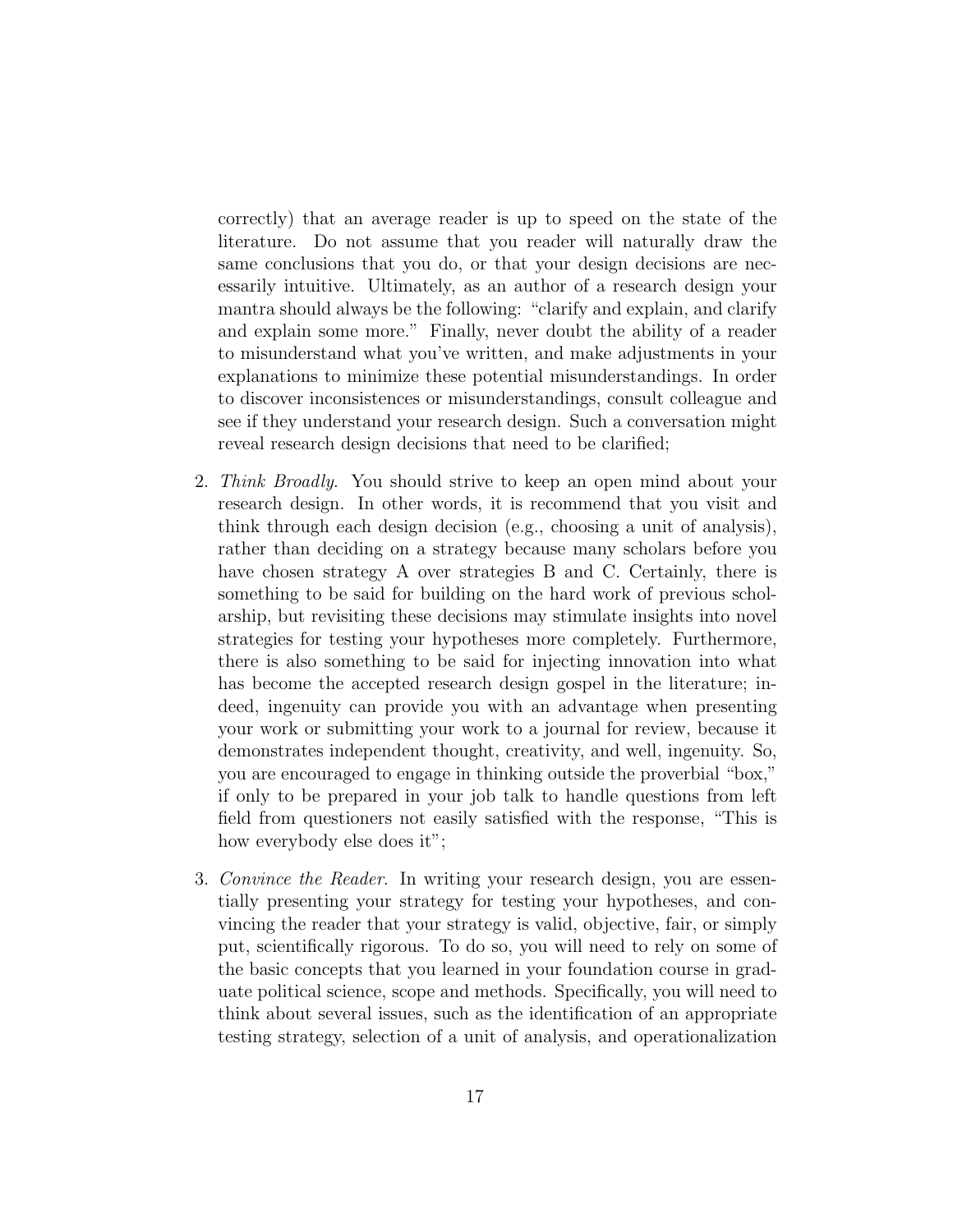of concepts and the structure of your tests. You also need to discuss (i.e., inform the reader of your reasoning for various decisions) why the strategy you selected to, for example, operationalize a variable, is superior to an alternative strategy. Although journal editors often require their removal in formal manuscripts, in your project for this seminar (as well as in your dissertation) it is important that you review the basic characteristics of any concepts that you operationalize (i.e, mean, minimum, maximum, standard deviation, mode, median.) Again, as an editor of your own work and a critical leader of the work of your colleagues, you should ultimately ask yourself the following two questions:

- (a) Is this research design the best plan for testing the author's hypotheses? If not, how can the research design be improved so as to eliminate these weaknesses?
- (b) If I were a reader, would I be able to replicate this research design given what the author provides?

# 6.2 Components of Your Research Design

In total, the research design section should be approximately 6-8 doublespaced pages, such that adequate space remains for you to execute your analysis (i.e., execute your hypothesis tests), discuss the implications of your findings for the current literature, and write your conclusions in the remaining sections of the paper. In keeping with the previous components of your paper, you should commence your research design with a new subheading labeled "Research Design." In turn, your research design should comprise the following sections and subsections:

### 6.2.1 First Paragraph

The first paragraph of your research design should outline the basic parameters of your hypothesis tests. Specifically, in this section of the paper you should briefy outline the spatial and temporal domain of the sample that you will be using to test your hypotheses. For example, if your hypotheses necessitate studying the OECD countries, you might explain the OECD and the members of this organization. In doing so, you would identity any nuances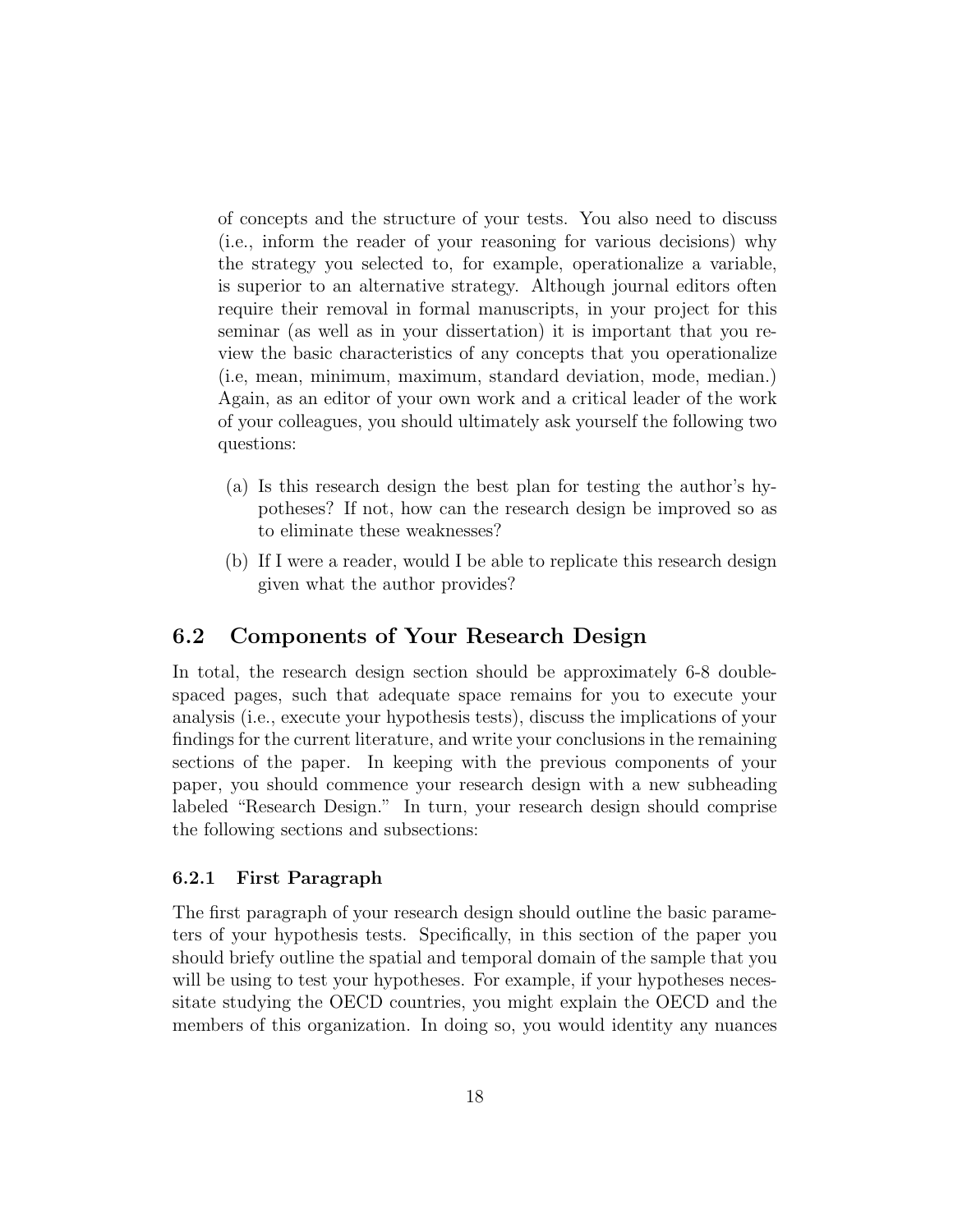of the spatial component of your study (e.g., Lithuania is excluded for whatever reason.) The same goes for the temporal component of your study, such that you should identify the basic temporal range of the spatial units that you will be observing and recording data for the dependent and independent variables. So, if you are studying civil wars, you will to alert the reader to the fact that will examine all civil wars for the period for a given period of time, for example. It might also be the case that you are interested in introducing a phenomenon or unit that is new to the literature, and therefore requires some explanation prior to operationalizing the dependent and independent variables. You should use this brief section to outline the coding of this new unit.

Finally, it is critical that you identify the unit of analysis in your study. For example, if you are studying each country in your sample per year, then your unit of analysis is the country-year. Alternatively, if you are studying pairs of countries per year, then the unit of analysis is the dyad-year. Regardless of the unit that you select, its identification should be placed in italics or underlined in your text, so that there is absolutely no doubt in the reader's mind as to the unit upon which you are observing the attributes associated with your dependent variable.

#### 6.2.2 Dependent Variable

Your dependent variable is the paramount variable in your study; it is the variable that you are interested in explaining. Thus, it is important that you are explicit in your operationalization of this variable. First, you should remind the reader of the concept (reflected in your hypotheses) that you intend to operationalize empirically, so that the reader understands your strategy; that is, your translation of theoretical concept into empirical measurement. Next, you should discuss the pros and cons of various methods of operationalizing your dependent variable. What are the tradeoffs between different operationalization strategies? Why does one strategy provide an operationalization that more closely reflects the concept that is identified in your theory? How reliable and valid is your operationalization of choice? After you have selected your operationalization strategy, and clearly identified the source data for your operationalization, it is necessary for you to provide a short label for your dependent variable, such as "Interstate War" or "Per Capita Growth." When you refer to this variable, use the variable label as a reference.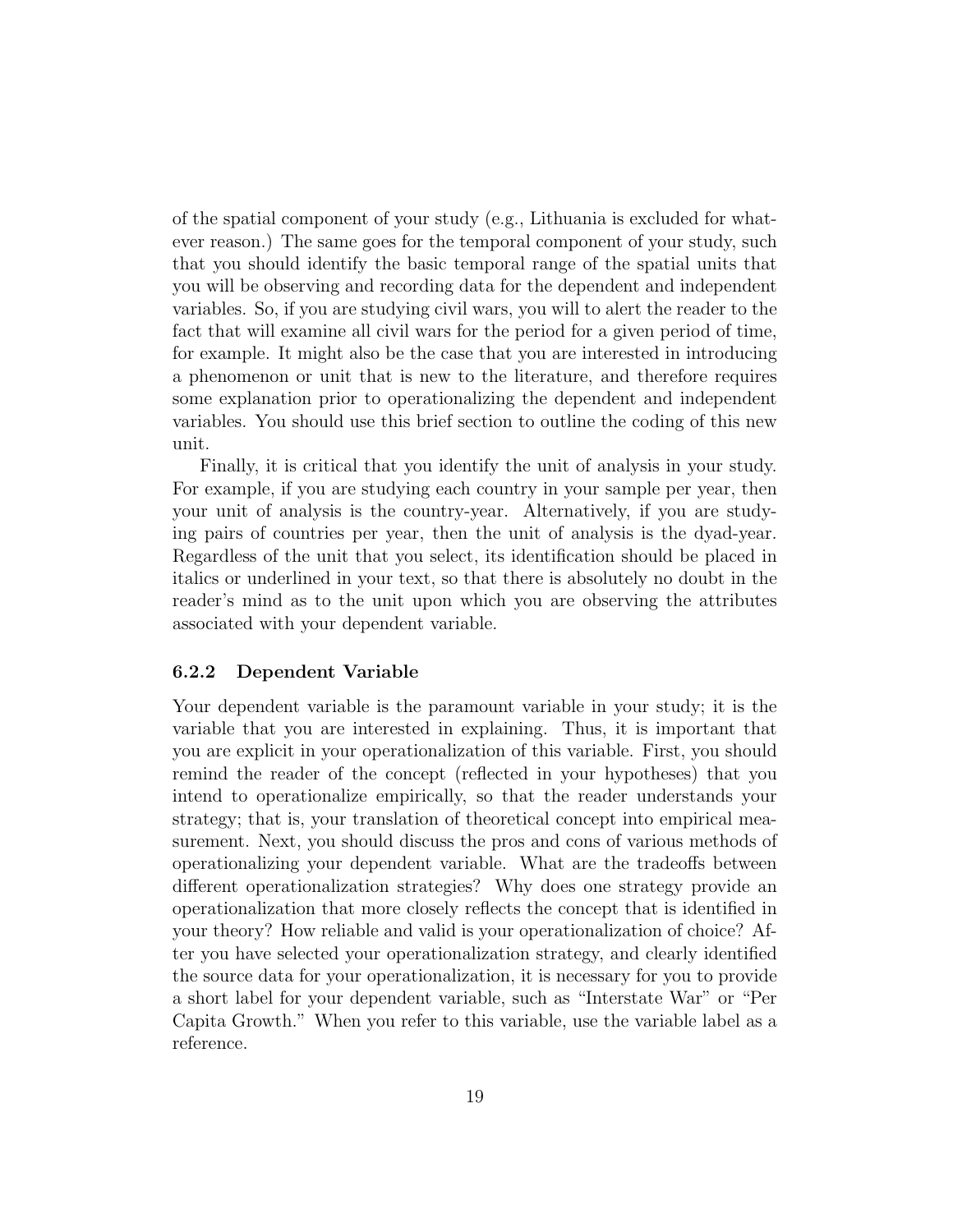Next, you need to turn to the task of describing the empirical characteristics of this variable to your reader. Recall, that your goal is to enable the reader to picture, or envision, your data structure without being able to set his or her eyes on the sample. You can accomplish this task by discussing the distribution characteristics of the data on your dependent variable (e.g., minimum, maximum, mean, standard deviation, mode, median), something that might require inserting a table or a figure. How many observations are missing, and are missing observations or units a refection of bias (e.g., countries engaged in civil war are less likely to report data on economic conditions)? Are the data normally distributed? If not, why not and what special pre-cautions need to be undertaken when employing the dependent variable and interpreting any findings? The remainder of your research design should answer these questions for the reader, so that you (and your average reader) are confident that your dependent variable is a sound approximation of the concept of interest in your theory and hypotheses.

#### 6.2.3 Independent Variables

Your discussion of your the independent variables should follow the same strategy for your independent variables as you did in explicating your dependent variable. In doing so, it is helpful if you treat each independent variable in a separate subsection with a separate subheading, so that the reader is clear about which variable you are operationalizing. Again, it is important that you identifying the source data for your operationalizing, provide a label for each variable, identify the level of measurement for each variable (i.e., nominal, ordinal, interval, ratio), and the distributional characteristics of each variable. Ultimately, it is necessary that you convince the reader that you've taken the the appropriate steps to operationalize your variables in the most scientifically rigorous manner possible.

#### 6.2.4 Methodology

The final subsection of your research design should discuss the method, or methods, that you will employ to carry out your hypothesis tests. Your discussion should entail significantly more than simply stating, for example, that you intend to specify a particular type of regression model. Rather, in keeping with your practice in the prior components of the research design, you should walk the reader through the logic underlying your choice of method.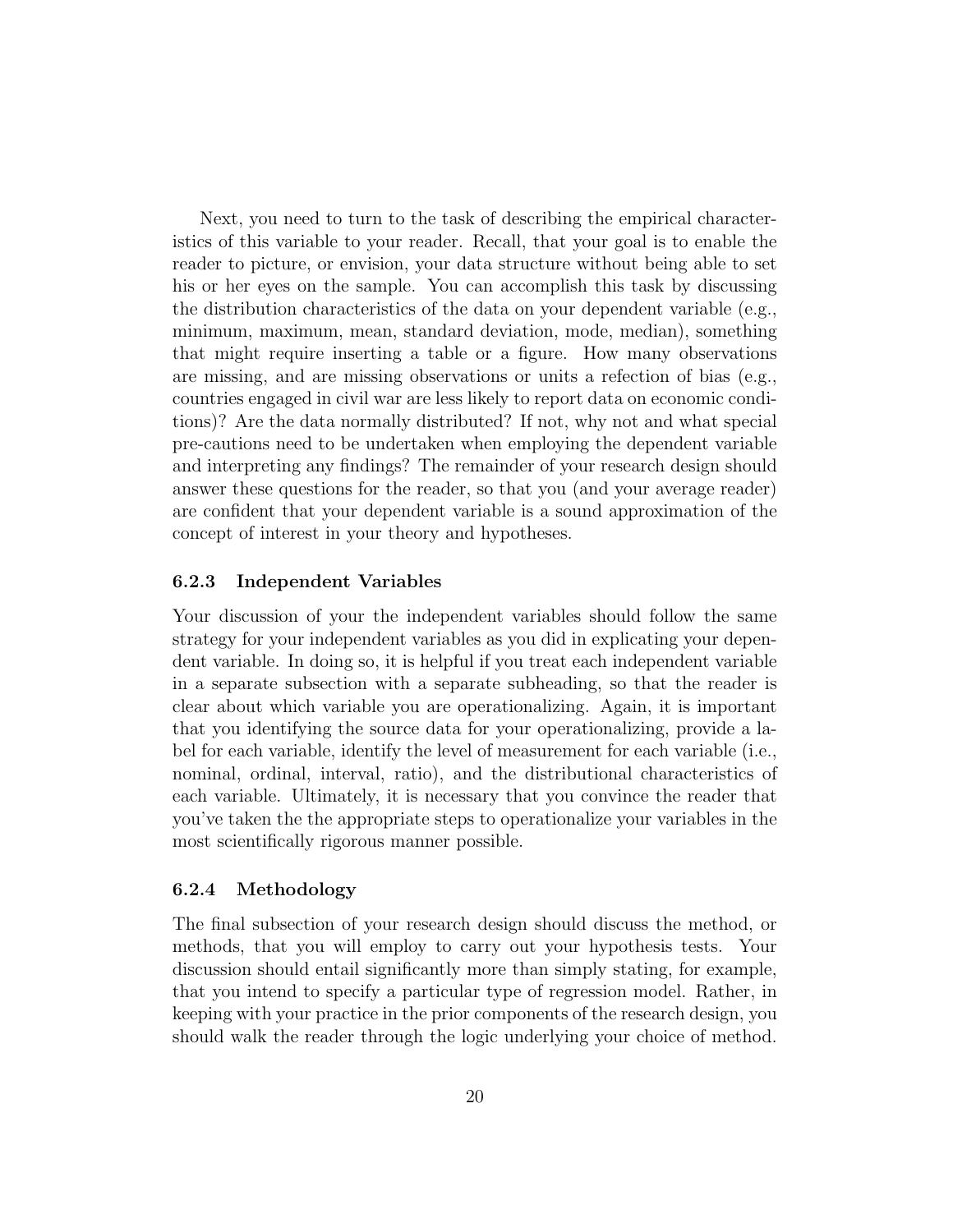In doing so, you should cite the appropriate authorities on the subject, and weigh the costs and benefits of using various methods. How and when will you determine whether a hypothesis is confirmed? What are your standards for rejecting or accepting the null hypothesis? Additionally, you should also discuss any diagnostics that you will employ to ensure that your statistical analysis, and by extension your hypothesis tests, are robust.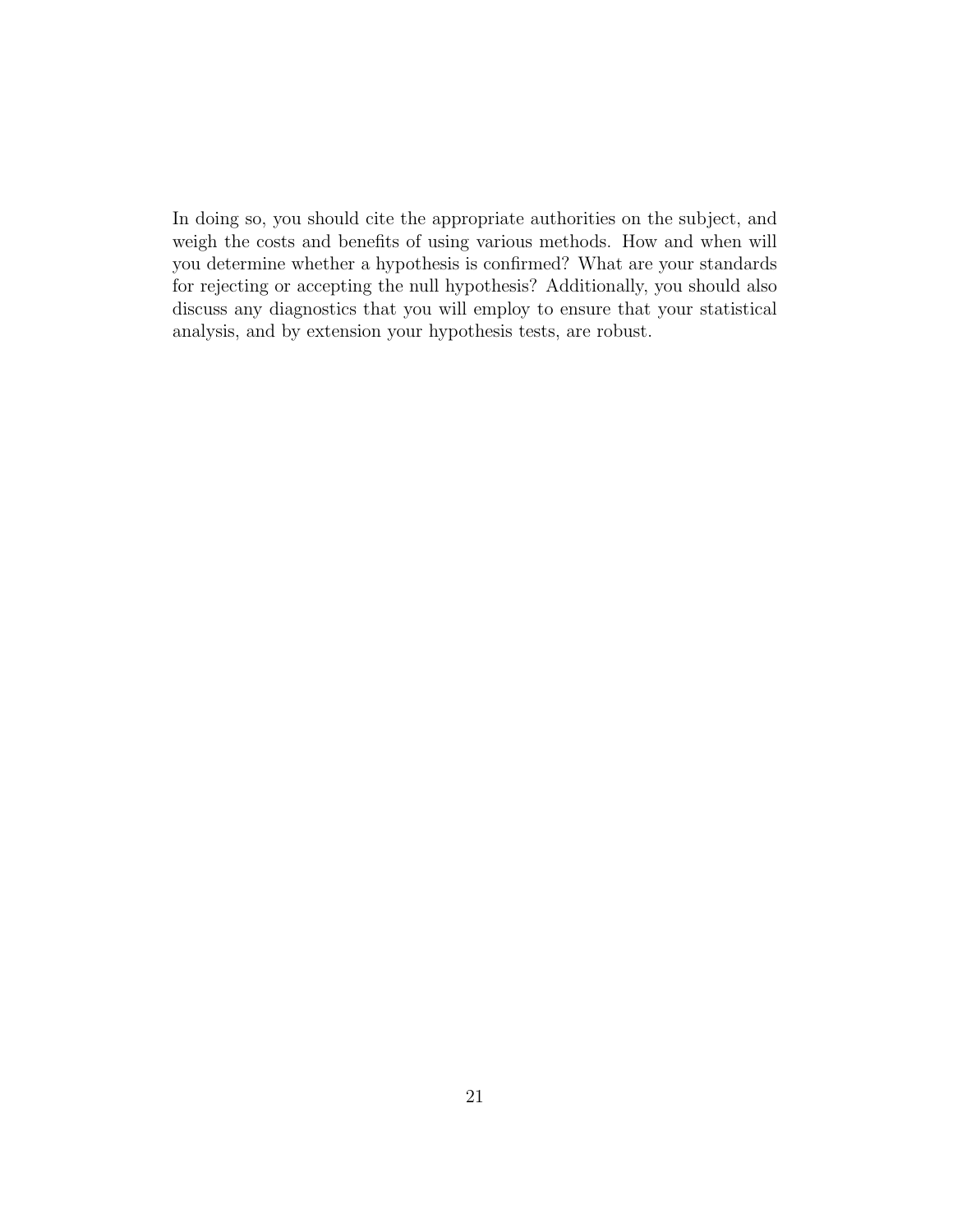# 7 The Analysis

Now that you've developed a research question, traced the treatment of this question in your literature review, developed a set of theoretical expectations, and developed a research design enabling you to test these expectations, it is now time for you to report these tests. This portion of your research project is referred to as the "Analysis" or "Hypothesis Tests" section of your project (it should be labeled as such), and it is in this section that you will execute the important task of putting your theory to the test against some evidence, and in turn, assessing whether your theory "works" as an explanation of your phenomenon of interest. Your overarching goal is to convince the reader that you've provided fair, valid test(s) of the hypotheses that you've derived from your theory, such that the average reader is relatively confident in your conclusions. Below, I identify some items that you should keep in mind as you carry out your analysis and write up your findings:

- 1. Refresh the Reader's Memory. As you know, academic papers can be long and complex, and it is reasonable to assume that it is difficult for a reader to recall the nuances and finer points of your project as they have been identified in the previous sections of your paper (e.g., how a concept identified in your hypotheses is operationalized with one or more empirical indicators.) Therefore, it is important that you refresh the reader's memory where necessary. For example, instead of stating that you are planning to test "Hypothesis 1," remind the reader of the basic expectation reflected in this hypothesis (e.g., negotiated settlements are more likely to be followed by the cultivation of democratic institutions.) This refreshing of the reader's memory may be necessary for the operationalization of variables that have similar names or those concepts for which you are exploring a set of operationalizations. The basic rule of thumb is to keep your language simple, efficient, clear, and constantly imagine whether the average, moderately informed reader could replicate the experimental conditions that you're undertaking in this paper. If you have any doubt, then further clarification is necessary;
- 2. Be Skeptical, Because Readers Are. It is recommended that you assume a skeptical, but confident, approach to writing up your analysis. Despite hard work, reams of data, and high powered statistical programs, you are basing your assessments of theoretical expectations on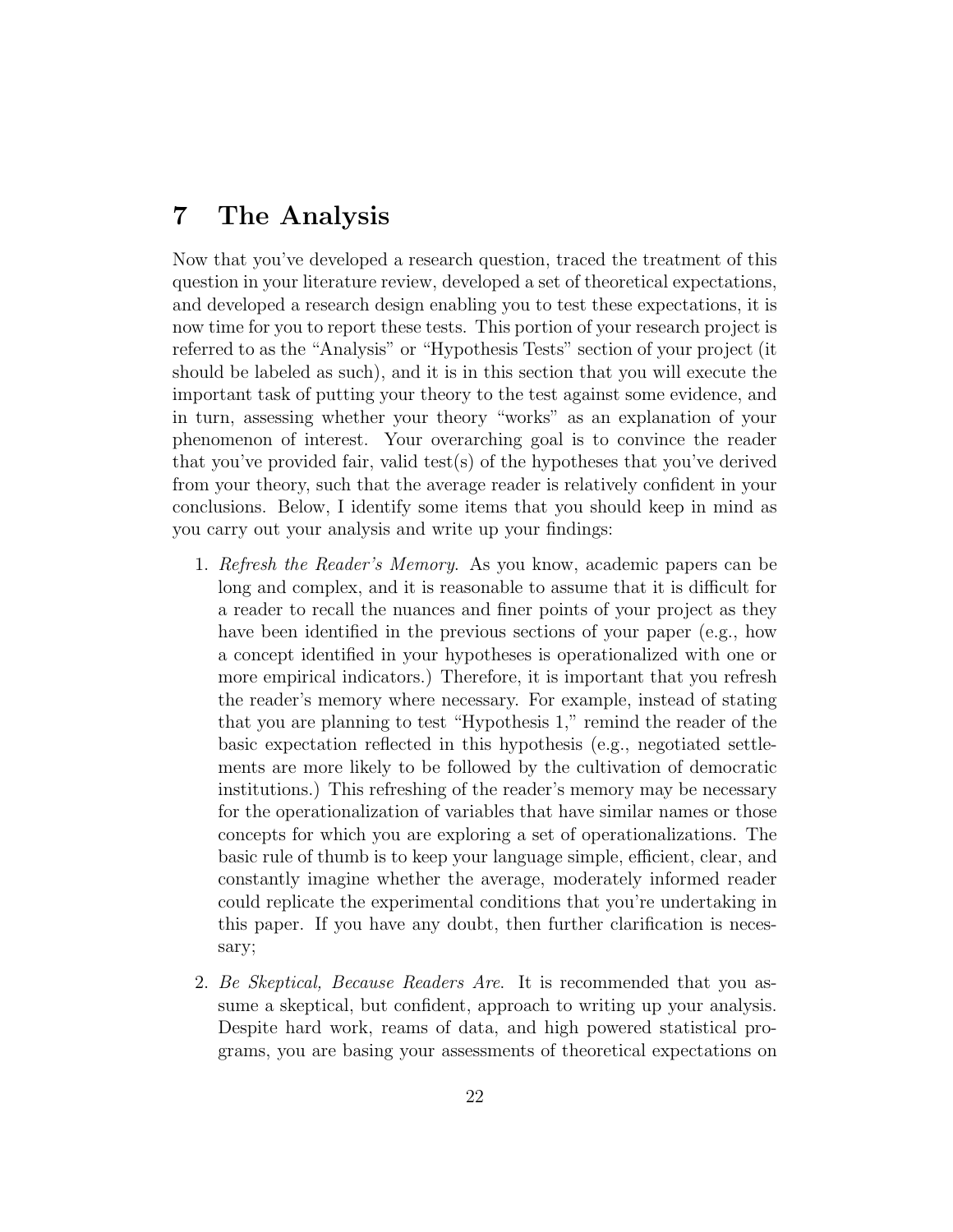estimates of some truth and then assessing the performance of your theory against this estimate. Some measure of skepticism might also gain the reader's confidence that you, as the scientist in charge, are providing stringent tests of your hypotheses and not, as often seems to be the case, giving your theory an advantage, or even the benefit of the doubt when it comes to assessment. Stated differently, you want to convince the reader that you've "set the bar" very high for verifying your expectations;

- 3. References To Visual Aids. You should be careful and clear in your references to tables and figures, making sure train your reader's eye's on a particular variable or column in a given table or figure. Similarly, you should make your tables and figures easy for a reader to digest, and therefore learn the fine art of constructing visual aids that have a minimum of clutter, as well as visual aids that have informative titles, keys, and notes regarding sources;
- 4. Substantive Effects of Variables. Although it is important to recognize the statistical significance of various relationships, it is also important to try to assess the substantive importance of statistical relationships. Given your training in graduate school, it is often the case that your attention is riveted to the statistical significance (yes, those pesky asterisks!), rather than substantive significance. But, it also the case that relationships can register as statistically very significant (i.e., you have high confidence that the estimated relationship in the sample holds in the population), but substantively weak (i.e., the unit change in Y given some value of X is picayune.) Ultimately, it is important to assess whether a particular relationship in question has importance in the material world and to do so in straightforward terms (e.g., for every dollar of ODA provided by a donor state, a recipient state's level of democracy increases by 1 percent); and
- 5. Discussion. After you have tested your hypotheses, you should engage in a discussion of any issues, broadly defined, that emerged during your analysis. For example, it is very likely that not all of your expectations will be supported by your analysis. Why is this the case? Is this a function of poor theorizing? Poor tests? You should explore these questions, as well as others that come to mind as you work on your paper. Perhaps you might go about amending your theory or exploring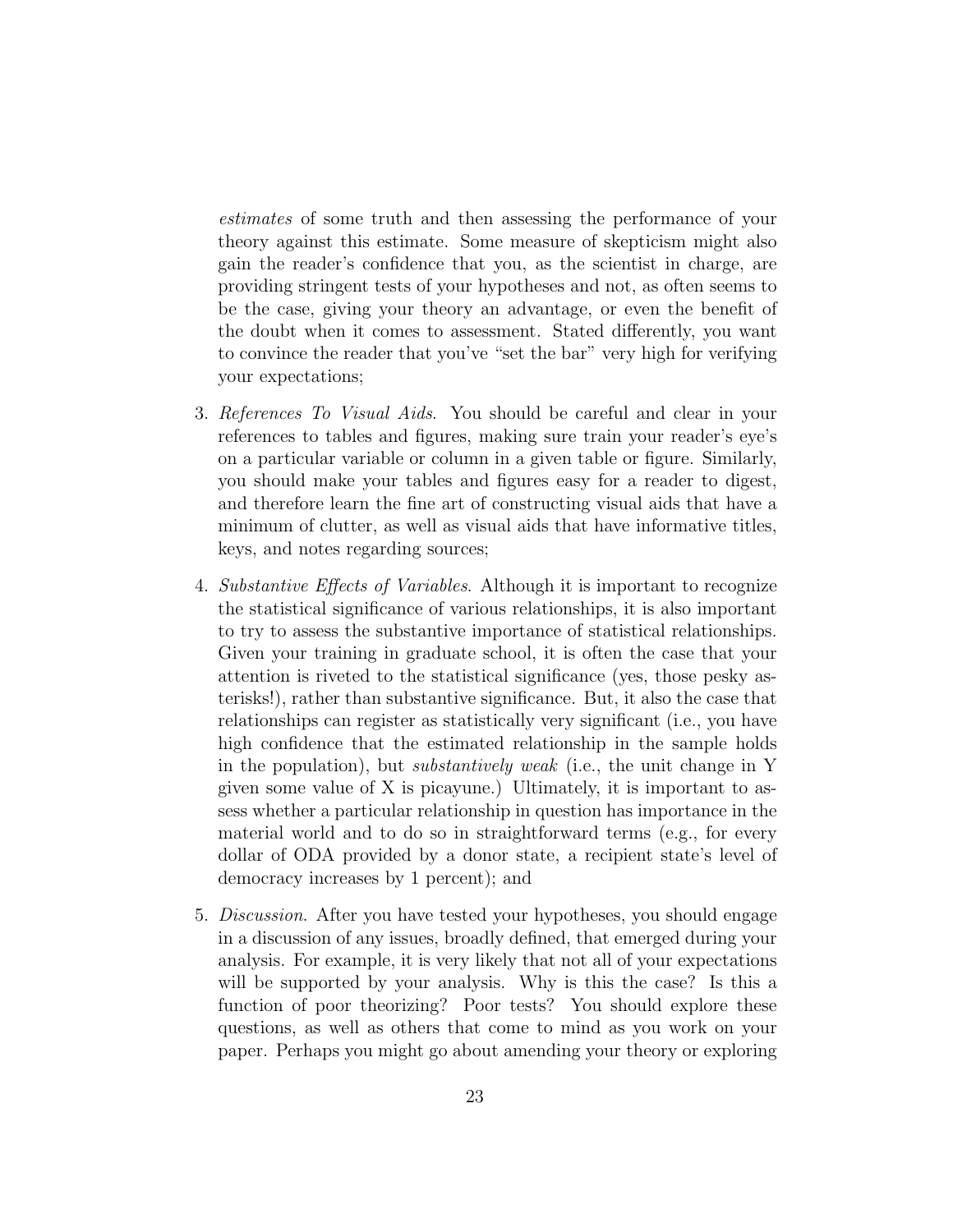the robustness of your findings by removing influential cases from your sample. Again, be skeptical and try exploring issues and questions that you suspect an average reviewer, a person with some expertise in your areas of research, might raise in an assessment of your research. In short, you are to assess where you went right and where you went wrong and to determine what you've learned from your tests of your theoretical expectations.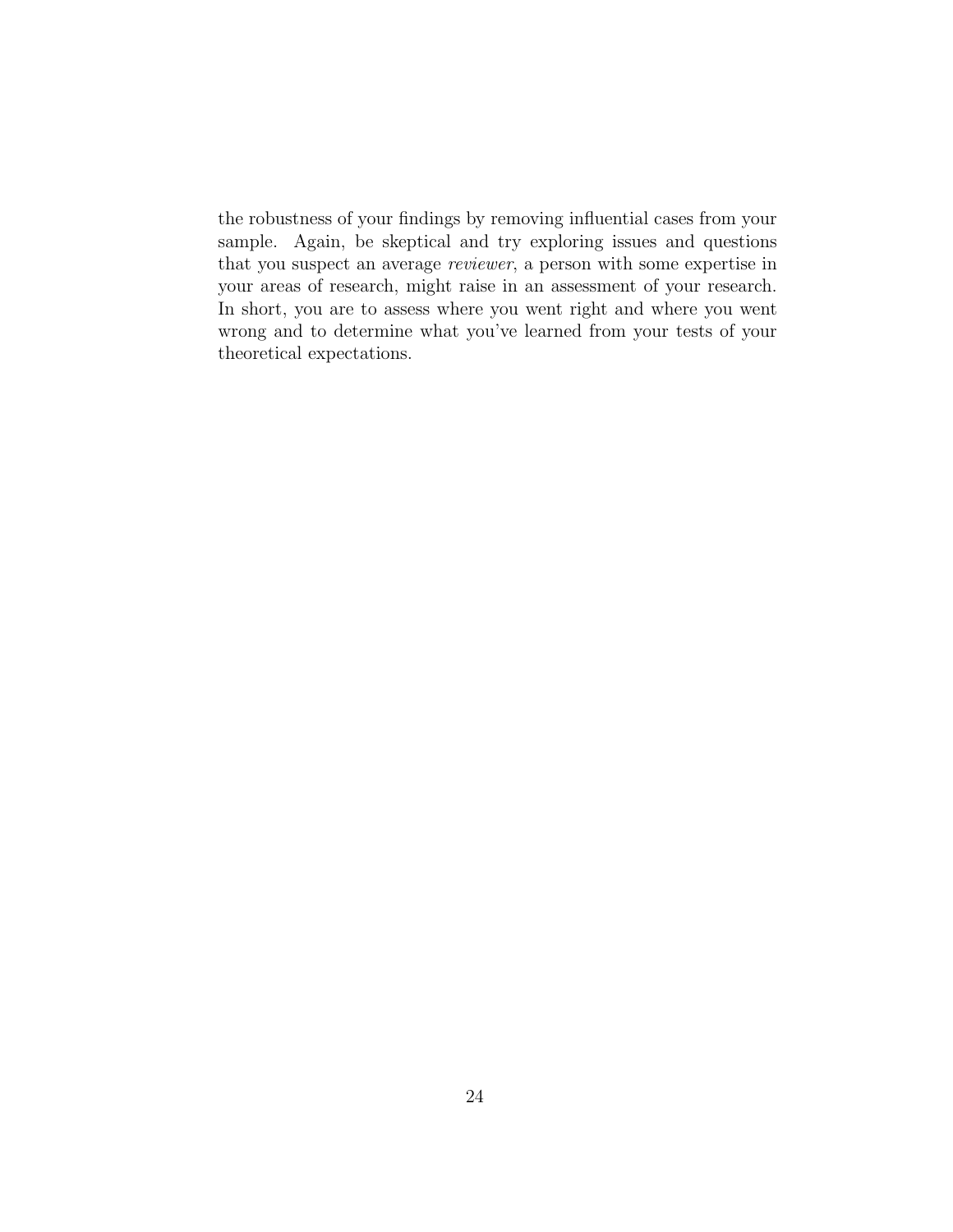# 8 The Introduction & Conclusion

At this juncture, you should have rough drafts of your research question, literature review, theory, hypotheses, research design, and analysis sections, and it is time to turn your attention to crafting two short, but essential, components of your project: the introduction and conclusion. Certainly, there are myriad ways that one might proceed in writing these two sections. Here, I identify what I consider to be the basic goals of these sections, as well as their general structure in political science research reports. While your creativity in terms of form is welcome, keep in in mind that it is necessary for you to accomplish these goals in some manner. The remainder of this guide is divided into two subsections, the first covering the structure of the introduction, and the subsequent subsection covering the conclusion.

# 8.1 The Introduction

Your introduction is designed to communicate several items in a very compact space, and by compact I mean no more than two (2) double-spaced pages, or about six paragraphs.

- 1. First Paragarph/Research Question. No matter how you choose to introduce your inquiry, perhaps beginning with an example of your puzzle (something gripping would be nice), it is absolutely imperative that you identify your research question somewhere in this first paragraph, and place this question in italics, so that there is absolutely no question in the mind of readers what question you are investigating. Sometimes, authors simply identify the question, or questions, in the first sentence of the first paragraph, and discuss why said question reflects political behavior that is puzzling. Alternatively, some studies begin with a vignette (During the Falklands War, Argentina sought third party mediation with the United Kingdom, but during the Soccer War, Nicaragua did not seek third party mediation. . . ). A transition is then made from the vignette to a statement of the question. The choice of style is yours, but make sure your research question is nestled somewhere in this first paragraph;
- 2. *Prior Research.* Some studies follow up the first paragraph with a paragraph that outlines the major research threads relevant to the aforementioned research question, summarizing the arguments and findings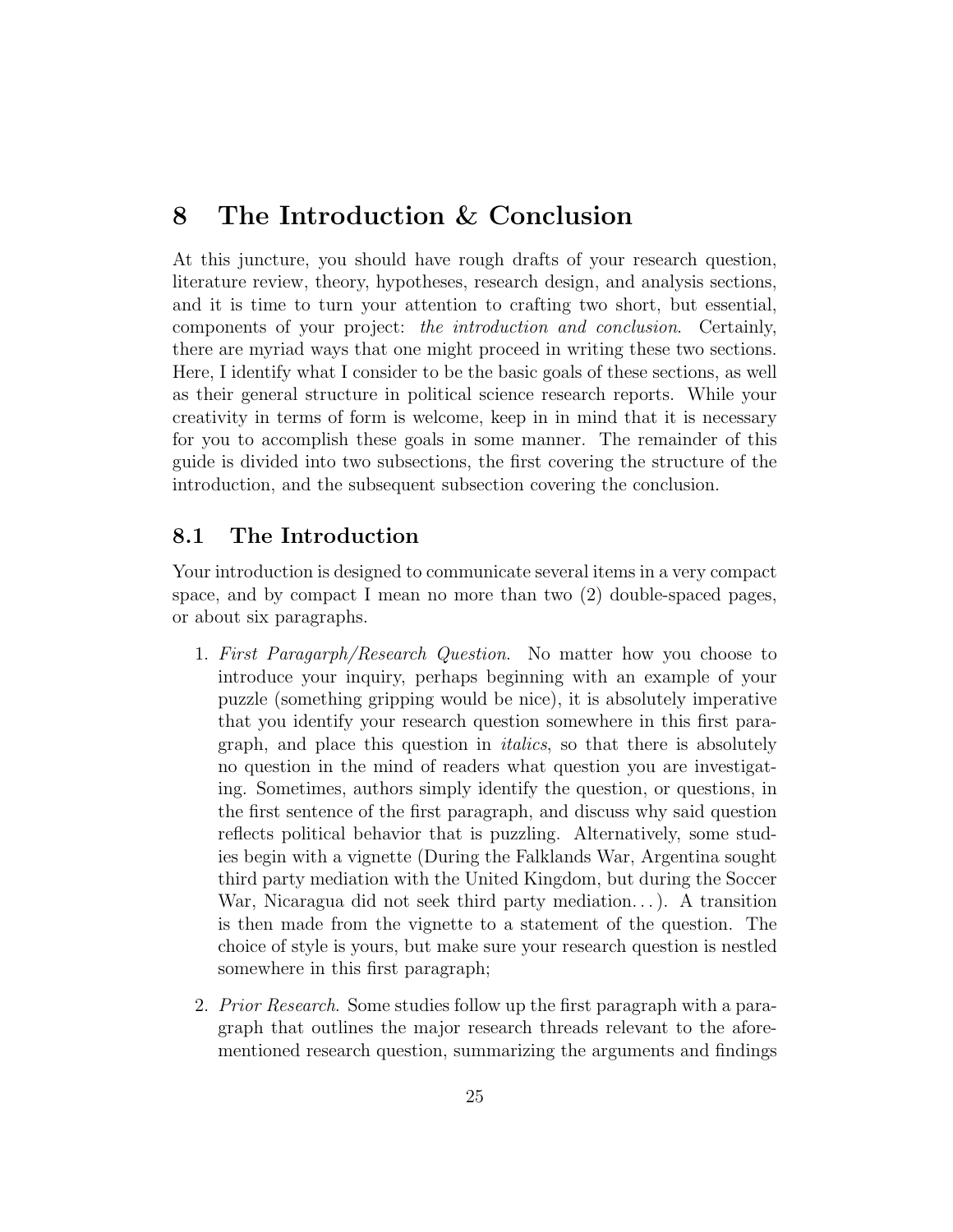of each thread in a sentence or two, with a parenthetical citation including the most important examples of a particular thread. This paragraph should be formulated such that a smooth transition occurs with the subsequent paragraph focusing on your study's relevance. Finally, you should be conveying more than simply that prior research "hasn't done something," but that what this literature has overlooked is important. Or, that resolving a debate in the literature remains and is important;

- 3. Relevance of Study. As noted in the previous point, in addition to identifying ground left unexplored by previous research, you need to state in plain terms just why this oversight is important and why this gap in the literature is important. Specifically, it is necessary that you convey to the reader why an investigation of said gap will help scholars understand important political behavior, i.e., the puzzle, left unexplained in the current literature;
- 4. Preview of Findings. Some authors develop a paragraph in which the results of the analysis, i.e., the hypothesis tests, are previewed for the reader. Such a preview is intended to convey the reader that you, the author, have some striking and important findings. Such a preview should furnish a tantalizing look at your most important finding (e.g., that something completely overlooked in the previous literature is critical to understanding a particular puzzle;
- 5. Final Paragraph/Remaining Framework. The final paragraph of your introduction should lay out the framework, or structure, of the remaining sections of your paper. Given that the basic structure of research reports in political science is are generally consistent, this paragraph is rather straightforward. First, it is necessary for you to walk the reader through the remaining sections of the paper. You can accomplish this task with very simple language, such as the following:

"In the paper's third section, I develop the theory."

However, you might care to elaborate this basic language (keeping length in mind) with more specific references to the nuances of, for example, your theory section. Consider the following: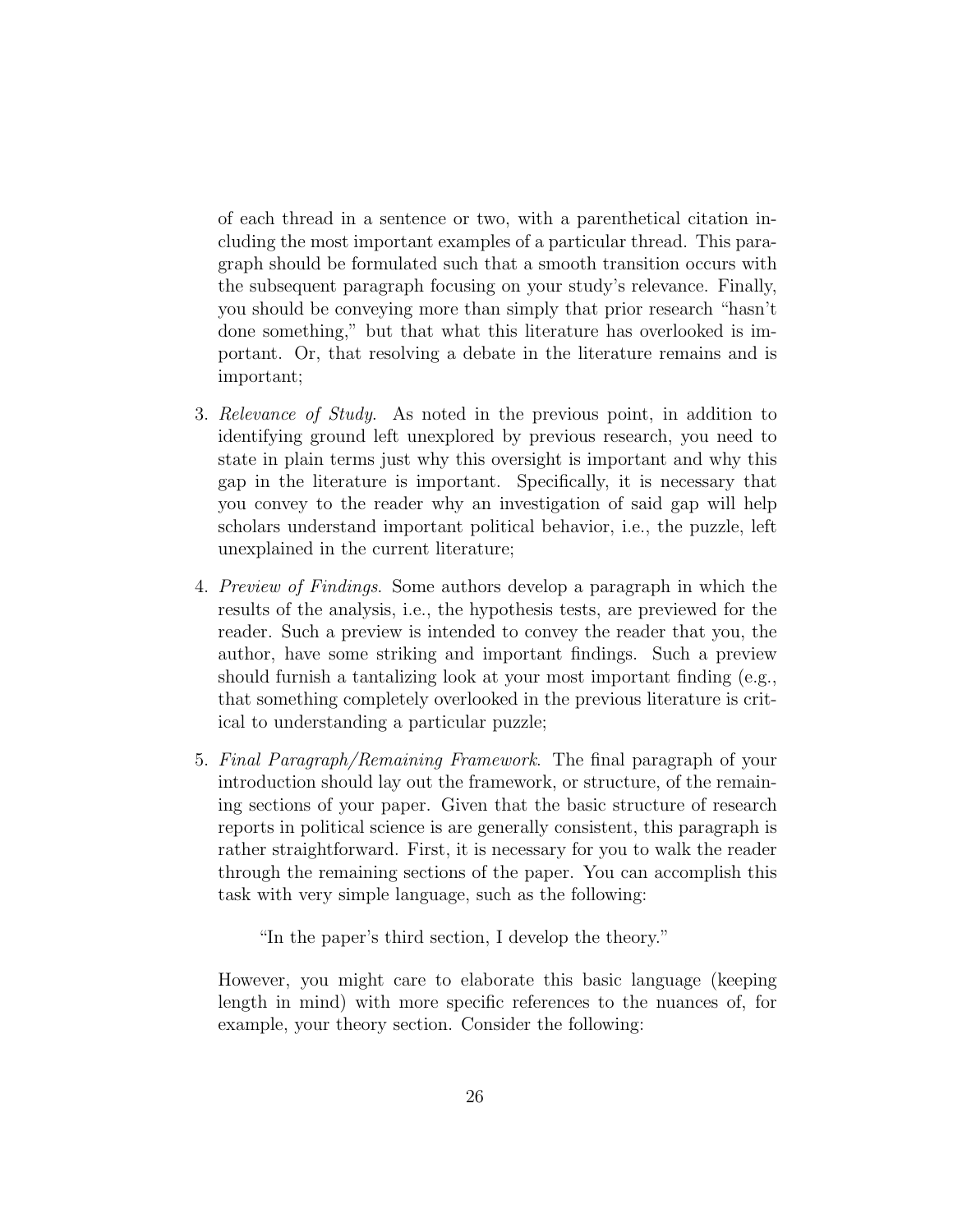"In the paper's third section, I derive a theory of learning from general behavior studies, tailor this theory to learning by states, and derive a set of expectations regarding the implications of state learning for third party mediation of interstate conflicts."

Perhaps is might be a good idea to, first, compose this paragraph with the basic language, and subsequently elaborate your language so that the references are more informative.

# 8.2 The Conclusion

In some respects, you have more flexibility in the structure of your conclusion than you do with the structure of your introduction. In terms of length, your conclusion may run slightly longer than your the introduction, but not by much. I recommend setting three double-spaced pages as your target length for the conclusion, and focusing on the following goals as you write:

- 1. First Paragraph: The Paper's Purpose. Briefly, you should revisit the puzzle that stimulated your inquiry and perhaps remind the reader why solving this puzzle is important for the greater body of knowledge (a) in this research agenda, (b) political science, and perhaps, (c) social science in general. Additionally, you should state your approach to addressing this puzzle—i.e., how you went about tackling said puzzle;
- 2. Paper's Major Contribution  $\mathcal{B}$  Implications. Discuss your project's general, significant contribution to the study of the phenomenon of interest in plain language. By plain language I mean language that summarizes your study's contribution without slipping into technical gobbledygook and "in" buzz terms of which only experts are familiar (pretend that you are trying to convey what you did/found to a relative over dinner.) Finally, in similar language point out the potential implications of your research project for the general study of the phenomenon of interest. Specifically, inform the reader as to why the reader should take note of your work;
- 3. Identify Strengths  $\mathcal{B}$  Weaknesses. It is prudent that you briefly discuss in an even-handed manner the strengths and weaknesses of your study. Doing so is, well, realistic, as there undoubtedly some, if even mild,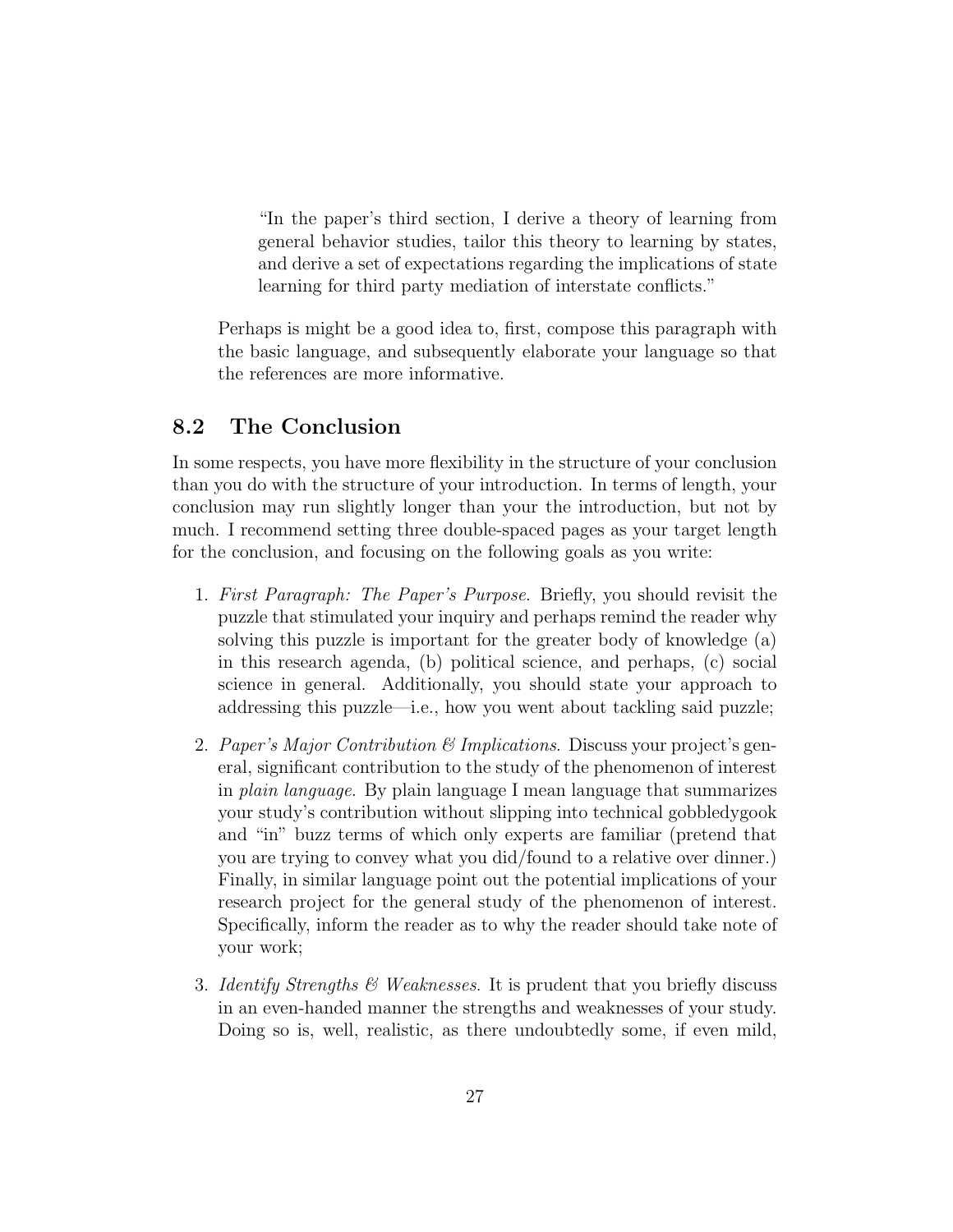threats to your design, data, etc. In part, a short exploration of your study's limitations will enable you to preempt criticism by reviewers;

- 4. Future Research. Discuss where you might take your research project subsequently. What questions does your paper raise that are worth exploring? If there are some limitations to your study, what tests might be run in the future to test the robustness of your findings? Where do you see the research agenda moving in the future?; and
- 5. Final Paragraph. You should wrap up your paper with some final comments. You certainly have some flexibility in this regard. You might consider the policy implications of your findings, or touch again on the general implications of your findings. A "zinger" of a final paragraph would be nice, but it is not necessary.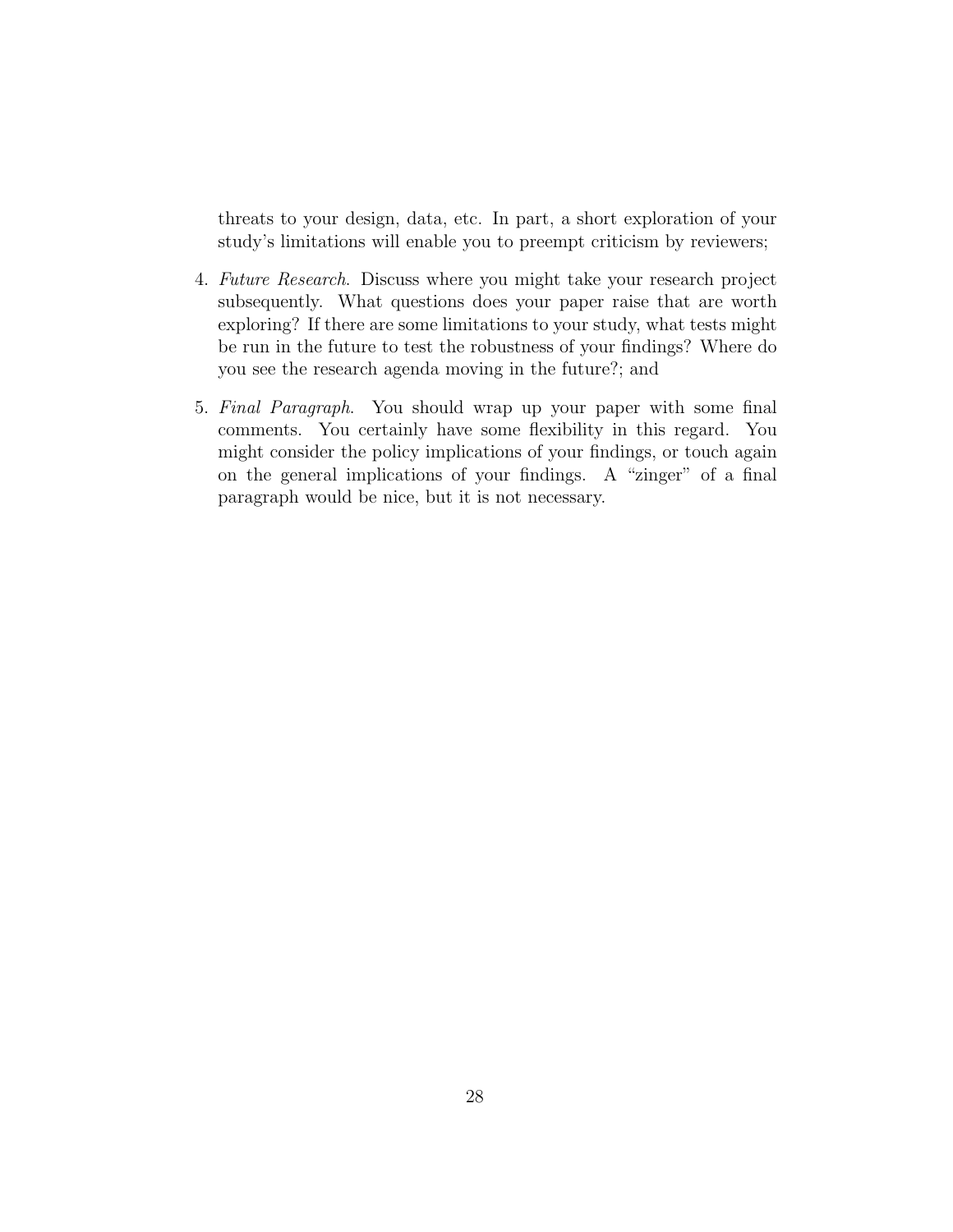# 9 Formatting Your Project

At this point, you have completed rough drafts of the introduction, literature review, theory and hypotheses, research design, analysis, and conclusion sections of your research project. It is now time to turn to the final details of your project, which includes formatting your project, such that it is presented in a clean, concise manner. Although the issues discussed in this section primarily concern formatting, do not avoid the weighty and crucial task of editing what you've written thus far, because it is absolutely necessary that you learn the skill of evaluating your own writing, learning the crucial sense of, and ability to, revise your own prose. Certainly, revising, or even wholesale rewriting, can be daunting. Yet, part and parcel of the incremental approach to project development, a theme central to this Guide, are the notions of rethinking, revising, and reworking of your project.

This short guide to formatting your research projects is divided into two parts. The first part discusses issues of formatting of the remaining components of your project, namely your title page, abstract, references, and tables and figures. The second part of the guide presents a checklist of items pertaining to all aspects of your project that you should consider prior to submitting your paper for final grading by you graduate professor.

# 10 Formatting

# 10.1 Title Page

While it might appear that the organization and content of a title page is intuitive, it is not. It is important that you include the following information on your title page:

1. Title. Titling your paper is more important than you might think. This is the case, because the title is often the text by which interested readers locate your research. As such, it is important that your title reflect the key words that you think interested readers would employ in searching electronic databases for your work. Often, the practice is to develop a catchy turn of phrase, followed by a colon, followed by a sentence that reflects important aspects of your inquiry, specifically the dependent and primary independent variables. For example, a paper that I wrote with a former graduate student, Dylan Balch-Lindsay, is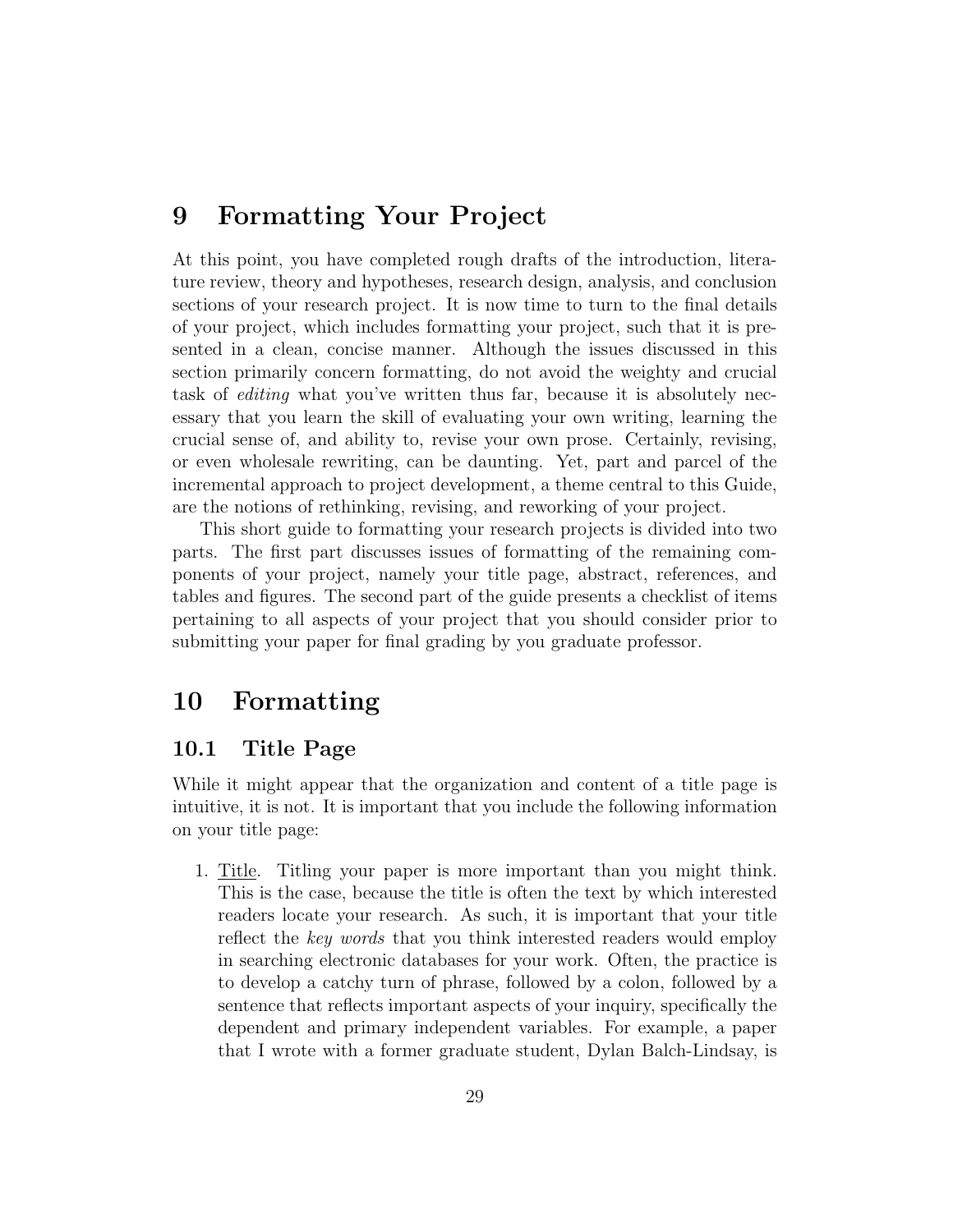entitled, "Killing Time: The World Politics of Civil War Duration, 1820-1992." People often refer to this paper as the "'Killing Time' paper," but it is probably self-evident that interested readers would likely not search for this paper under the key words "killing," "time," or even "killing time," but rather with terms such as "civil war" and "duration." Alternatively, some authors place their research question directly in the title, and you might contemplate this strategy, as well;

- 2. Contact Information. It is important that you report your full name, affiliation, surface address, phone number, fax number, and electronic email in a stacked format, centered on the title page. If you don't have an office phone or fax number, use the numbers for the UNT Department of Political Science;
- 3. Date/Version. As you are well aware from your experience in this seminar, professional papers undergo several sets of revisions prior to completion. It is important that you report a version number or date on your title page, so that you, as well as readers making reference to your work, can keep track of which paper you/they are revising/referencing;
- 4. Key Words. Some journals require the reader to supply a set of 6-8 key words that reflect the important components of the study. Identifying a set of key words is optional for this seminar, but it might be worth doing so for the sake of exercise. Place your list of key words, left justified, under the version number of your paper, and following the intuitive identification, "Key Words:"; and
- 5. Footer Information. You will notice that professional papers include a footnote, or "footer," on the bottom of the title page. These footers include several bits of important information:
	- (a) Identification of the conference (e.g., American Political Science Association) and date and location (e.g., August 24-27, Boston, Massachusetts);
	- (b) Thanks to anybody that commented on a draft of your work, or assisted you in any way (a good place to mention your committee members); and
	- (c) Some mention of the fact the paper is in draft form, and while comments are certainly welcome, the author requests that any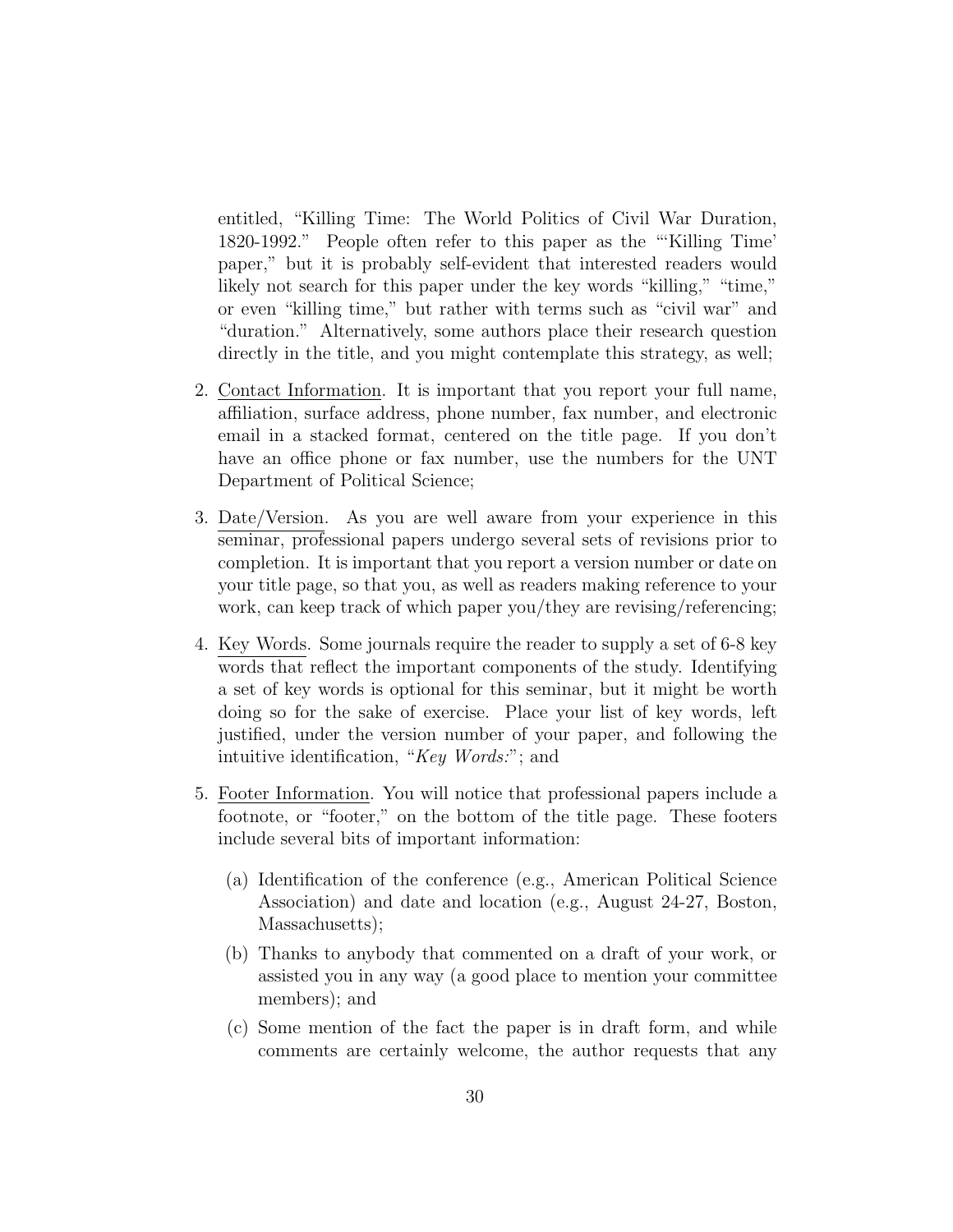scholar wishing to cite the paper seek permission from the author first. Sometimes, there is a disclaimer that readers "not quote or cite the paper without the author's explicit permission."

An illustration of the general idea underlying a project title page is in Figure 1:



Figure 1: Example Title Page.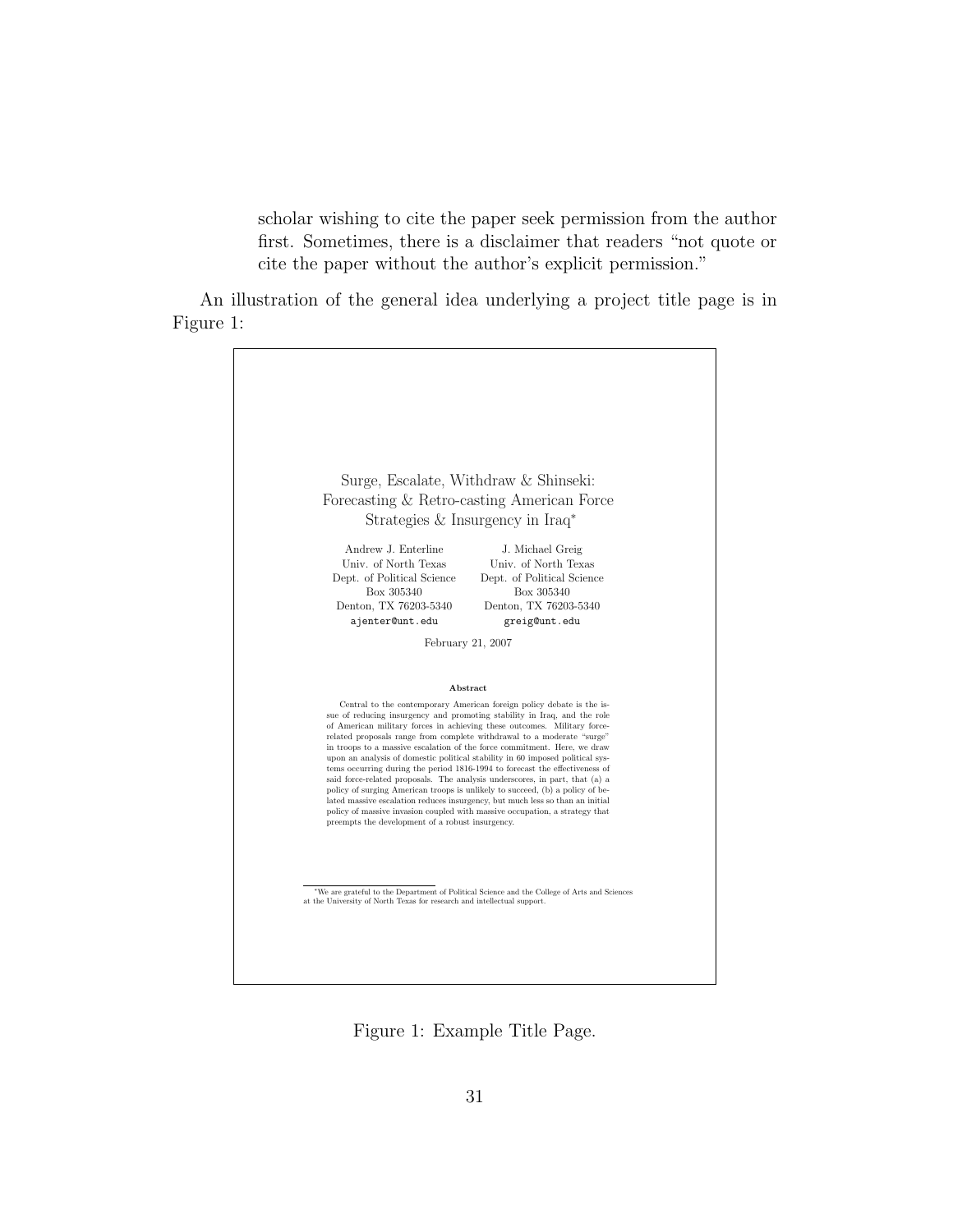### 10.2 Abstract

The abstract for your paper appears on the second sheet following your title page (though some typesetting software, such as L<sup>A</sup>TEX, place the abstract on the title page.) Often, the second sheet following the title page contains only the project title and the abstract. Like your title page, the abstract page is unnumbered. The title of your project should be repeated above your abstract to facilitate the double-blind review process, in which some graduate student in some journal editorial office literally "tears off" the your title page, leaving the abstract page to serve as an anonymous title page for distribution to reviewers. The purpose of your abstract is to provide the reader with a synopsis of your project in 250 words or less. The brevity of an abstract requires that you be concise in summarizing the purpose, theory, design, and major conclusions of your project (perhaps, literally one sentence for each of these components.) You might begin by allotting one short sentence to each component of your project (e.g., prior research, research design, findings), and then trim words where necessary to get under the 200 limit.

### 10.3 References

Your list of references should begin on a new page following your endnotes and prior to the reporting of your figures and tables, and should be preceded by a straightforward heading, such as "References." Given the premium placed on length by journal editors, your references should only include those sources that you cite directly in the text of your paper. Your references should be in alpha order and follow a consistent style (e.g., the "Harvard" style of parenthetical citation and bibliographic entry is very popular in the political science literature (type "harvard bibliography style" into an internet search engine and you'll encounter ample examples.)

### 10.4 Footnotes or Endnotes

Most journals require that you include endnotes, rather than footnotes, and that these endnotes be located after the conclusion section, and prior to the section listing your references. While footnotes are sometimes more convenient, because they alleviate the need for a reader to flip back and forth between text and endnotes, footnotes can often be reported in agonizingly small type fonts, thereby making them difficult to read. My recommendation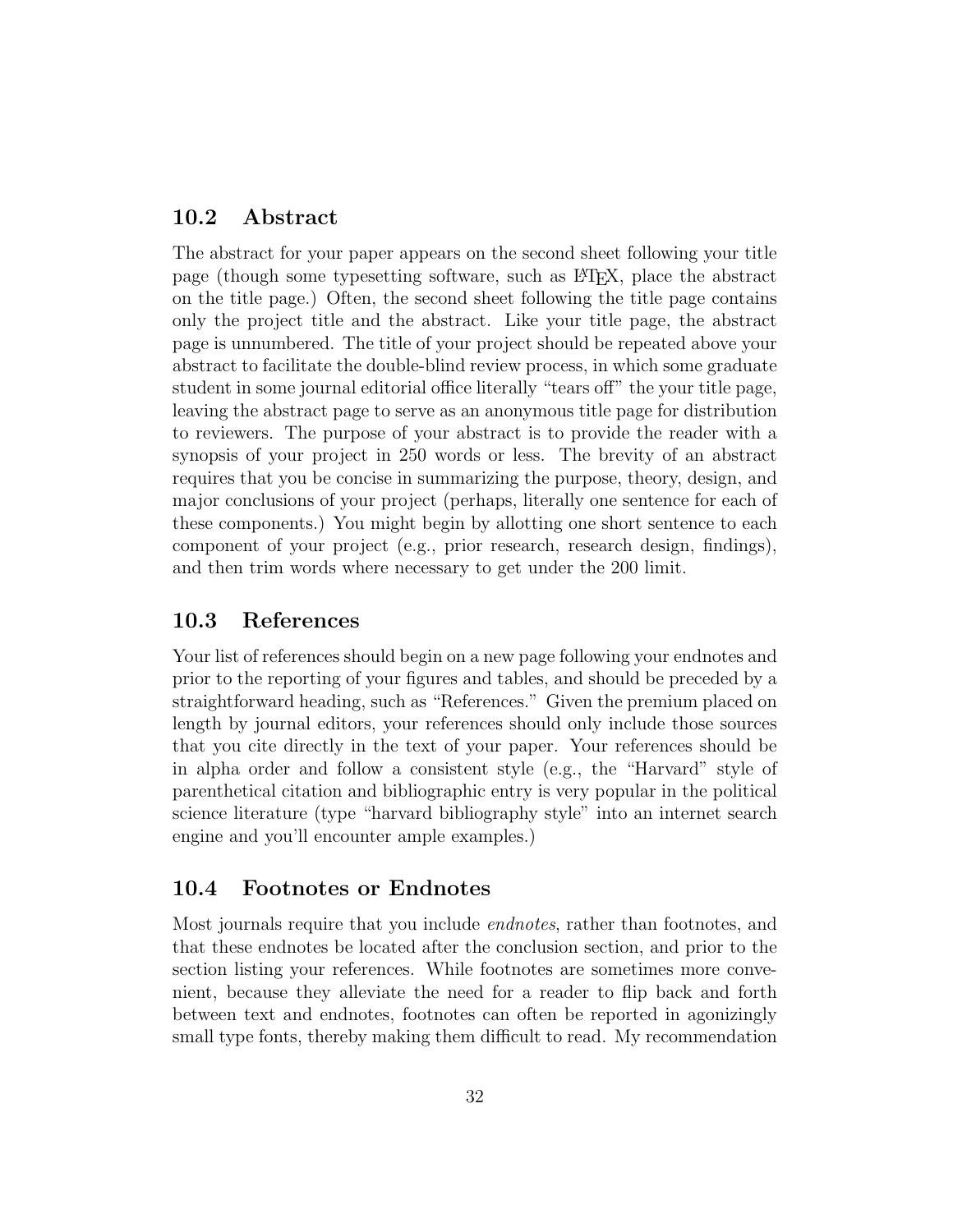is to use endnotes, making the text size consistent with the text in the main body of the paper (i.e., 12 point type.) If you insist on using footnotes, then make the text no smaller than 11 point, regardless of whether this increase in point size causes notes to "spill" over to a subsequent pages.

### 10.5 Tables & Figures

Tables and figures are likely central to your study and your communication of your ideas and tests of your expectations. Therefore, the readability and clarity of your visual aids are at a premium. Your tables and figures are reported following your references (although, as with the footnote/endnote issue, scholars will sometimes place tables and figures in the text for the first round of peer reviews, and then comply with the standard location when an article is submitted for publication.) The tables are listed first in sequential order, followed by your figures listed in sequential order. In your text, you should reference each table and figures with the following reference (centered on the page, with double spacing before and after):

#### [Table X About Here]

Each table and figure, no matter how small, should appear on a separate, numbered page. If need be, figures should be arranged in landscape fashion, such that they are large and readable by the reader (not those puny figures that transfer directly from STATA, but you might find it necessary to increase the size of the graphic, so that it measures perhaps a minimum of  $6" \times 6"$ .

Your tables should be devoid of clutter, and by clutter I mean unnecessary horizontal and vertical lines, known as "cut lines." Initially, it might seem like a helpful idea to sub-divide each "cell" in a table with horizontal and vertical lines. Unfortunately, this graphic strategy is actually a very bad idea that results in documented cases of "reader-vertigo" and a general inability to allow tables and figure to accomplish their intended effect—i.e., transmit information rapidly to the reader. Let me provide you with an example. In Table 1, I've employed a graphic strategy of sub-dividing each cell in this table with a maximum of horizontal and vertical lines.

Now, consider the same table, but with horizontal cut lines used sparingly, and vertical lines eliminated entirely. Generally, Table 2 presents a much less cluttered presentation of identical information reported in Table 1. More importantly, Table 2 is easier for the reader to digest. This said, there are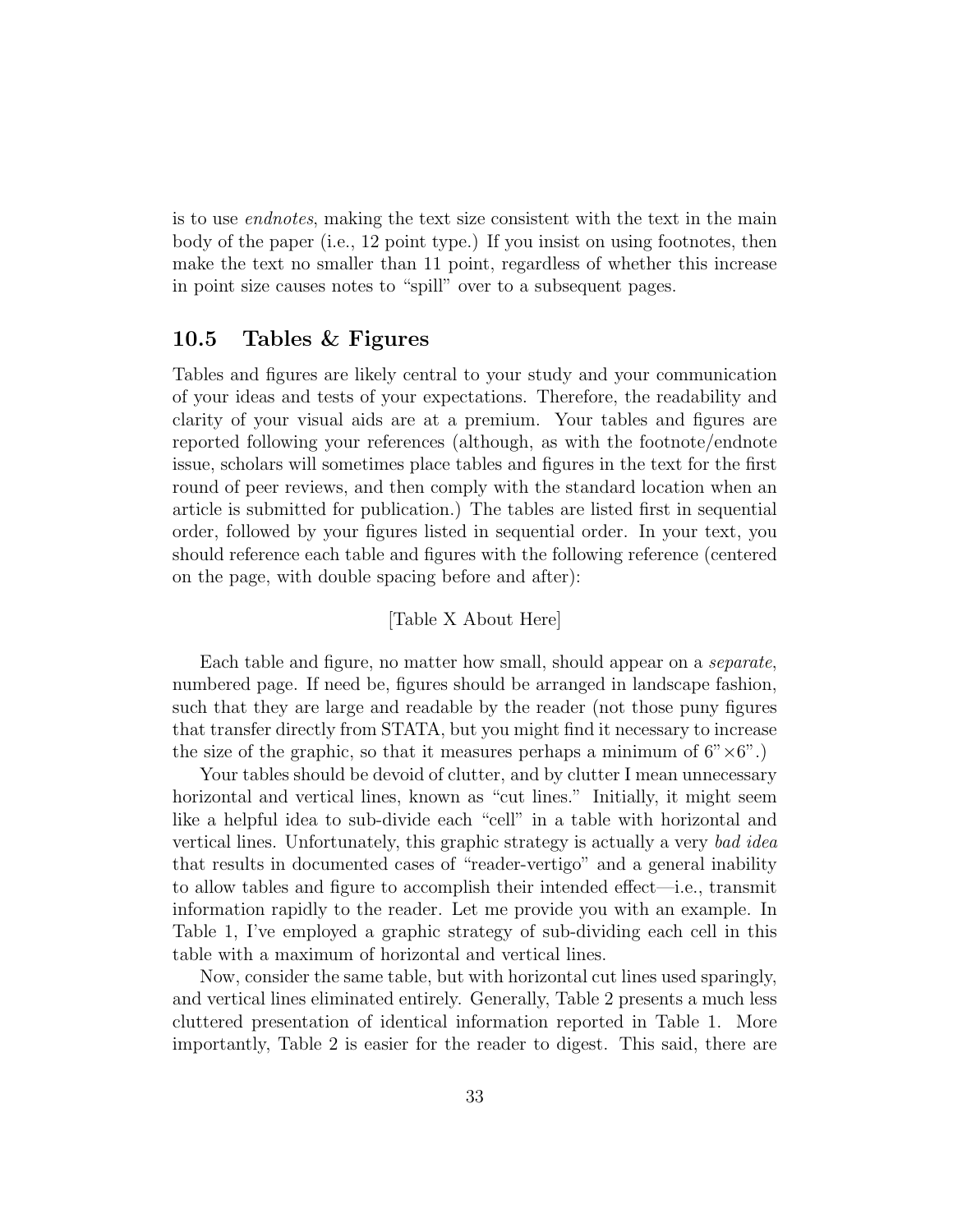| Polity 3d Case $#$ | Start Year | End Year | <b>DEMAUT</b> |
|--------------------|------------|----------|---------------|
| 12810              | 1948       | 1960     |               |
| 12820              | 1960       | 1970     |               |
| 12830              | 1970       | 1977     | 8             |
| 12840              | 1977       | 1978     | $-88$         |
| 12850              | 1978       | 1982     | 5             |
| 12860              | 1982       | 1993     | 3             |
| 12870              | 1993       | 1994     |               |

Table 1: Externally Imposed Democracy in Sri Lanka, 1948-94 (Maximum Subdivision).

Note: Data are from Polity IIId.

certainly instances in which additional horizontal (but rarely vertical) lines are employed to aid the reader's digestion of a table. For example, consider Table 3. Here, additional horizontal lines are employed to subset associated variables and to help the reader wade through a rather lengthy table.

Table 2: Externally Imposed Democracy in Sri Lanka, 1948-94 (Minimum Subdivision).

| Polity 3d Case $#$ | Start Year End Year |      | <b>DEMAUT</b> |
|--------------------|---------------------|------|---------------|
| 12810              | 1948                | 1960 |               |
| 12820              | 1960                | 1970 |               |
| 12830              | 1970                | 1977 | 8             |
| 12840              | 1977                | 1978 | $-88$         |
| 12850              | 1978                | 1982 | 5             |
| 12860              | 1982                | 1993 | 3             |
| 12870              | 1993                | 1994 |               |

Note: Data are from Polity IIId.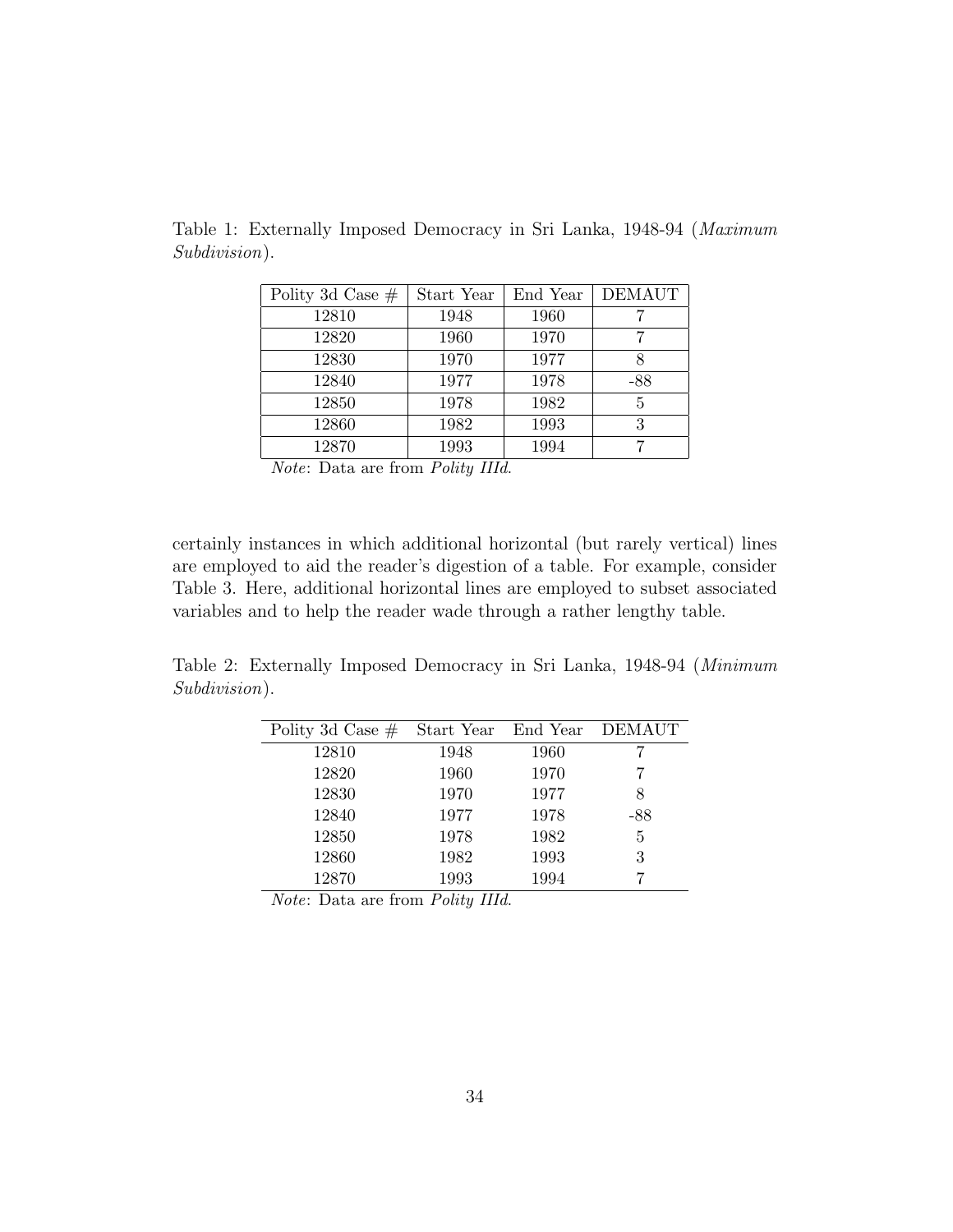|                                               | 1909-94    |                  | 1946-94          |                   |
|-----------------------------------------------|------------|------------------|------------------|-------------------|
|                                               | (1)        | $\overline{(2)}$ | $\overline{(3)}$ | $\left( 4\right)$ |
| Minimum Distance, Bright Beacon               | 0.012      |                  | 0.034            |                   |
|                                               | [0.047]    |                  | [0.055]          |                   |
| Minimum Distance, Dim Beacon                  | $0.140*$   |                  | $0.172*$         |                   |
|                                               | [0.069]    |                  | [0.086]          |                   |
| Contiguity, Bright Beacon                     |            | $-0.285$         |                  | $-0.504$          |
|                                               |            | [0.407]          |                  | [0.424]           |
| 1-950 km. Band, Bright Beacon                 |            | $-0.008$         |                  | $-0.136$          |
|                                               |            | [0.147]          |                  | [0.153]           |
| Contiguity, Dim Beacon                        |            | $-0.247$         |                  | $-0.211$          |
|                                               |            | [0.293]          |                  | [0.322]           |
| 1-950 km. Band, Dim Beacon                    |            | $-0.793*$        |                  | $-0.772*$         |
|                                               |            | [0.342]          |                  | [0.356]           |
| State-Year, Bright Beacon                     | $-0.466$   | $-0.509$         | $-0.962+$        | $-1.021*$         |
|                                               | [0.412]    | [0.393]          | [0.502]          | [0.490]           |
| State-Year, Dim Beacon                        | 0.063      | 0.15             | $-0.009$         | 0.031             |
|                                               | [0.469]    | [0.480]          | [0.541]          | [0.535]           |
| $\text{Poly}_{t-1}$                           | $-0.087**$ | $-0.084**$       | $-0.074**$       | $-0.069**$        |
|                                               | [0.012]    | [0.011]          | [0.012]          | [0.011]           |
| Severity of Interstate Relationships          | $-0.255+$  | $-0.255+$        | $-0.202$         | $-0.189$          |
|                                               | [0.141]    | [0.147]          | [0.142]          | [0.153]           |
| Government Crises <sub><math>t-1</math></sub> | $0.189*$   | $0.191*$         | $0.236**$        | $0.235**$         |
|                                               | [0.083]    | [0.084]          | [0.089]          | [0.090]           |
| $Revolutions_{t-1}$                           | $0.409**$  | $0.417**$        | $0.370**$        | $0.377**$         |
|                                               | [0.104]    | [0.100]          | [0.104]          | [0.099]           |
| Urbanized                                     | $0.062**$  | $0.061**$        | $0.054**$        | $0.055**$         |
|                                               | [0.012]    | [0.012]          | [0.013]          | [0.013]           |
| Urbanized <sup>2</sup>                        | $-0.001**$ | $-0.001**$       | $-0.001**$       | $-0.001**$        |
|                                               | [0.000]    | [0.000]          | [0.000]          | [0.000]           |
| Constant                                      | $-4.963**$ | $-3.691**$       | $-5.161**$       | $-3.459**$        |
|                                               | [0.630]    | [0.152]          | [0.774]          | [0.166]           |
| Wald $\chi^2(df = 10, 12, 10, 12)$            | 154.01     | 165.55           | 119.05           | 127.56            |
| Log-likelihood                                | $-1305.11$ | $-1303.04$       | $-1143.45$       | $-1142.99$        |
| $\boldsymbol{p}$                              | 0.000      | 0.000            | 0.000            | 0.000             |
| $\overline{N}$                                | 7,170      | 7,170            | 5,855            | 5,855             |

Table 3: Logit Models Imposed Democracy and Democratization.

Note: Logit coefficients. Robust standard errors (clustered on state) in brackets.  $+$  sig. at 10%;  $*$  sig. at 5%;  $**$  sig. at 1%. (two-tailed).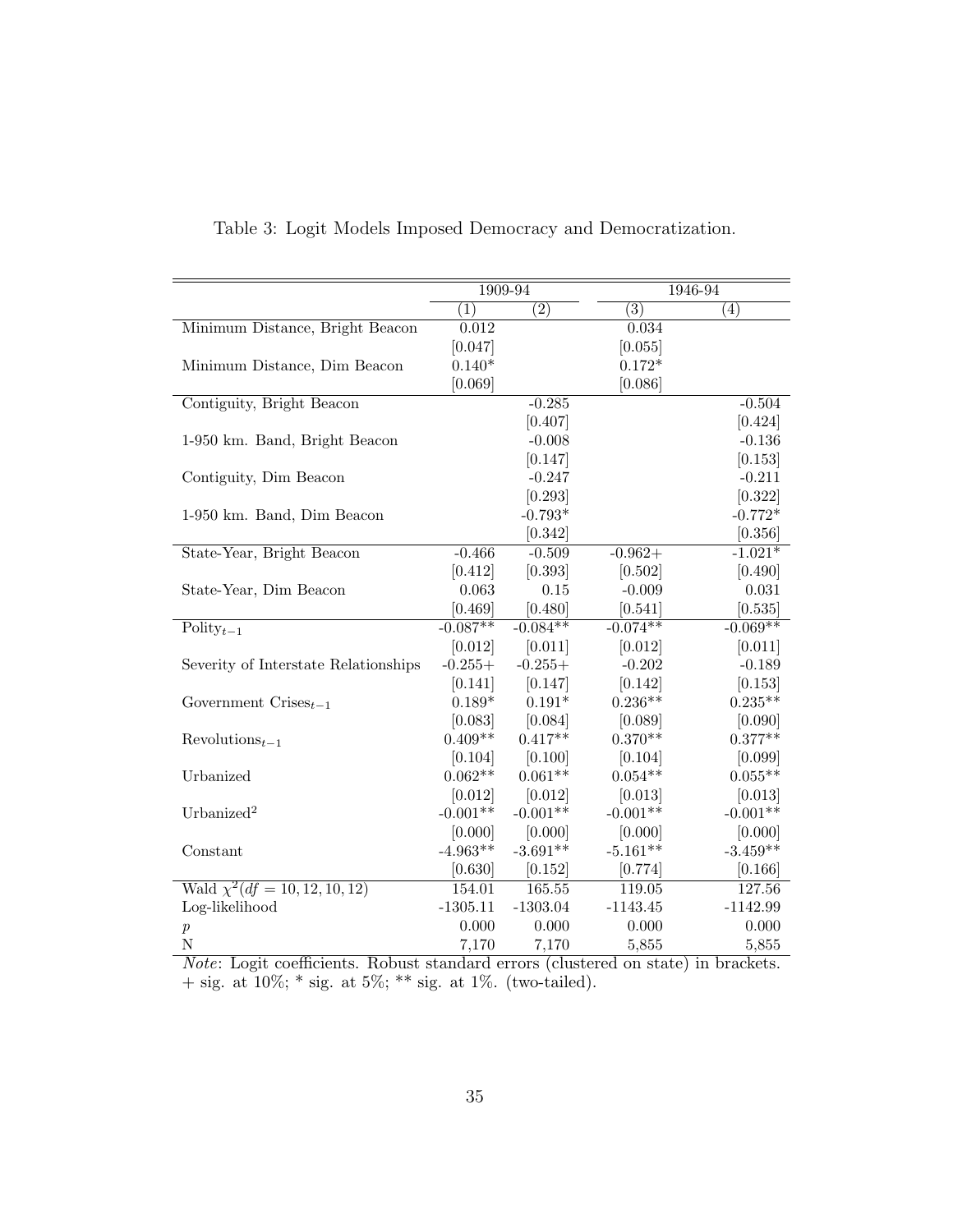Tables and figures often employ "Notes:" below a table or figure's bottom line or edge. You should use this space to report the source of the data, the key for statistical significance, and any other information that would provide helpful to the reader in its interpretation of the visual aid. Your tables and figures should be clearly marked with informative titles.

As noted above, sometimes it is useful from the reader's standpoint to include tables and figures within the flow of the text at the approximate location that they are referenced. If you choose to do so, then said tables and figure should be placed as such. Whether these table and figures should be made portrait or landscape is also a matter of style. This said, examples of within-text table and figure appear in Table 2 and Figure 4, respectively.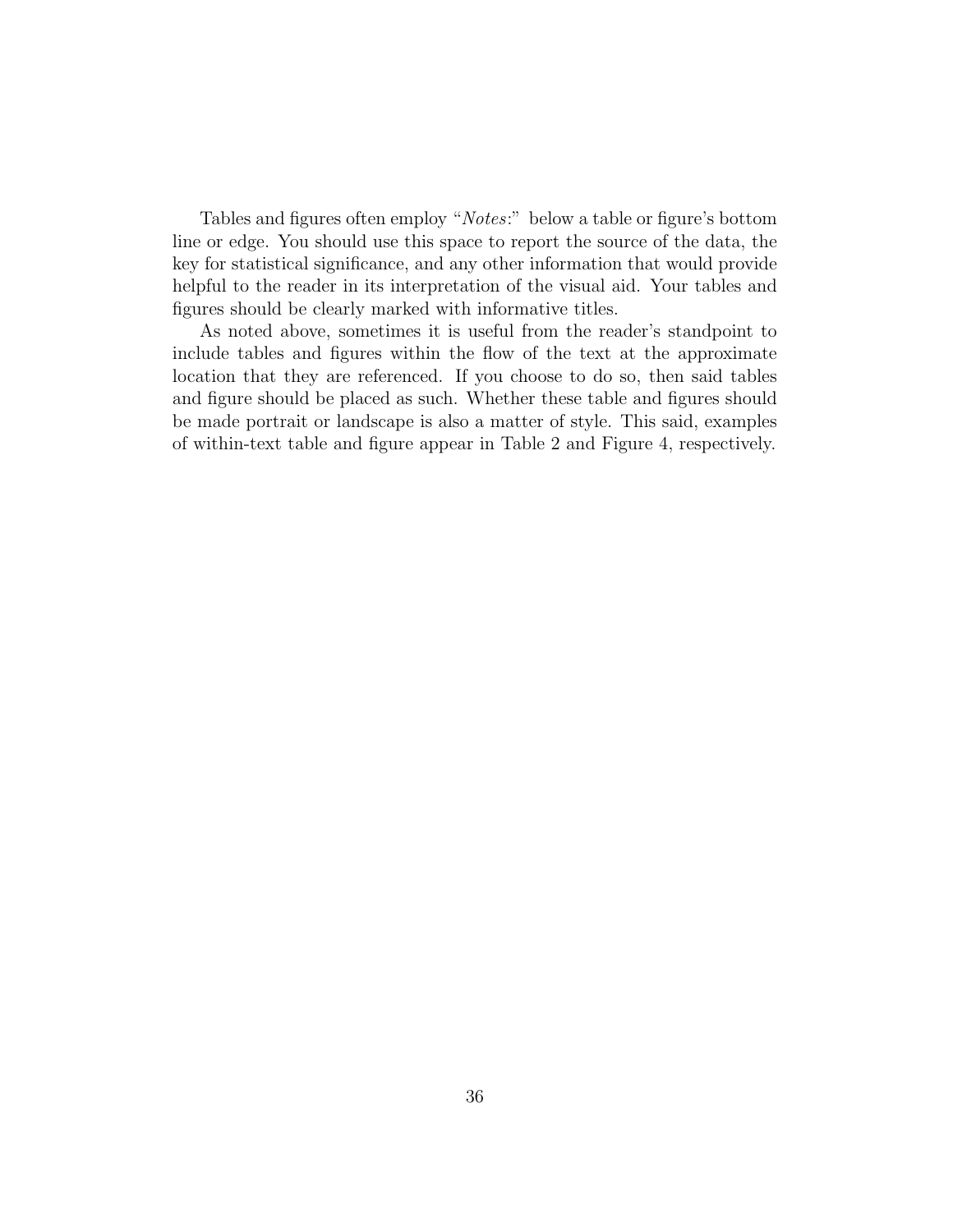|                                                                                  | Force Contributions |          |                |           | Armed Forces |
|----------------------------------------------------------------------------------|---------------------|----------|----------------|-----------|--------------|
| Strategy                                                                         | Iraq                | British  | American       | Total     | Per Capita   |
| Baseline (2006)                                                                  | 134,000             | 7,200    | 132,000        | 273,200   | .95          |
| Surge                                                                            | 134,000             | 7,200    | 153,500        | 294,700   | 1.02         |
| Escalate I                                                                       | 134,000             | 7,200    | 500,000        | 641,200   | 2.23         |
| Escalate II                                                                      | 134,000             | 7,200    | 1,000,000      | 1,141,200 | 3.96         |
| Withdrawal I                                                                     | 65,500              | $\theta$ | $\overline{0}$ | 65,500    | 0.23         |
| Withdrawal II                                                                    | 134,700             | $\theta$ | $\overline{0}$ | 134,700   | 0.47         |
| Shinseki I                                                                       | $\theta$            | 8,900    | 500,000        | 508,900   | 1.77         |
| Shinseki II                                                                      | 300,000             | 30,000   | 500,000        | 830,000   | 2.88         |
| <i>Note:</i> Iraq's population is set to $28,807,000$ .<br>Escalation<br>$3.2\,$ |                     |          |                |           |              |

 ${\bf Table~1:}$  Strategies  $\&$  Parameters for Forecasts  $\&$  Retro-casts of Insurgency in Iraq (2007).

An alterative to the surge strategy is a strategy of escalation, or the significant increase in American force commitments in Iraq in 2007. For the purposes of illustration, we assess the impact of an increase American combat force levels to two levels, 500,000 and 1,000,000 troops (Escalation I and II, respectively), the corresponding parameters for which are reported in Table 1 (p. 6). While one might argue that these two force levels are beyond the capability of the American military's reserve capacity and are therefore implausible to some degree, carrying out these simulation enables us to determine whether raising such forces, perhaps through conscription, is a solution to the problems plaguing contemporary Iraq.) Our forecasts of the escalation strategy indicates that raising American force levels to 500,000 troops reduces the probability of insurgency to approximately

6



# 11 Final Checklist

As noted above, an important component of your project is form. Projects are complex, and when the time arrives to submit your project for review by a professor or grad student colleague, it is important that you tie up any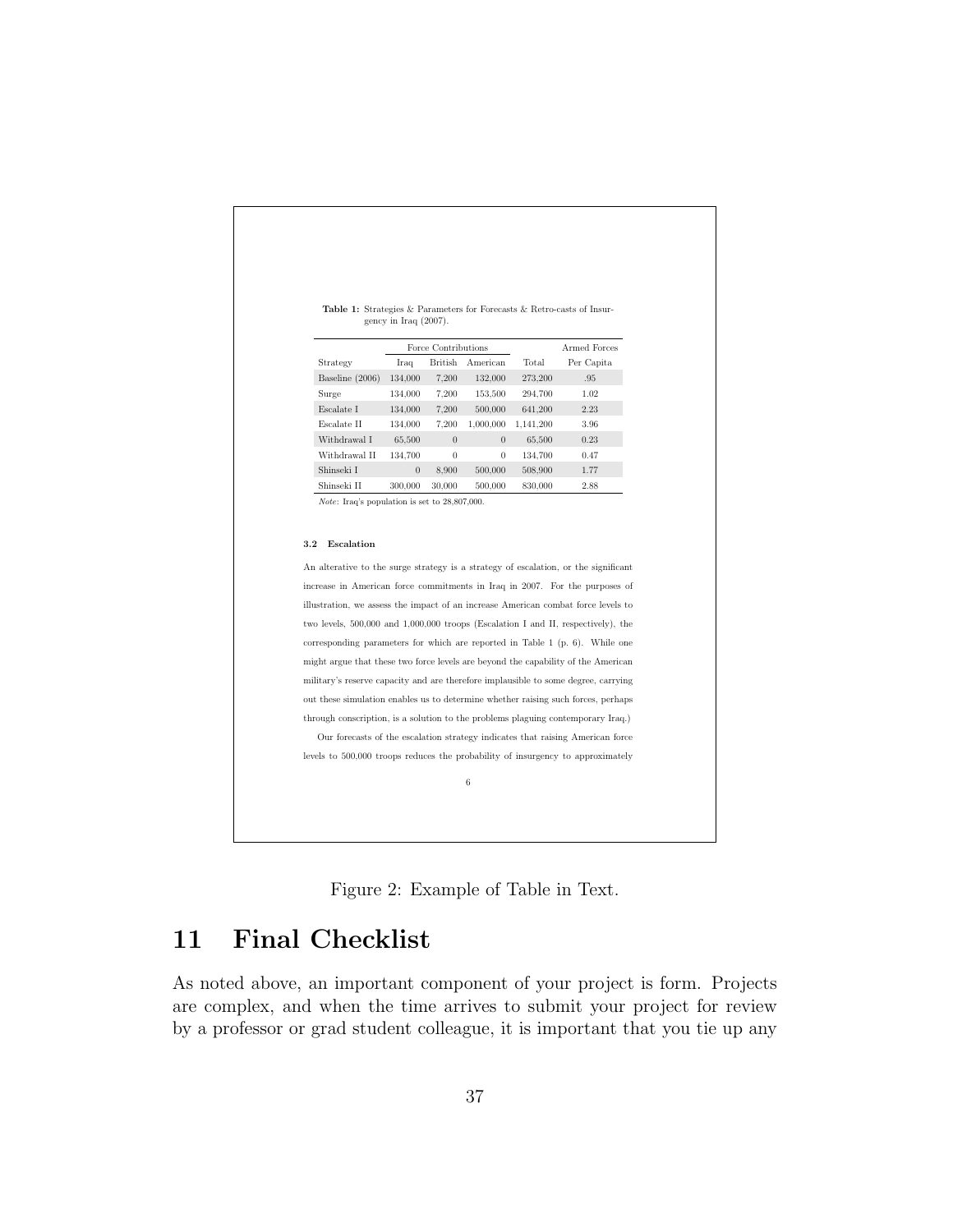

Figure 3: Example of Figure in Text.

loose ends in terms of formatting. This section of The Guide provides you with a checklist of items that should enable you to to verify that your project contains all of the basic components associated with a professional political science report, regardless of subfield.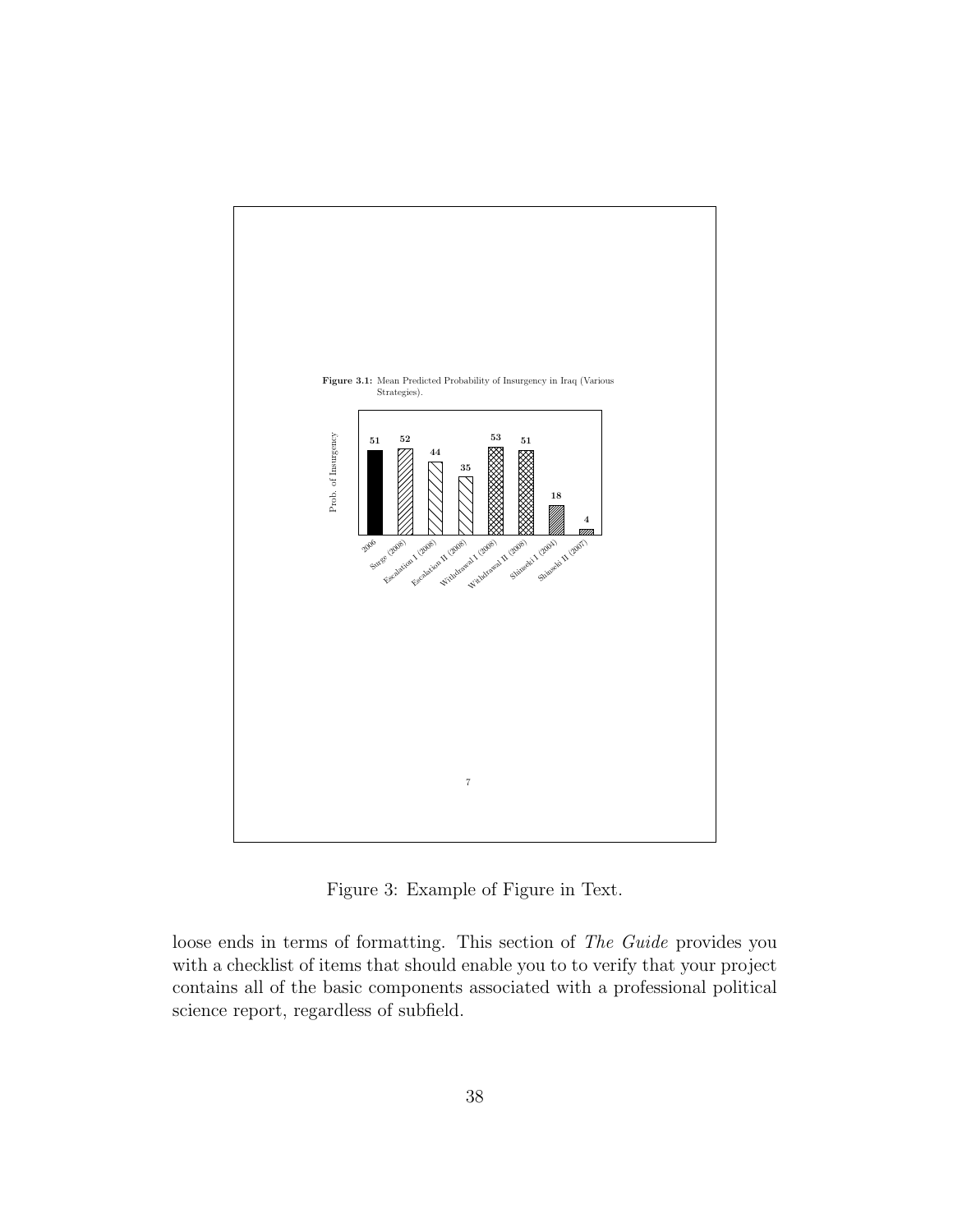# 11.1 General Formatting

- 1.  $\qquad$ . The main body of the text is in 12 point type and is doublespaced;
- 2.  $\qquad \qquad$  Page numbers appear on every sheet but the first three (i.e., the title, abstract and first page are numberless);
- 3. <u>. . One-inch margins</u> (left, right, bottom and top) are used throughout the text;
- 4. . Headings, sub-headings, and sub-sub-headings (consistently hierarchical) are employed to sub-divide the text; and
- 5. ....... The paper is approximately 40 *sheets* in length (i.e., everything included—title page, abstract page, main body of text, endnotes, references, tables, and figures.)

# 11.2 Specific Formatting

# 11.3 Title Page

- 1. <u>...</u> See Figure 1, p. 31, above;
- 2.  $\frac{1}{2}$ . Title of the project contains the key words central to the study (and those that readers would use to search out your project), principally your dependent and primary causal variable(s);
- 3.  $\Box$  The title is centered on the top third of the page;
- 4. . Your surface and electronic contact information is present and centered in the middle of the page;
- 5.  $\qquad \qquad$  A draft date or version number is present on the lower third of the page; and
- 6. . An informative footer is present, with appropriate thanks, location of presentation, and disclaimers.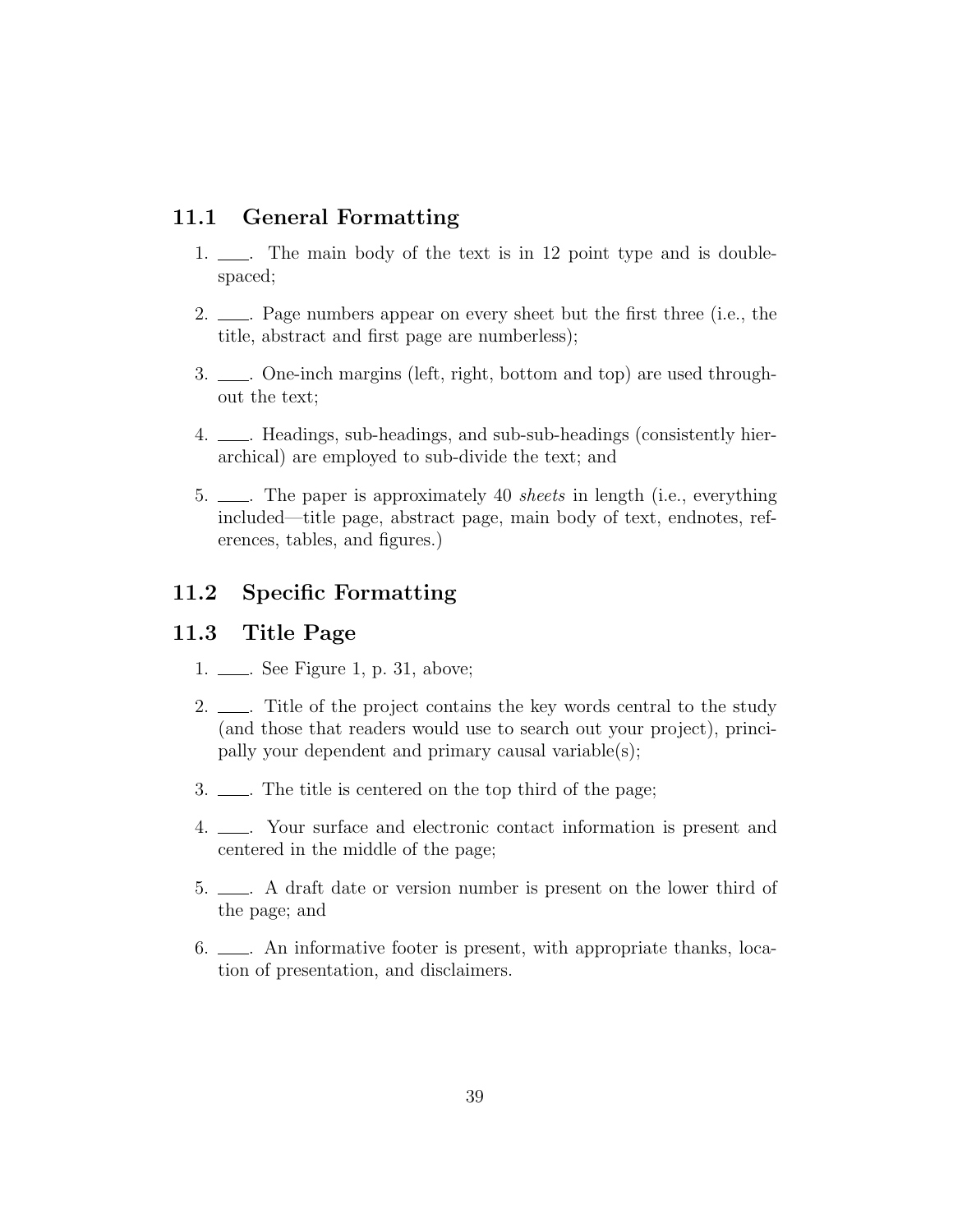### 11.4 Abstract

- 1.  $\qquad \qquad$  The project's title appears centered at the top of the page;
- 2. <u>. . The heading</u> "Abstract" appears left justified above the abstract proper;
- 3.  $\Box$ . The abstract identifies for the reader the purpose of the study, its framework, and the most important conclusion in 200 words or less;
- 4.  $\equiv$  The abstract is in 12 point type and is double-spaced; and
- 5.  $\frac{1}{2}$ . The remainder of the page is anonymous.

### 11.5 Introduction

Generally, the introduction of your project should accomplish the following:

- 1. .......... The first paragraph introduces the research puzzle/question, and this question is literally emphasized;
- 2.  $\frac{1}{2}$ . The second paragraph summarizes previous research very briefly; that is, its strengths and weaknesses;
- 3.  $\Box$ . The third paragraph explains how your study will solve the outstanding puzzle/research question, identifies your innovation and informs the reader about how you will add to the literature in a productive manner;
- 4. . The fourth paragraph previews your conclusions in terms of major finding and claims; and
- 5. . The fifth paragraph explains the layout, or framework, of the remainder of the paper;

### 11.6 Literature Review

1. .......... The first paragraph explains to the reader how you are going to organize your treatment of the literature (e.g., ". . . prior work subdivides along two levels of analysis: a) systemic explanations for war, and b) domestic explanations for war. I discuss the central arguments and findings of each sub-literature, in turn.");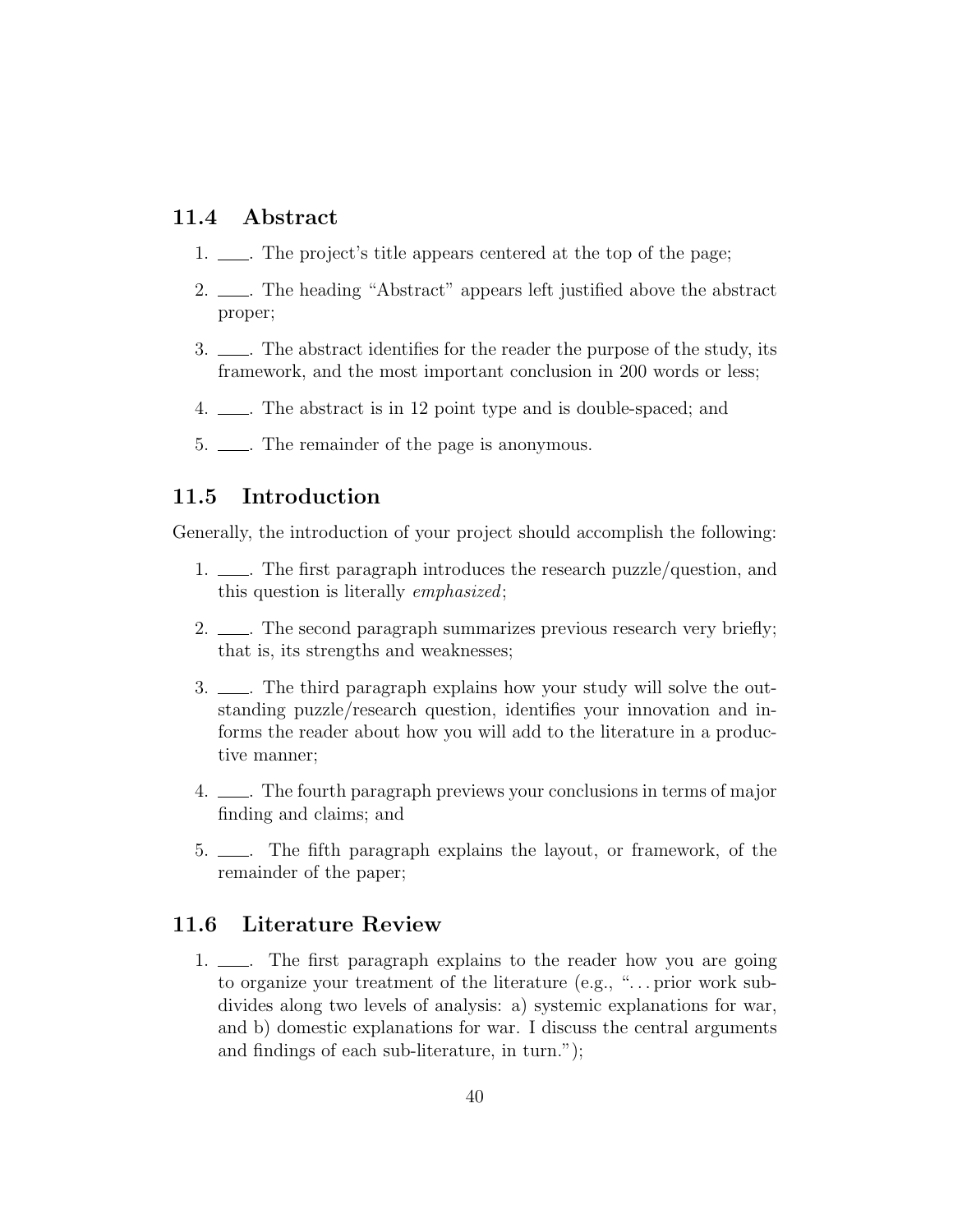- 2. <u>. Sub-divisions</u> of the literature are clearly marked and sufficient transitions developed; and
- 3. . The final paragraph provides a well developed transition to the theoretical section; that is, you inform the reader that, given the literature you just reviewed, more work is necessary in order to address the puzzle set out at the start of your paper, or that you find some aspects of previous research helpful, you need to innovate to really address the puzzle.

# 11.7 Theory & Hypotheses

- 1.  $\qquad \qquad$  Your theory section isolates the causal mechanism(s) that are central to the aforementioned puzzle;
- 2.  $\frac{1}{2}$ . You are explicit in making assumptions about relationships and conditions pertaining to your theoretical arguments;
- 3.  $\qquad \qquad$  You are explicit in the reasoning underlying your expectations and hypotheses;
- 4. . Substantive (i.e., historical or hypothetical) examples are provided to illustrate your claims and arguments;
- 5.  $\qquad \qquad$  Your hypotheses are clearly labeled and concisely stated;
- 6.  $\Box$  The concepts contained in your hypotheses are clearly defined;
- 7. <u>...</u> You are consistent in your language across the hypotheses; and
- 8.  $\Box$  Your theoretical explanation flows evenly and smoothly, such that transitions between expectations are not abrupt or artificial via sub-headings (in a word, develop transitions.)

# 11.8 Research Design

- 1.  $\qquad \qquad$ . The first paragraph outlines the basic parameters of the study in terms of the way in which you intend to test your expectations.
- 2.  $\Box$  Your unit of analysis, spatial and temporal domains, and the method by which you selected your cases are clearly stated;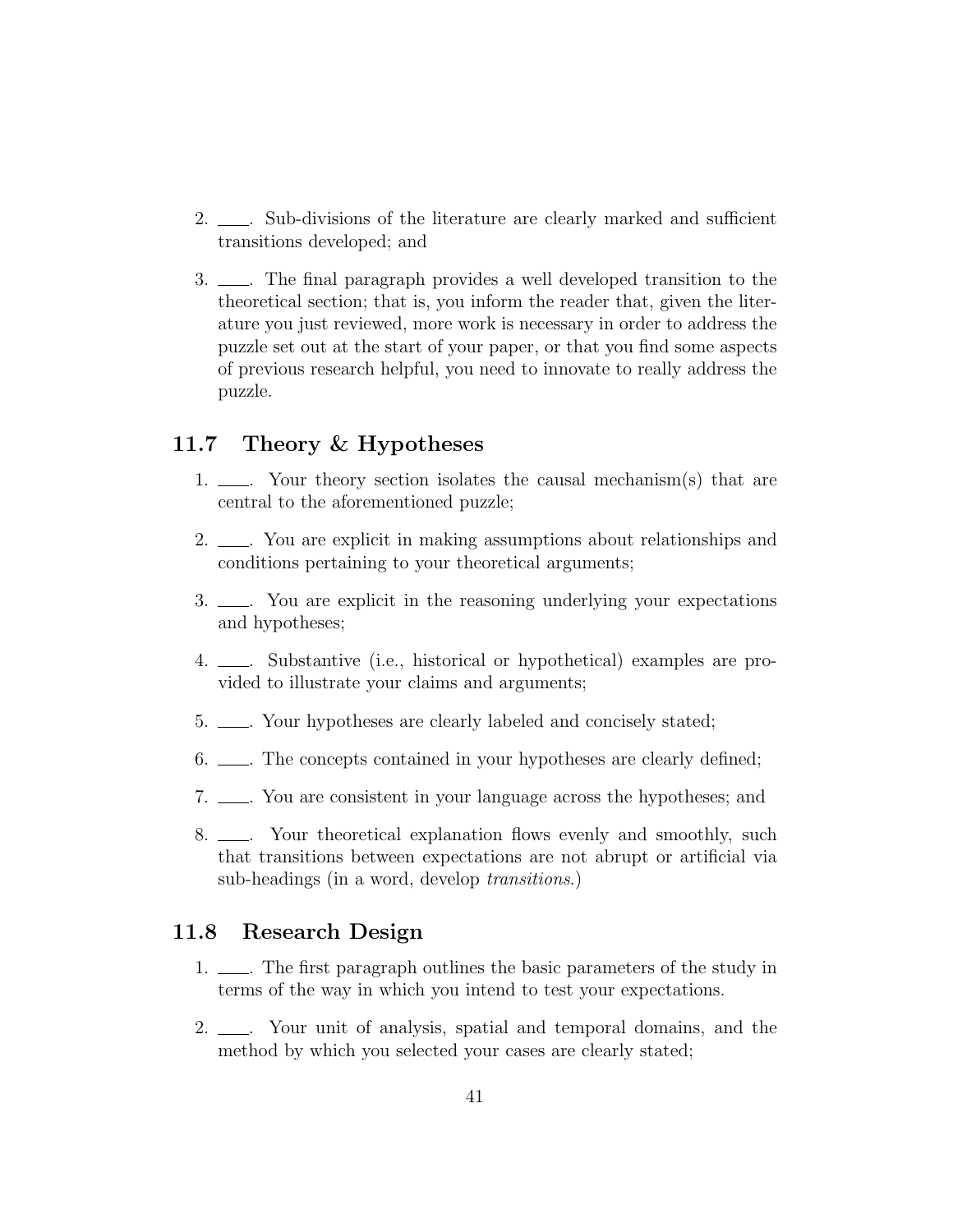- 3.  $\qquad \qquad$  Your dependent variable concept is clearly operationalized, data sources are clearly documented, and descriptive statistics provided;
- 4. ........ Your independent variable concepts are clearly operationalized, data sources are clearly documented, and descriptives statistics provided; and
- 5. <u>. . Your choice and rationale for choosing</u> a methodology for testing your hypotheses are clearly identified.

# 11.9 Analysis

- 1.  $\_\_\_\_\$ . You begin your analysis by refreshing the reader's memory regarding your theoretical expectations;
- 2.  $\Box$  You carefully walk the reader through the assessment of your expectations;
- 3.  $\Box$  You DO NOT simply verbalize the information in your tables (e.g., "... and variable X is statistically significant at the  $.05$  level"); rather, you inform the reader of things the reader would not know, or might miss, from surveying the visual aids unguided. Additionally, you paint comprehensive picture based on the analysis. Avoid the proverbial laundry list-like discussion, and seek to tie your analysis directly back to evaluating your theory;
- 4. . You conclude your analysis by discussing the implications of your findings and addressing any threats to the validity and robustness of your analysis; and
- 5.  $\_\_\_\$ germ. You are downright skeptical about your ability to observe truth, and as a result, are sufficiently guarded in your assessments and conclusions about whether you are right! Remember, all social science knowledge is provisional.

# 11.10 Conclusions

Loosely, your conclusions should be organized as follows:

1.  $\qquad$ . The first paragraph recapitulates the puzzle of interest and summarizes your strategy for solving the problem;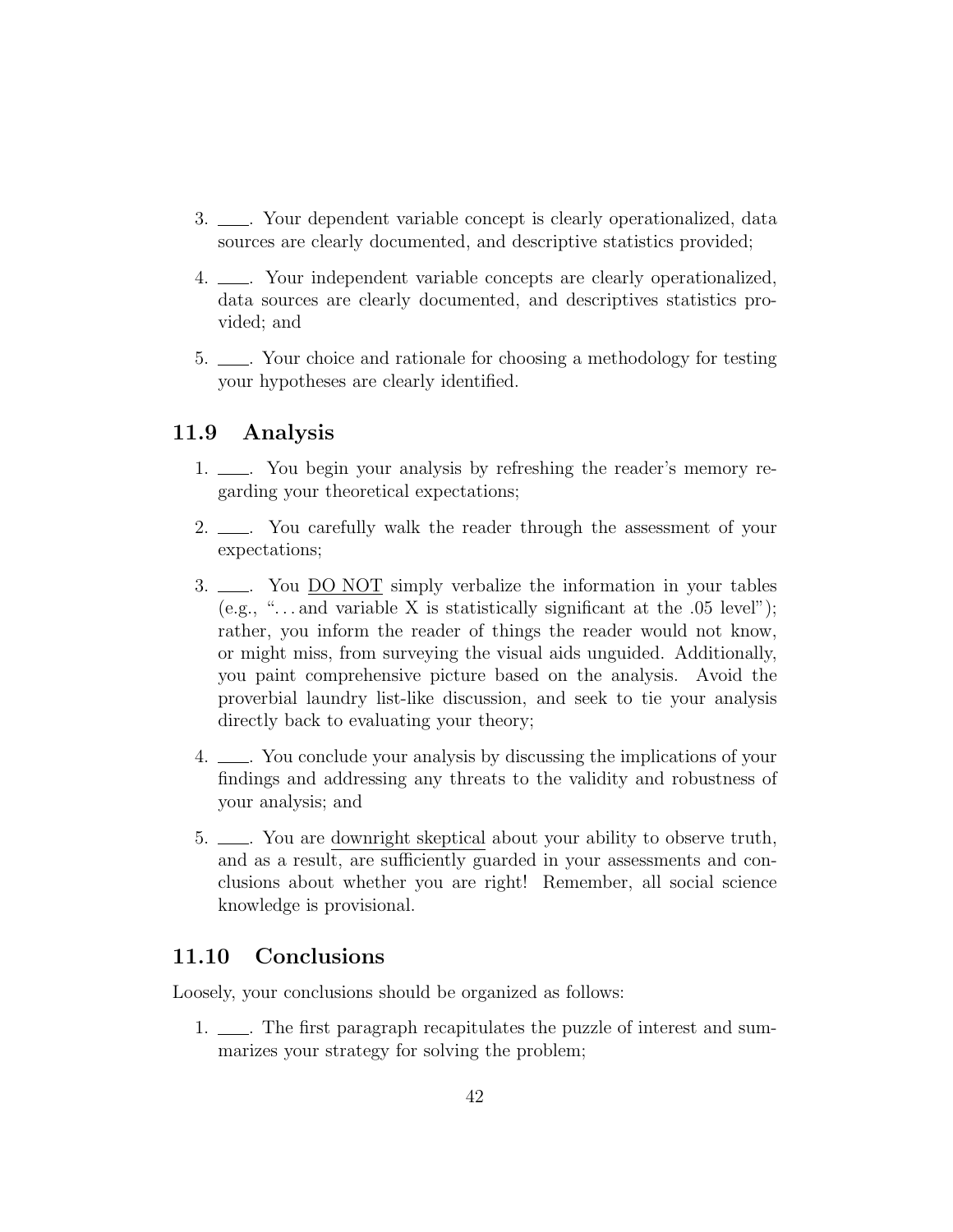- 2.  $\frac{1}{2}$ . The second paragraph summarizes your most important findings;
- 3.  $\qquad$ . The third paragraph discusses the implications of your findings for current scholarship;
- 4. . The fourth paragraph identifies questions for additional research (i.e., tell the reader how rich and important your research agenda will be); and
- 5. <u>. . The final paragraph should surmise</u> about the relevance of your study for policymaking, any overarching inquiries and debates in your subfield, and political science in general.

### 11.11 Footnotes or Endnotes

- 1.  $\frac{1}{\sqrt{1-\frac{1}{\sqrt{1-\frac{1}{\sqrt{1-\frac{1}{\sqrt{1-\frac{1}{\sqrt{1-\frac{1}{\sqrt{1-\frac{1}{\sqrt{1-\frac{1}{\sqrt{1-\frac{1}{\sqrt{1-\frac{1}{\sqrt{1-\frac{1}{\sqrt{1-\frac{1}{\sqrt{1-\frac{1}{\sqrt{1-\frac{1}{\sqrt{1-\frac{1}{\sqrt{1-\frac{1}{\sqrt{1-\frac{1}{\sqrt{1-\frac{1}{\sqrt{1-\frac{1}{\sqrt{1-\frac{1}{\sqrt{1-\frac{1}{\sqrt{1-\frac{1}{\sqrt{1-\frac{1}{\sqrt{1-\frac{1}{\sqrt{1-\frac$ your conclusion section; and
- 2.  $\Box$  If you use footnotes, they are reported in text no smaller than 11 point type;

### 11.12 References

- 1.  $\frac{1}{1}$ . They are listed in alpha order;
- 2.  $\frac{1}{2}$ . They rely on a consistent style;
- 3. <u>...</u> They are 12 point type; and
- 4. <u>...</u> They are double-spaced;

### 11.13 Tables & Figures

- 1.  $\qquad$ . Tables and figures are clearly labeled and the labels are informative;
- 2.  $\qquad \qquad$  Each table and figure is placed on a separate page;
- 3.  $\Box$ . The tables and figure are numbered sequentially (e.g., Table 1, Table 2, Table 3, and Figure 1, Figure 2, Figure 3); and
- 4. . Tables follow the references, and figures follow the tables.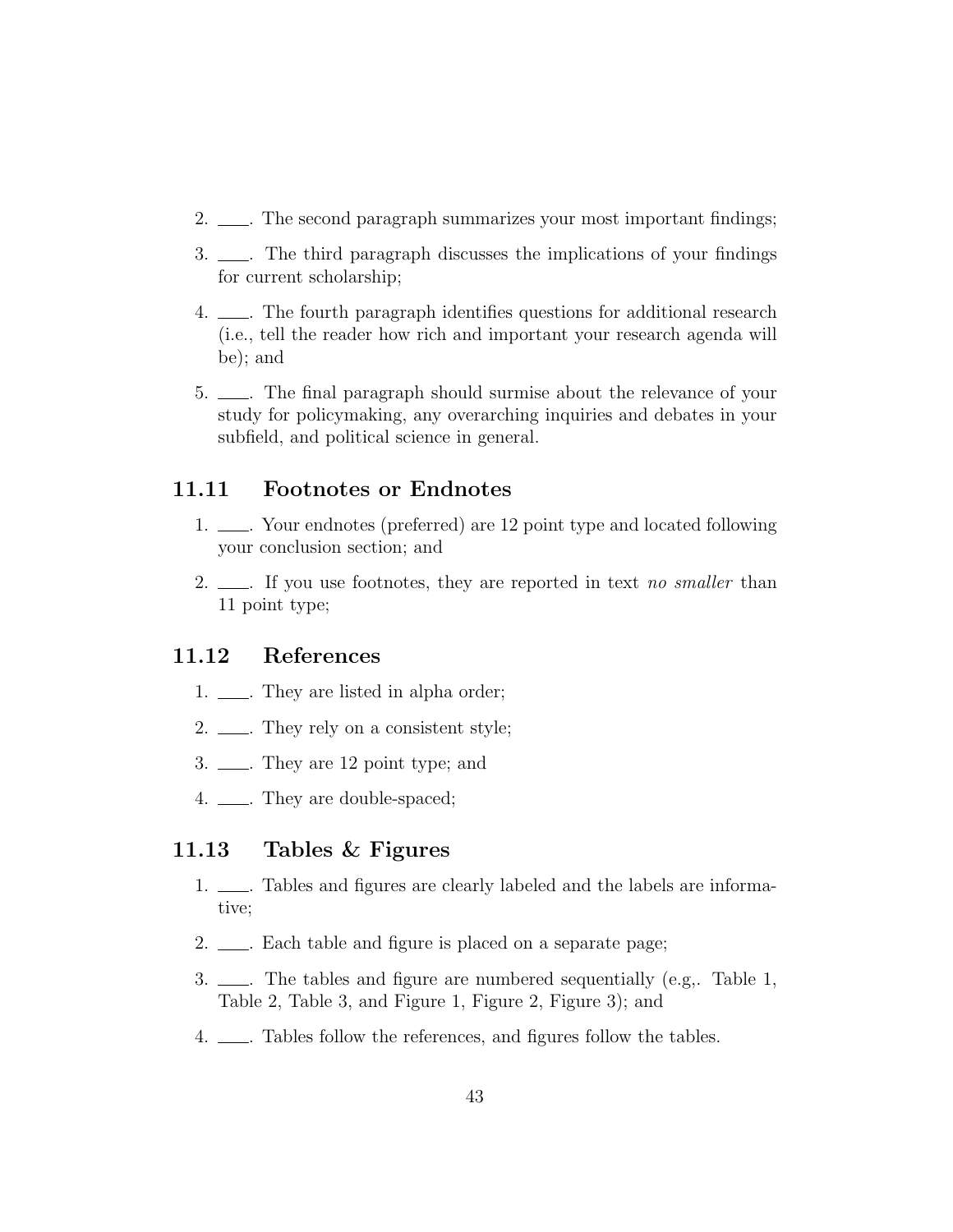# 12 Presentation of Your Project

At this point, you now have in hand an (approximately) 40-page rough draft of your social science project, and now your are turning to the task of presenting your work to your research. In political science, there are likely to be three occasions when it will be necessary to present your work publicly in a professional capacity:

- 1. A professional conference (e.g., the American Political Science Association, APSA);
- 2. An invited talk in another political science department; and
- 3. A job, or interview, talk.

The remainder of this guide to presentations will focus on the *first two types* of presentations, because they are very similar in format and purpose. Later versions of this guide will be elaborated to include job talks.

# 12.1 Successful Conference Presentation

There are several general keys to making a good presentation. Some of these keys concern matters of format (e.g., the design of your slides), while others concern matters of presentation, or the verbal communication of your ideas to your audience (e.g,. speaking to the audience rather than to the silver screen.) Before addressing the issue of formatting, there are several general items to keep in mind:

- 1. Be Succinct. Your presentation slides, your verbal presentation of your project, and your response to questions should be delivered in a concise fashion;
- 2. Pauses. Pacing your presentation and relying on comfortable pauses as you move from one slide to the next, or consider a question, are okay. Do not begin to believe that pauses are bad form, and keep in mind that what you think is an excruciatingly long pause is likely less lengthy for your audience. In general, it is important to learn to pace yourself, and occasional pauses are part of proper pacing;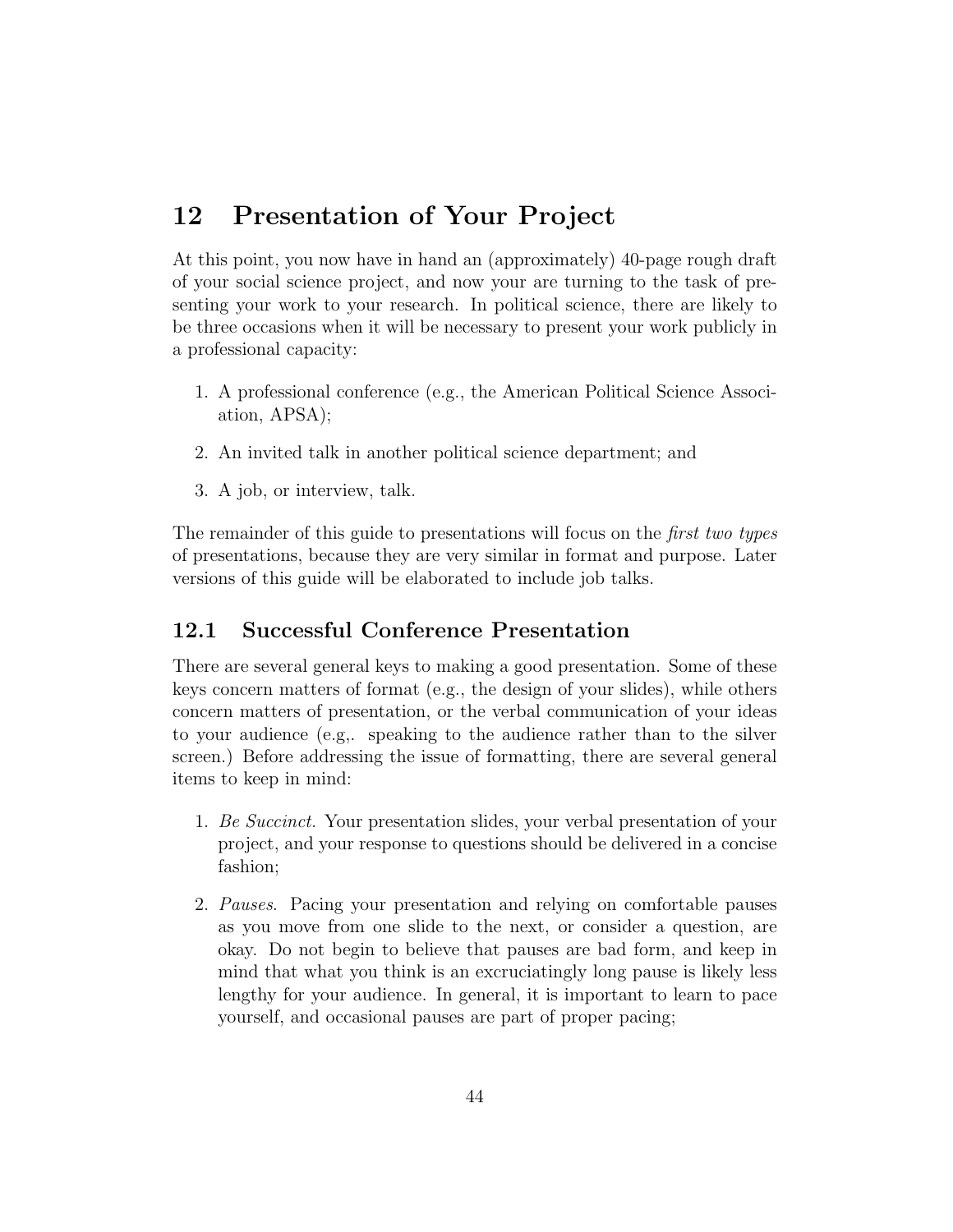- 3. Composure. Always maintain your composure, regardless of whether you are nervous or whether a question rattles you such that you don't have a ready answer. Indeed, you might find yourself responding to a question in the following manner: "That is very good question, and I'll have to consider it a bit more. Perhaps we can discuss the issue further following my presentation";
- 4. Face the Nation. Look at directly at your audience and make eye contact. Do not find yourself speaking down to your notes, speaking at the overhead projector or projector screen, because doing so might result in the following:
	- (a) The audience becomes less confident in your command of the material; and
	- (b) You lose the opportunity to make eye contact with your audience, and as a result lose an opportunity to transmit your positive energy and excitement;
- 5. Never Read. Never, ever read your research paper or notes verbatim. You must be able to present your research without providing the dreaded "book on tape." When faced with the prospects of hearing a research paper read aloud, most academics would rather read it on their own time;
- 6. Visibility/Readability. In addition to succinctness, your visual aides should be readable, and this means relying on font sizes that are at least 16 point type; and finally
- 7. Energy & Positive Vibes. Emitting strong energy, excitement, and what might be referred to as positive "vibes" is important. Indicating to your audience that you are excited about your research will, I think it is safe to argue, influence the audience's interpretation of your research. At the very least, positive energy will convince your audience that your efforts, however flawed, are worthy of constructive criticism.

# 12.2 Format

This section of the guide provides short descriptions of the presentation slides in an academic presentation. On average, you should anticipate about 3-4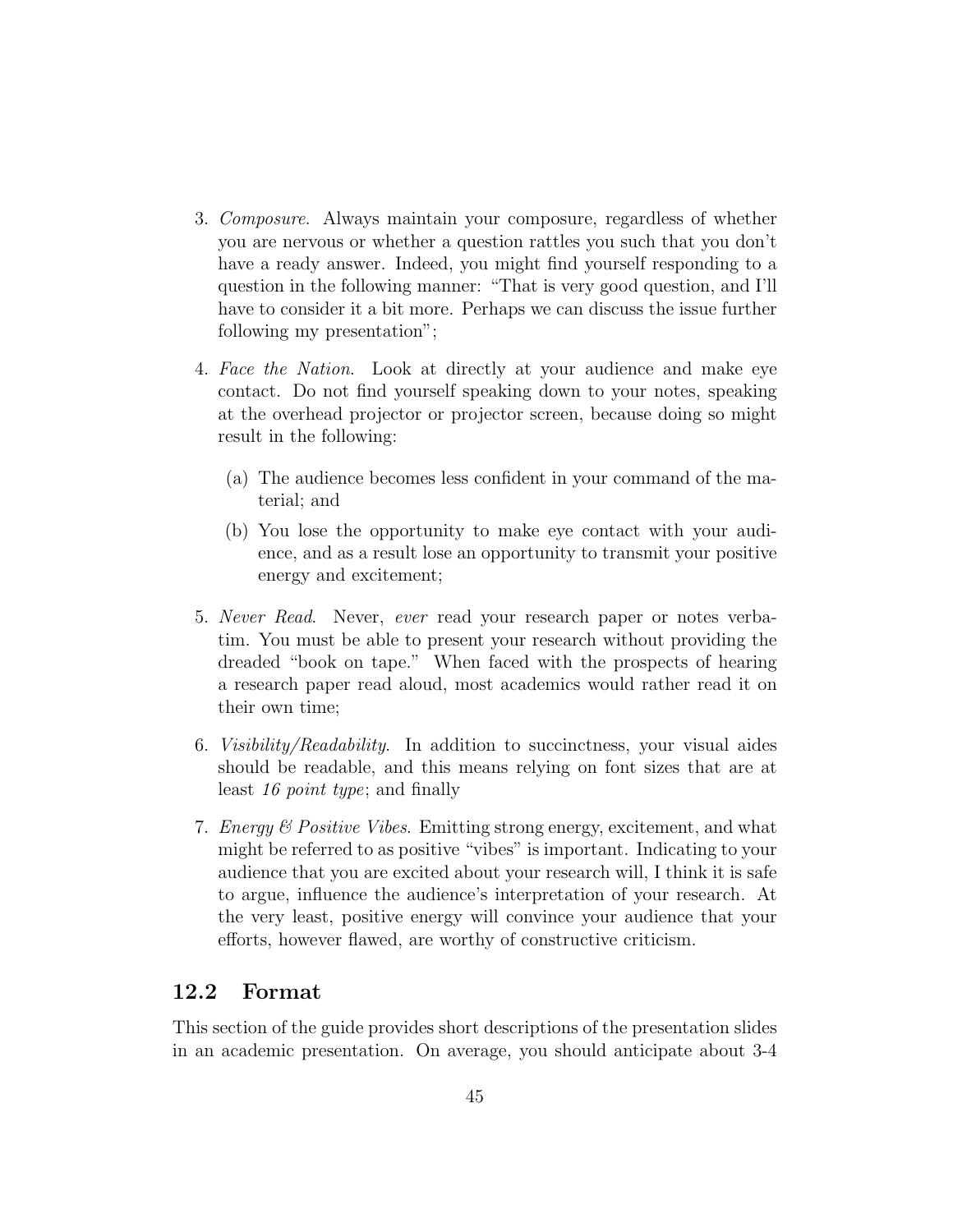minutes per substantive slide (i.e., excluding the title slide), but given that your available time might vary from 12 to 30 minutes, you need to be flexible, such that for example, if you only given 12 minutes to present your work, you skip the slide devoted to prior research and focus on the slides central to your work. The standard presentation format maps pretty closely the format of your project, and includes slides devoted to the following items:

- 1. Title;
- 2. Research Puzzle/Question;
- 3. Prior Research;
- 4. Theory & Hypotheses;
- 5. Research Design;
- 6. Analysis; and
- 7. Conclusions & Implications.

#### 12.2.1 Slide 1: Title

The purpose of the title slide is straightforward, and it is to communicate your project's title, your full name, university affiliation, and the date that you are delivering your presentation. As with every slide, the readability of your slide is paramount, so you should employ a layout that will be easily read by a member of your audience (if you're unsure, project it on a screen and pretend to be an audience member. Is it readable?) The title of your paper should appear first and in text that is larger (perhaps 18 point type) than the remaining information on the slide. The remaining information, either left justified or centered, should follow in smaller type (16 or 14 point type).

### 12.2.2 Slide 2: Research Puzzle/Question

This slide should begin with the the following heading, large and in bold at the top the slide (centered or left justified): "Research Question" or "Research Puzzle." In stating your research question, you should consider how you might state it as succinctly as possible, while still retaining the relevant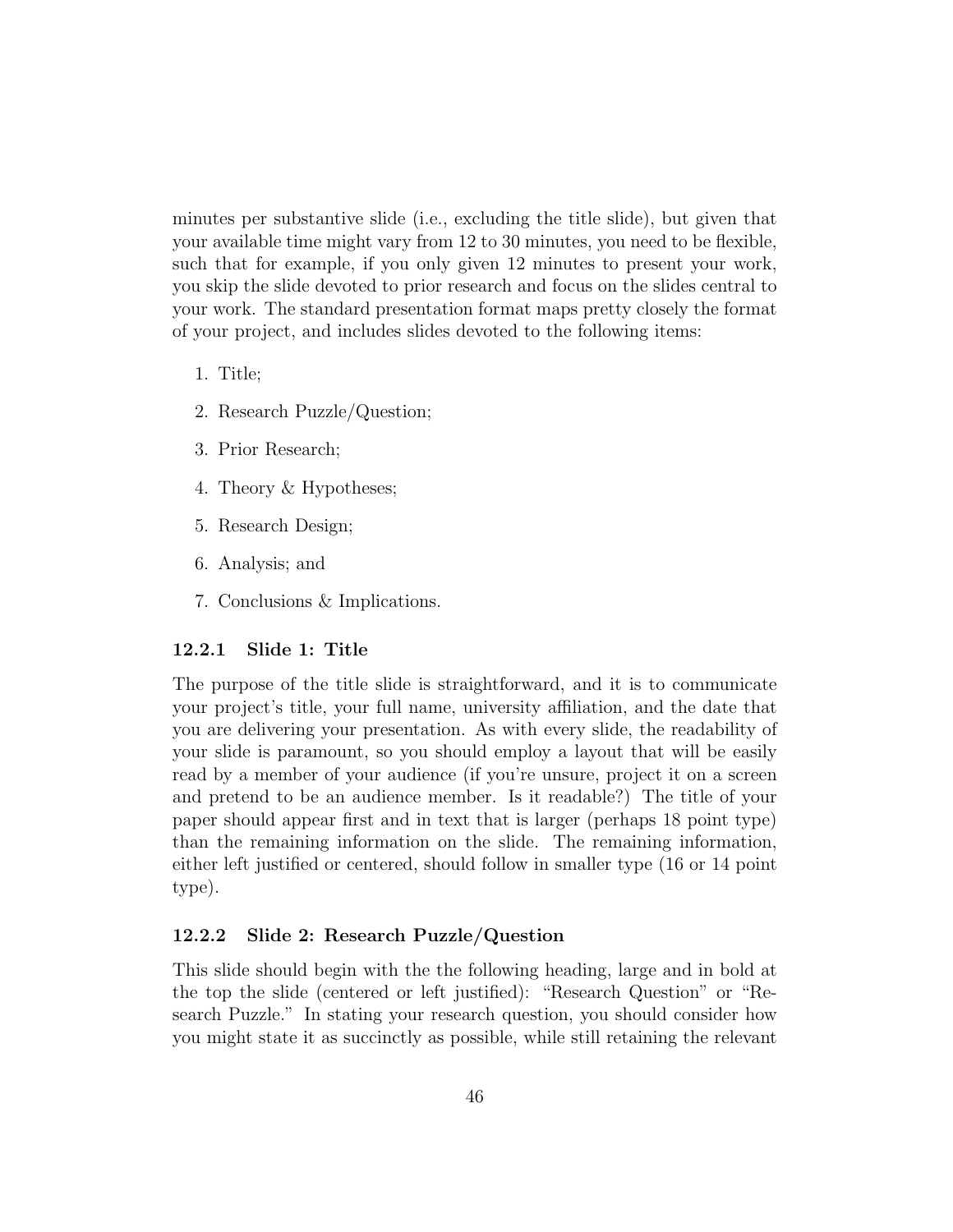

Figure 4: Example of Presentation Title Page.

information. You might even find that refinements to your research question can be re-applied to the text of your research project. Finally, it might very well be the case that your research concerns one or two sub-questions. These subsidiary questions might be noted on this slide, as well, but they should be bulleted such that they are smaller in type size and indented under the primary research question, so that they don't in anyway distract the audience from your primary question. In general, though, it is advised that you only report your primary research question, while verbalizing the fact that your research also touches on several subsidiary questions.

### 12.2.3 Slide 3: Prior Research

This slide should begin with the the following heading, large and in bold at the top the slide (centered or left justified): "Prior Research." Following a space, you should organize exemplars (e.g., examples) of various threads in previous literature that bear on your research question under indented headings. The organization of this slide should reflect your organization of the literature review in your paper. That is, if identify four relevant approaches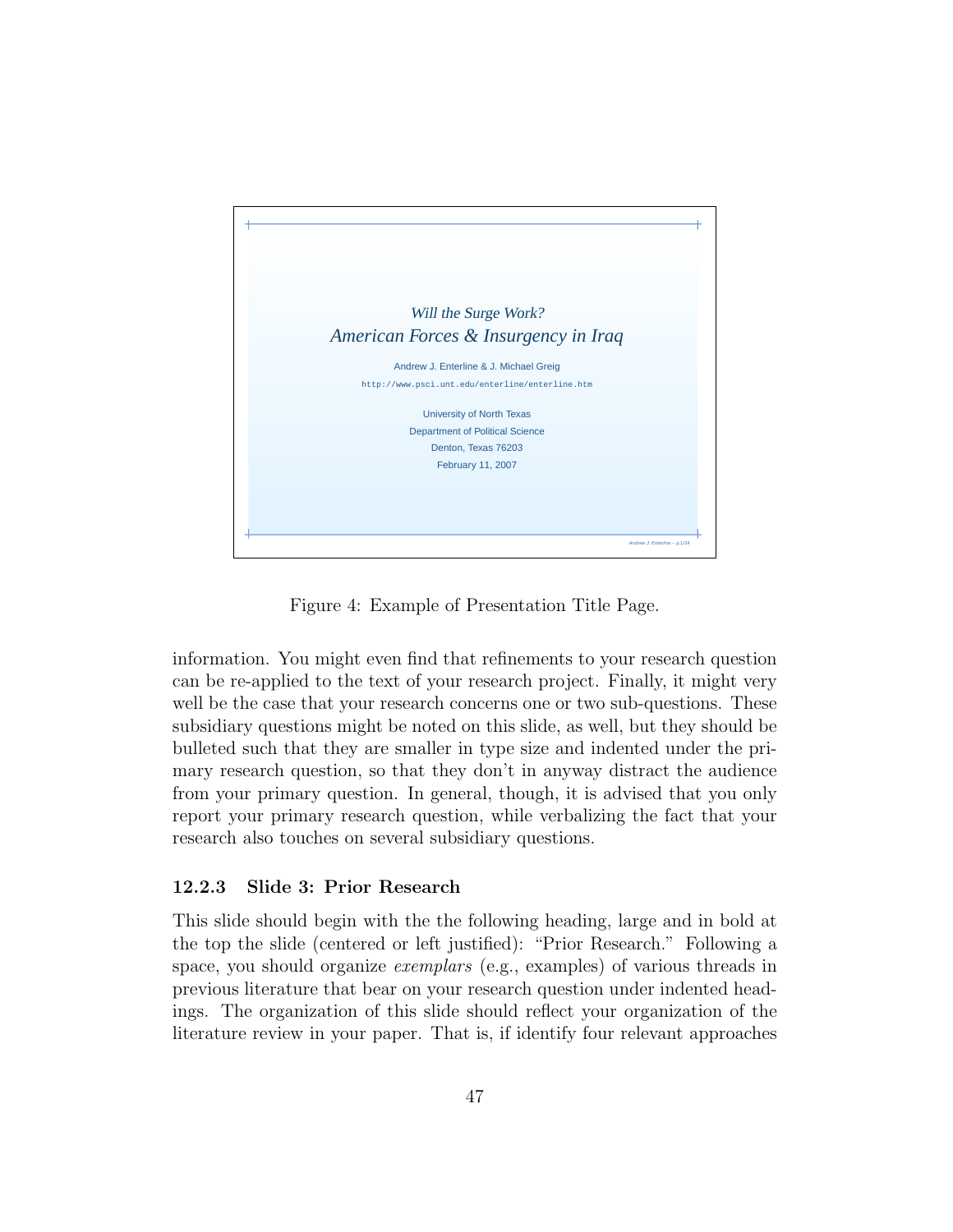in the literature, then four short sub-headings, followed by examples of each approach should be noted. Be aware of the fact that this is not the place for you to try to parenthetically cite every piece of relevant work, or even discuss them in anything but general terms. Recall, that the first paragraph of the literature review in your paper should provide the reader with the manner in which you will organize your discussion of said literature. This organization, or framework, should appear on this slide, accompanied by one or two parenthetical citations. In addition to noting snippets of the literature of interest, you should tell your audience why and how this literature bears on your puzzle.

### 12.2.4 Slide 4: Theory & Hypotheses

This slide should begin with the the following heading, large and in bold at the top the slide (centered or left justified): "Theory & Hypotheses." It is paramount that the information presented on this slide be clear and concise. In terms of the theory, you should identify your primary theoretical claim. You will not be able to elaborate your theory on this slide, but you should be able to reveal its core logic to the audience, be it in the form of mathematical equation or a written assumptions and deductions. Following this statement of your theory, you should turn to stating your hypotheses, and these should be clearly marked and easy to read from 10-15 feet. Again, space is at a premium on this slide, so you will need to consider whether your hypotheses can be made more concise without losing their essence. In turn, this process of refinement might enable you to revise the statement of these hypotheses in your paper. Whatever you do, do NOT jam the slide full of text. Bullets are intended to be followed by phrases or words, not complete, multi-line sentences.

#### 12.2.5 Slide 5: Research Design

This slide should begin with the the following heading, large and in bold at the top the slide (centered or left justified): "Research Design." Research designs are naturally packed with a great deal of information, and it is difficult to distill the basic components of a research design for presentation on a single slide. Be that as it may, one potentially efficient method to facilitate such a task is to present a table in order to organize the essential information in your research design. An example of such a table appears in Table 4,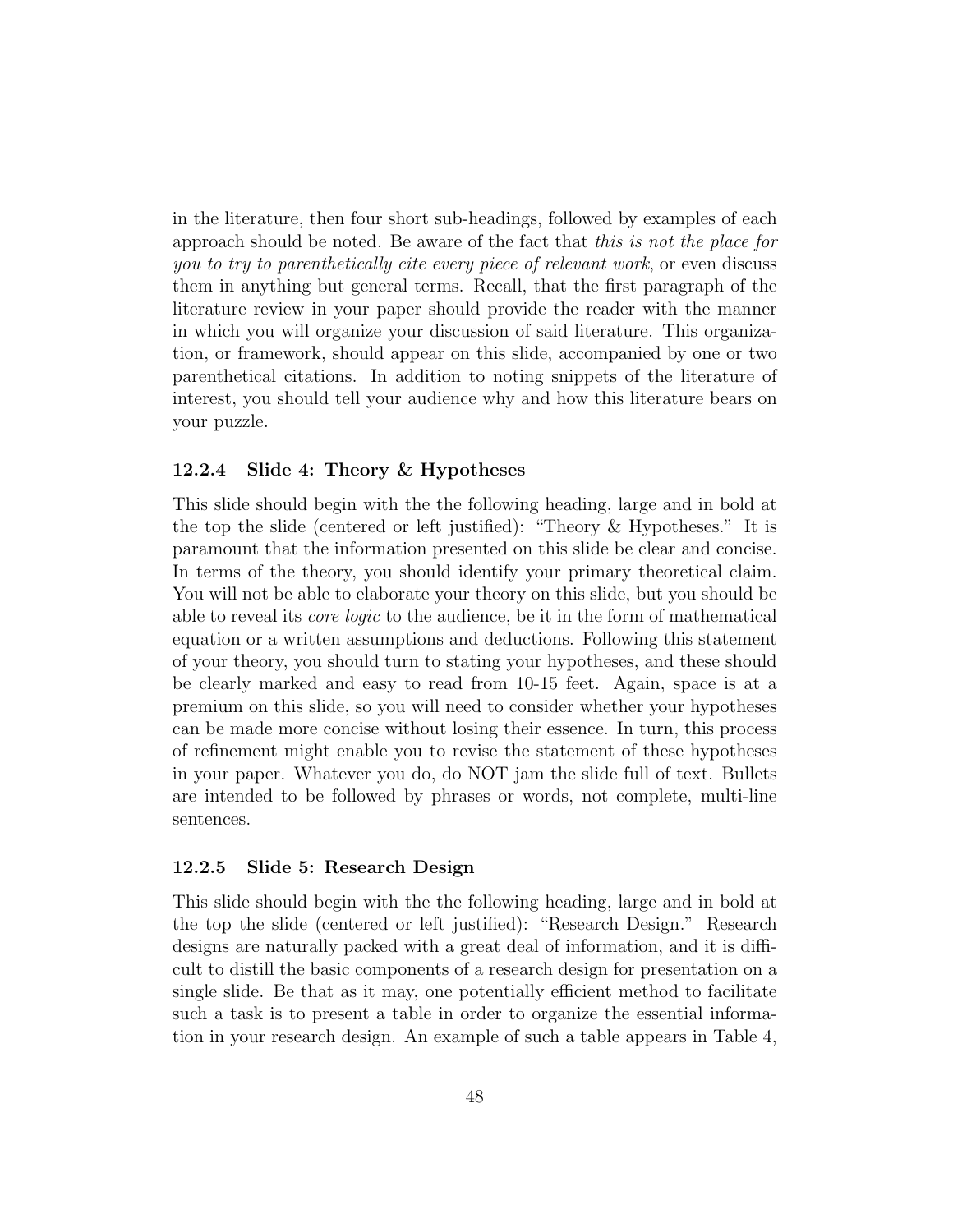below.

|                    | General      |                     |  |  |  |  |
|--------------------|--------------|---------------------|--|--|--|--|
| Component          | Parameter    | Sample              |  |  |  |  |
|                    |              |                     |  |  |  |  |
| Space              | Spatial Unit | N Spatial Units     |  |  |  |  |
| Time               | Time         | $Timet-Timet+n$     |  |  |  |  |
| Units of Analysis  | Space-Time   |                     |  |  |  |  |
| Sample Size        | N            | $Space \times Time$ |  |  |  |  |
|                    |              |                     |  |  |  |  |
| Operationalization |              |                     |  |  |  |  |
| Concept            | Variable     | Source              |  |  |  |  |
|                    |              |                     |  |  |  |  |
| Concept 1          | Variable 1   | Source 1            |  |  |  |  |
| Concept 2          | Variable 2   | Source 2            |  |  |  |  |
| Concept 3          | Variable 3   | Source 3            |  |  |  |  |
|                    |              |                     |  |  |  |  |
| Prosperity         | $GDP_{pc}$   | World Bank          |  |  |  |  |
|                    |              |                     |  |  |  |  |
| Methodology        |              |                     |  |  |  |  |
| OLS Regression     |              |                     |  |  |  |  |

Table 4: Example of Table Reflecting Research Design Information

Given the fact that it is nearly impossible for the research design slide to literally reflect all of the information contained in the research design section of your paper, it is important for you two verbalize this information, filling in where information in the table is abridged or absent due to space considerations.

#### 12.2.6 Slide 6: Analysis

This slide should begin with the the following heading, large and in bold at the top the slide (centered or left justified): "Analysis," or "Hypothesis Tests." As with the slide reporting your research design, your slide reporting your hypothesis tests is also likely challenged by a shortage of space. Therefore, it is critical that you report only the most important information from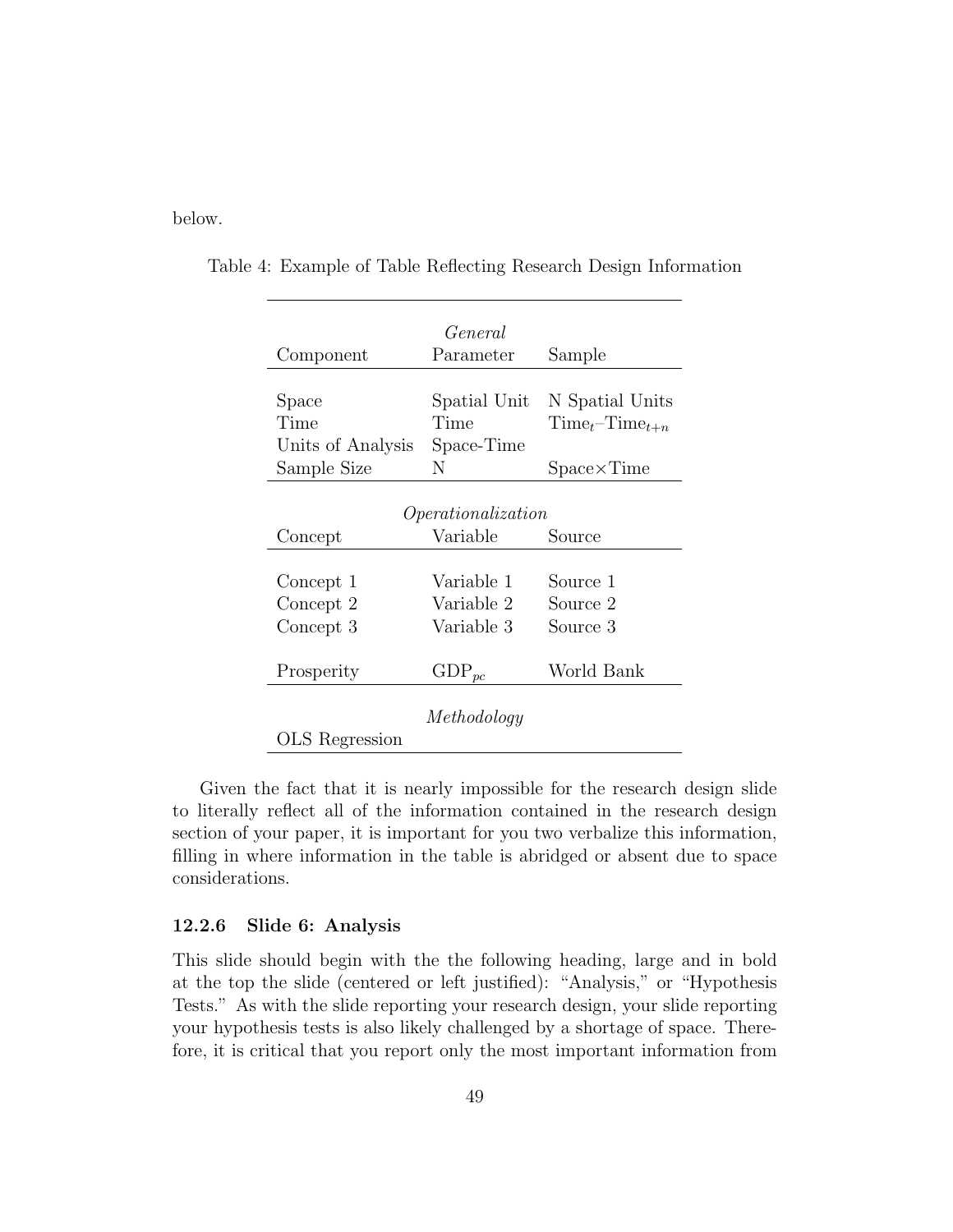your analysis. Due to the fact that you need to keep your text large (i.e., at least 16 point font size), simply inserting a table reporting the results of a regression model directly from your paper may be either impossible (e.g., said table spills of the slide), or inefficient (e.g., it is too cluttered with information to be readable in a large size font.) So, you should trim inessential or redundant information from your table before inserting it into your slide presentation. For example, if you are reporting t-statistics and probability levels corresponding to each coefficient in a regression specification in your paper, then only report one of these pieces of information (i.e., the t-statistics, but not the probability levels, or vice versa) in the table that you insert into your analysis side.

### 12.2.7 Slide 7: Conclusions & Implications

This slide should begin with the the following heading, large and in bold at the top the slide (centered or left justified): "Conclusions & Implications." This is the final slide in your presentation (although you might have additional slides at the ready to address anticipated questions from the audience.) This slide should lay out two subsets of information. The first subset of information, your general conclusions, should consist of three of four bullets summarizing your conclusions with key words. The second subset of information (if you choose to include this at all) identifies what you think are the implications of your project for the study of your research question and the subsequent course the broader research agenda (e.g., human rights.) Again, keep the text following your bullets brief, and rely on verbal communication to elaborate your points.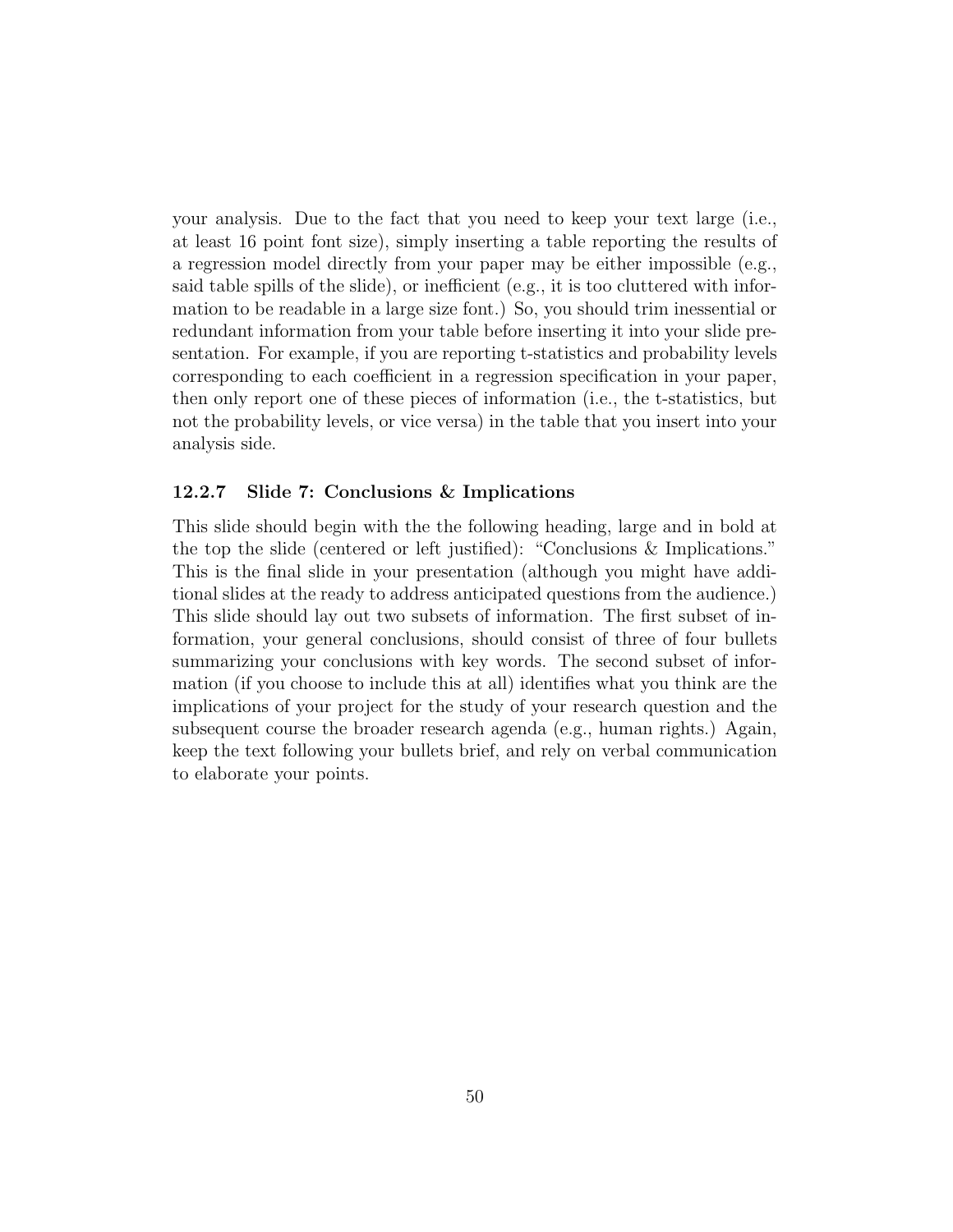# 12.3 Presentation Checklist

As with the guide to the final details of assembling your social science project, two brief checklists are provided to ensure that your slide presentation contains the basic elements of a sound professional presentation. The first checklist focuses on the characteristics of your slide presentation, while the second checklist focuses on items that are related to your presentation of your slides to an audience.

### 12.3.1 Slide Presentation

The following checklist focuses on the characteristics your presentation slides:

- 1.  $\_\_\_\_\$ . The font point size on my slides is no smaller than 16 point;
- 2.  $\Box$  I've trimmed the amount of text on each slide to the *absolute* minimum;
- 3.  $\qquad$ . Any table and figures are clearly labeled, but efficient in terms of presentation;
- 4.  $\equiv$  You haven't selected a color scheme that risks burning my audience's corneas. For example, never, ever employ yellow text on a bright blue background. While monochrome (i.e., black text on a clear background) is easy and makes for easy copying onto overhead slides, black text on a neutral background (e.g., a salmon color) might be more pleasing to the eye. If you don't have flair for graphics, ask a few colleagues to test out the corneas on your presentation;
- 5. . The slides are uncluttered, and easily readable from 10-15 feet. That is, you neither have the "microscopic effect" of tiny text, nor do you have the equally vexing "billboard effect," in which the text is so large that it's impossible to read; and
- 6. <u>. . Your slide are numbered</u>, with numbers in the lower right hand corner or centered. The numbering should be large, so that audience members might see them and refer to them if they wish to ask a question in conjunction with you re-presenting a specific slide.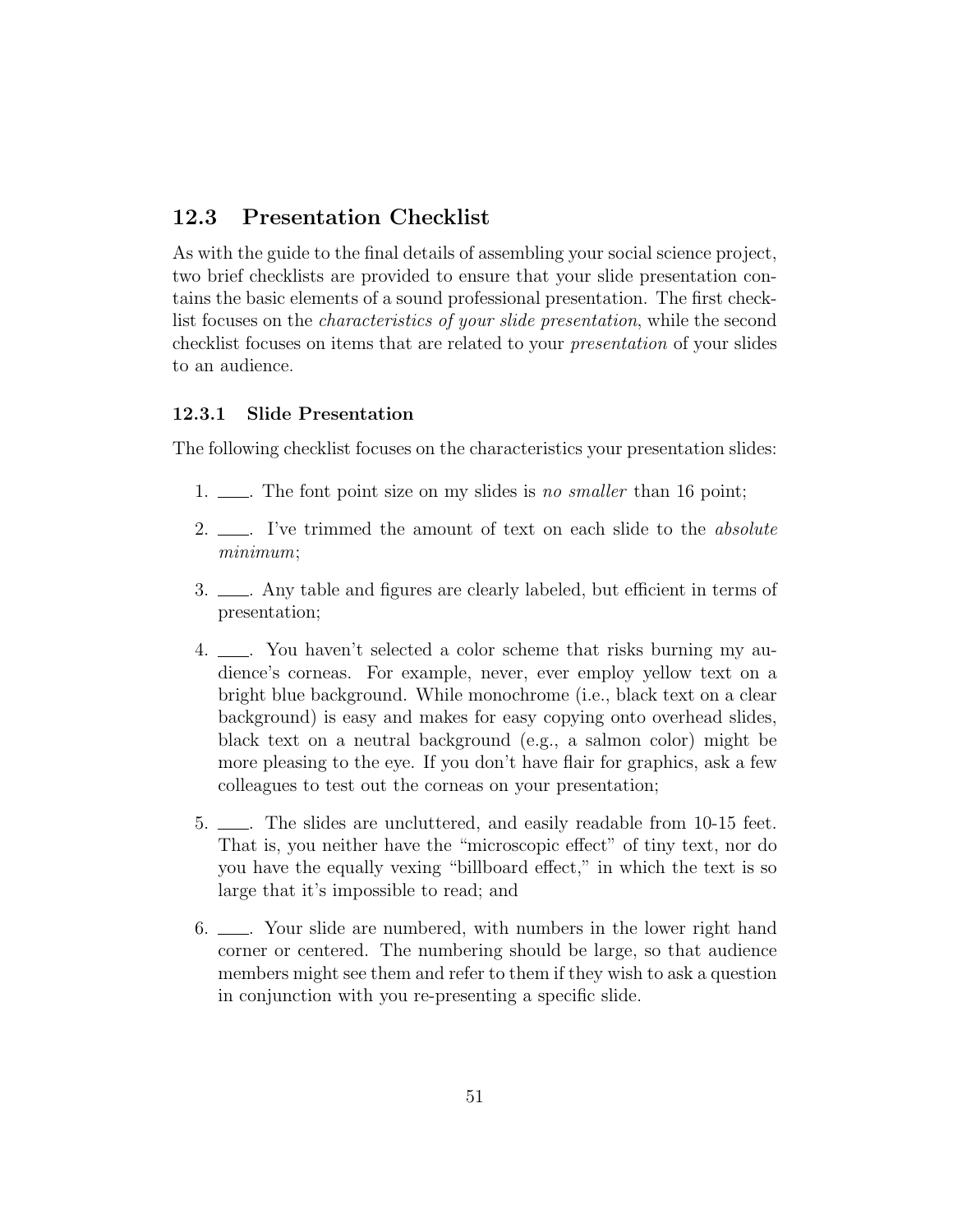#### 12.3.2 Delivery of Presentation

The following checklist items focus on the basic characteristics your presentation of your slides; that is, your method of presentation:

- 1.  $\Box$  You are relaxed and well rested (if not the former, take deep breaths and try to calm yourself. You know this material and should be confident in your abilities, and most of the time, it's not the end of the world if things don't proceed perfectly as planned);
- 2.  $\frac{1}{2}$ . You've practiced your presentation, such that you are intimately familiar with the information on your slides;
- 3.  $\qquad \qquad$  You pace yourself and are unafraid of pausing to gather your thoughts;
- 4.  $\equiv$  In taking questions you follow this procedure:
	- (a) Jot the question down in shorthand on your pad. Some academics can't resist asking multi-part questions, and so you might need to keep track of more than one question;
	- (b) Respond to every question with the following: "That is a very good question. . . ";
	- (c) Even if you have a ready answer to the question, pause and consider the question, and respond with pace; and
	- (d) If you don't have an answer to a question, simply respond by stating that at the moment you don't have an answer, reiterate that the question is valuable, and state that you'll need to think about it some more;
- 5. . You (and perhaps your committee) have spent some time thinking about points of vulnerability, or areas likely to elicit questions, in your project, and you have discussed possible answers;
- 6. <u>. . You have an identical hard copy of your slide</u> presentation, and this hard copy is located in front of you on a lectern, and you flip through the hard copy as you flip through the slides (i.e., there's synchronized flipping.) Also, you can use the hard copy to jot some notes in red ink, so that you remember to state something, or have a figure at the ready;